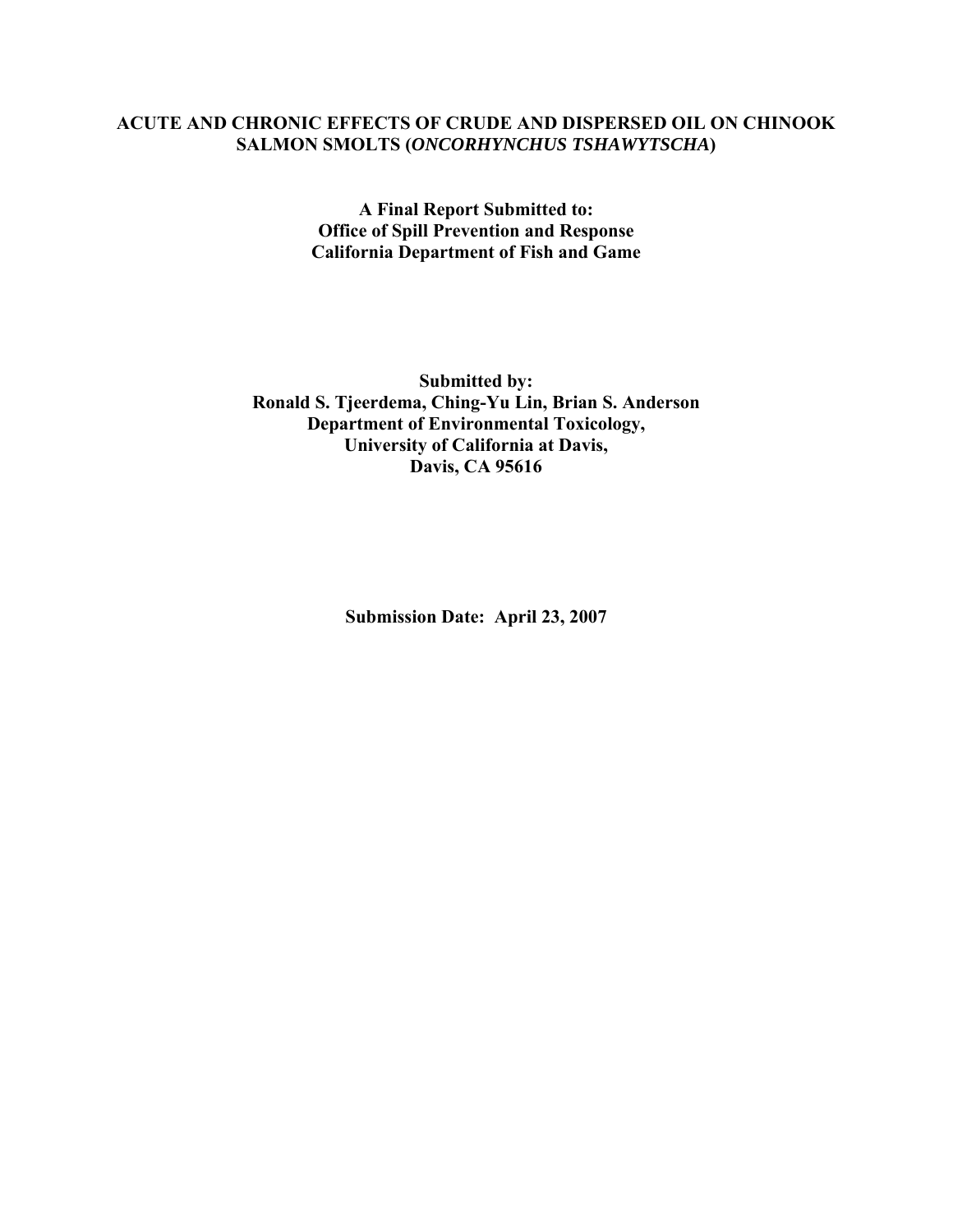#### **Abstract**

Due to the large maritime transport of crude oil from Alaska to California, there is significant potential for catastrophic spills that could seriously impact salmon populations during key periods of their migration. This study examined the toxic actions of the water-accommodated fraction (WAF) and chemically-dispersed fraction (CEWAF) of Prudhoe Bay Crude Oil (PBCO) on the smolts of Chinook salmon (*Onchorhyncus tshawytscha*). A closed, flow-through test system for exposing salmon smolts to declining concentrations of WAF or CEWAF (using the dispersant Corexit 9500) of PBCO was developed. The WAF and CEWAF were fully characterized for hydrocarbons by gas chromatography-flame ionization detection. After exposure to various concentrations of oil or dispersed oil for 96 hours, the LC50 of the WAF tests was approximately 20 fold lower than that of the CEWAF tests. The mortality results suggest that application of oil dispersants decreased the toxicity of oil. The surviving fish were then scarified to examine the metabolic impacts of WAF and CEWAF. After removing muscle and liver tissues from the smolts, the tissues were flash frozen. The low molecular weight metabolites were extracted and analyzed using one-dimensional <sup>1</sup>H and projections of twodimensional <sup>1</sup>H, <sup>1</sup>H J-resolved nuclear magnetic resonance (NMR) spectroscopy. Following spectral processing, the metabolites were examined using principal components analysis (PCA) following analysis of variance to identify the metabolic changes. The PCA results from the NMR spectra of muscle from animals exposed to WAF showed a distinct dose-response profile. Peaks of specific metabolites were further integrated and semi-quantified. The changes of specific metabolite levels were not always consistently related to dose. The patterns in dose response of metabolites are metabolite and organ dependent. In our experiments, both WAF and CEWAF appear to cause similar metabolic effects (albeit at different concentrations) in muscle. Exposure to WAF and CEWAF resulted in the shunting of the production of fuel molecules (ATP or phosphocreatine) and organic osmolytes (e.g. glycerophosphorylcholine) in favor of increased amino acid synthesis. However, even though a decrease of fuel molecules (i.e. phosphocreatine) and glycerophosphorylcholine were found in liver and muscle after WAF exposure, the decrease of lactate and glucose and increase of formate were only observed in liver. NMR-based metabolomics provide a sensitive whole-organism assessment of metabolic health. We conclude that dispersant treatment decreases the toxicity of crude oil (by possibly reducing it bioavailability), and that NMR-based metabolomics is a rapid, high throughput, sensitive, and more affordable approach to identify metabolic fingerprints as well as developing biomarkers for environmental contaminants.

**Keywords**: metabolomics, Chinook salmon, smolts, toxicity, oil spill, dispersed oil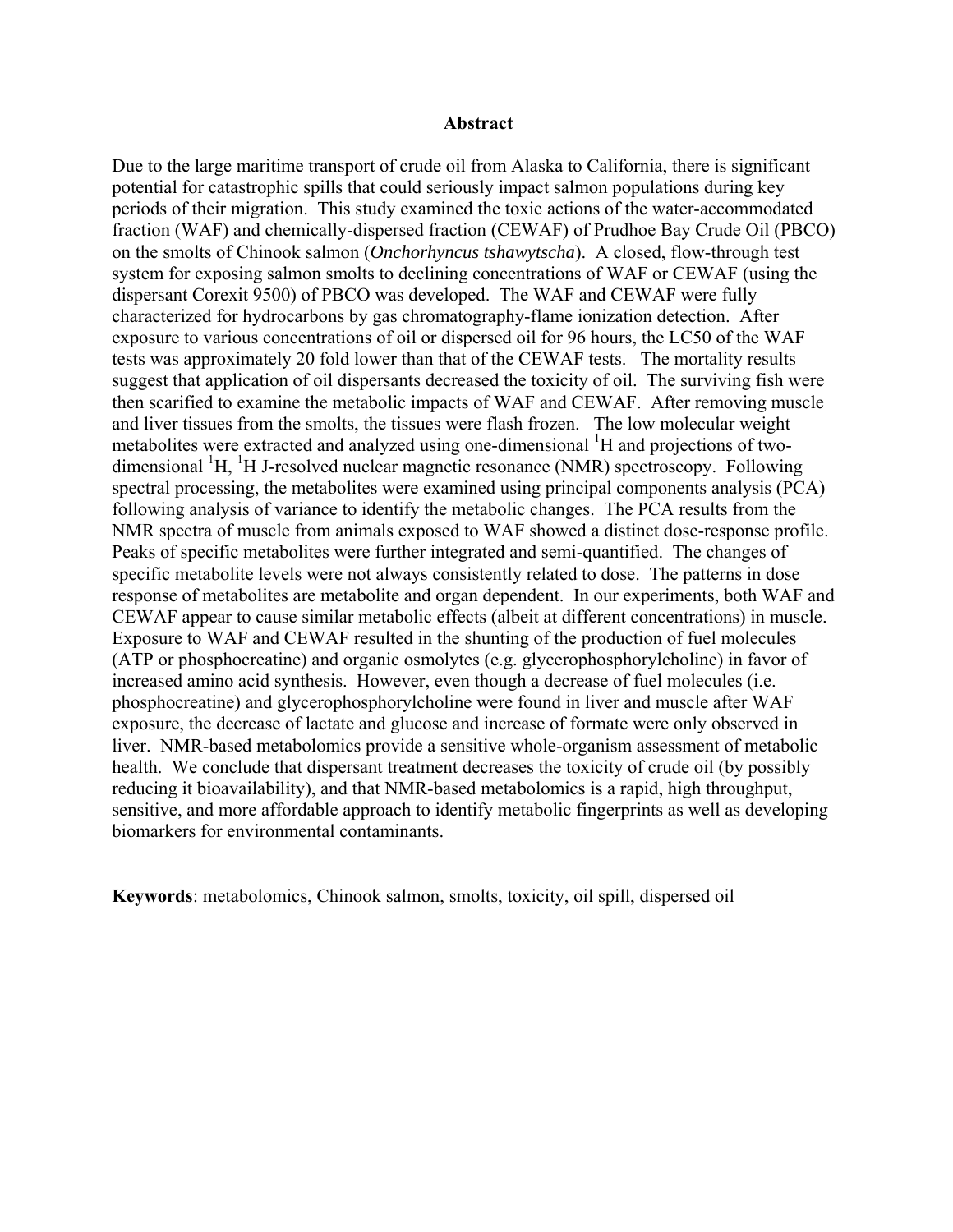#### **Acknowledgements**

We thank the folks at the Marine Pollution Studies Laboratory, Dept. Environmental Toxicology at UCD, Dept. Statistics at UCD, and CDFG David Crane's laboratory for conducting this project. Bryn M. Phillips, Sara Clark, and Jennifer Voorhees provided great assistance in the exposure studies and collecting tissues for metabolomic studies. Michael Singer provided valuable knowledge on the exposure systems. Andrew C. Peng assisted sample preparation prior NMR analysis. Mark R. Viant wrote spectral processing program and provided helpful advices on NMR-based metabolomics. Fushing Hsieh helped with the statistic analysis. David Crane and colleagues in his lab conducted all the oil chemistry analysis. We also thank Michael L. Sowby for his support and advice.

Funding was provided by a grant from the California Department of Fish and Game, Office of Spill Prevention and Response (PO475011), the NOAA/UNH Coastal Response Research Center (NOAA Grant Number: NA17OZ2607, Project Number: 04-843), and the California Department of Fish and Game's Oil Spill Response Trust Fund through the Oiled Wildlife Care Network at the Wildlife Health Center, School of Veterinary Medicine, University of California, Davis (18091, 18092 and 18093).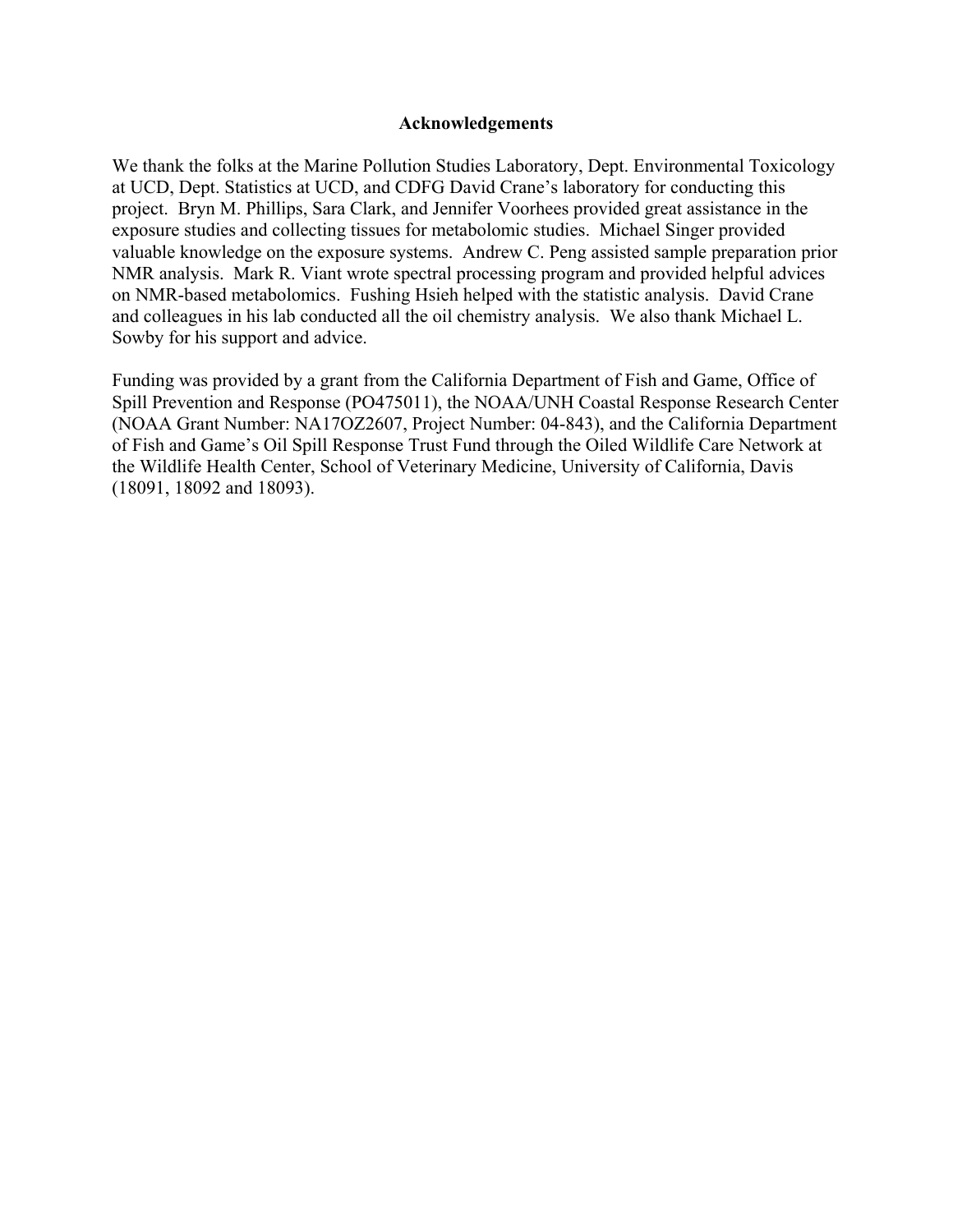| Abstract                                                                       |    |
|--------------------------------------------------------------------------------|----|
|                                                                                |    |
|                                                                                |    |
|                                                                                | 7  |
|                                                                                |    |
|                                                                                |    |
|                                                                                |    |
|                                                                                |    |
|                                                                                |    |
|                                                                                |    |
|                                                                                |    |
| 3.5 Animal and Experimental Design for Metabolomics studies  4                 |    |
|                                                                                |    |
|                                                                                |    |
|                                                                                |    |
| 4.0 Results                                                                    |    |
|                                                                                |    |
|                                                                                |    |
|                                                                                |    |
|                                                                                |    |
| 4.5 Dose-Response of Metabolic Profiles in Muscles of Smolts Exposed to WAF or |    |
|                                                                                |    |
| 4.6 Dose-Response of Metabolic Profiles in Livers of Smolts Exposed to WAF or  |    |
| <b>CEWAF</b>                                                                   |    |
|                                                                                |    |
|                                                                                |    |
|                                                                                |    |
|                                                                                |    |
|                                                                                |    |
|                                                                                |    |
|                                                                                |    |
|                                                                                |    |
| 5.5 Potential Biomarkers of WAF or CEWAF Exposures  12                         |    |
|                                                                                |    |
|                                                                                | 13 |
|                                                                                | 13 |
|                                                                                | 13 |
|                                                                                | 14 |
|                                                                                | 15 |

# **Table of Contents**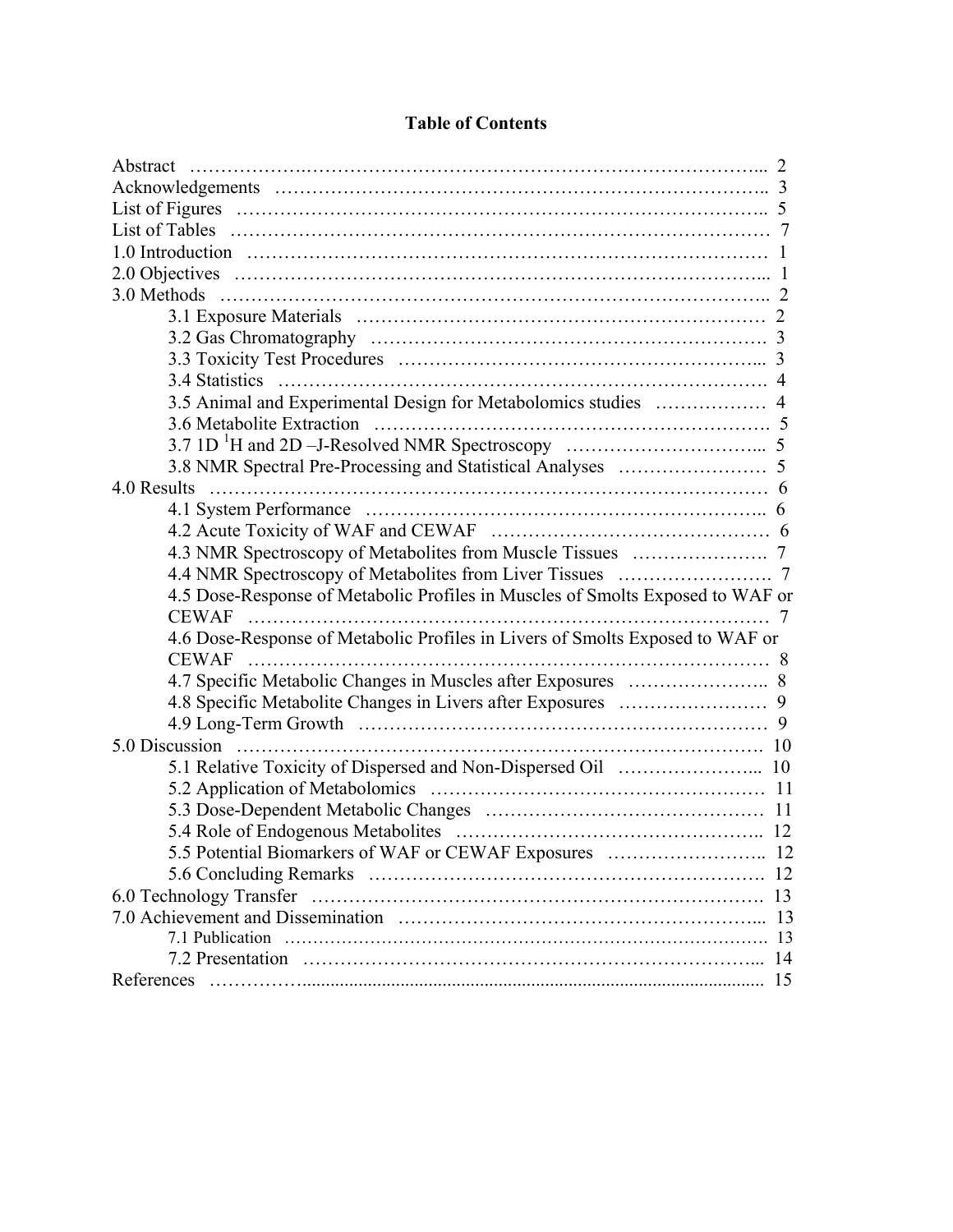### **List of Figures**

Figure 1. 20-L polycarbonate carboys used for WAF and CEWAF preparation (above) and 18-L paloycarbonate aquaria used for smolt exposures (below).

Figure 2. Avance DRX-500 NMR spectrometer.

Figure 3. Average WAF and CEWAF decline rates. Amount of WAF or CEWAF were characterized by total hydrocarbon content (THC).

Figure 4. Salmon smolt survival in three WAF (upper) and CEWAF (lower) tests after 96-h. THC = total hydrocarbon content.

Figure 5. Representative 1D  ${}^{1}$ H NMR spectrum of the smolt muscle extracts.

Figure 6. Representative 2D J-resolved NMR spectrum of smolt liver extracts.

Figure 7. PCA scores plot from the analysis of the  $1D<sup>1</sup>H NMR$  spectra of the muscle of smolts from 3 tests of WAF studies.

Figure 8. PCA scores plot from the analysis of the  $1D<sup>1</sup>H NMR$  spectra of the muscle of smolts from 3 individual WAF tests (a, b, c).

Figure 9a. PCA scores plot from the analysis of the  $1D<sup>1</sup>H NMR$  spectra of the muscle of smolts exposed to variable doses of WAF (n=6, except n=2 for the highest dose).

Figure 9b. PCA scores plot from the analysis of the  $1D<sup>1</sup>H NMR$  spectra of the muscle of smolts exposed to variable doses of CEWAF (n=6).

Figure 10a. PC1 loadings plot from the analysis of the  $1D<sup>1</sup>H NMR$  spectra of the muscle of smolts exposed to WAF. Metabolite assignments: 1. valine, 2. lactate, 3. alanine, 4. arginine/phosphoarginine, 5. phosphocreatine, 6.taurine, 7. glycerophosphoryl choline, 8. glycine, 9. ATP/ADP, 10. IMP, 11. AMP.

Figure 10b. PC2 loadings plot from the analysis of the  $1D<sup>1</sup>H NMR$  spectra of the muscle of smolts exposed to CEWAF. Metabolite assignments: 2. lactate, 3. alanine, 6. taurine, 7. glycerophosphorylcholine, 8. glycine, 9. ATP/ADP, 10. IMP, 11. AMP, 12. glutamine.

Figure 11. Change in amounts of specific metabolites including valine (a), alanine (b), arginine/phosphoarginine (c), glutamate (d), glutamine (e), succinate (f), phosphocreatine (g), taurine (h), glycerophosphorylcholine (i), ATP/ADP (j) in the muscle of smolts exposed to variable doses of WAF or CEWAF. The changes were calculated by subtracting the average peak area by that in the control of each test. Four tests were conducted in each WAF or CEWAF exposure. \* Denotes  $p \le 0.05/5$  and \*\* denotes  $p \le 0.01/5$  for WAF exposures. \* Denotes p<0.05/3 and \*\* denotes p<0.01/3 for CEWAF exposures.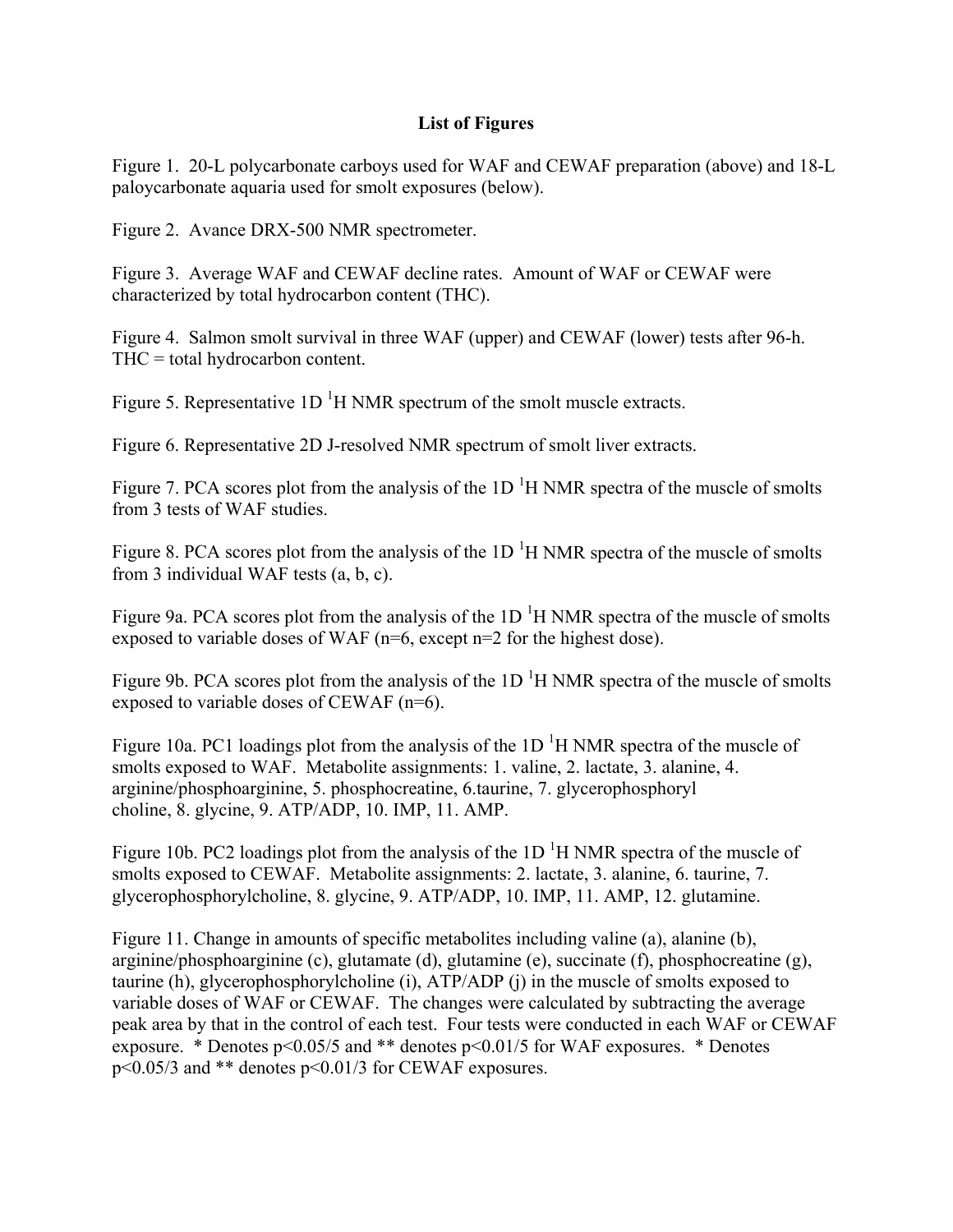Figure 12. Change in amounts of specific metabolites including valine (a), lactate (b), glutamine (c), aspartate (d), phosphocreatine (e), glycerophosphorylcholine (f), glycine (g), α-glucose (h), ATP/ADP (i), formate (j), AMP (k) in the liver of smolts exposed to variable doses of WAF or CEWAF. The changes were calculated by subtracting the average peak area by that in the control of each test. Four tests were conducted in each WAF or CEWAF exposure. \* Denotes p<0.05/5 and \*\* denotes p<0.01/5 for WAF exposures. \* Denotes p<0.05/3 and \*\* denotes p<0.01/3 for CEWAF exposures.

Figure 13. Representative chromatogram from WAF solution at nominal loading of 1.56 g/L of PBCO.

Figure 14. Representative chromatogram from CEWAF solution at nominal loading of  $0.25$  g/L of PBCO.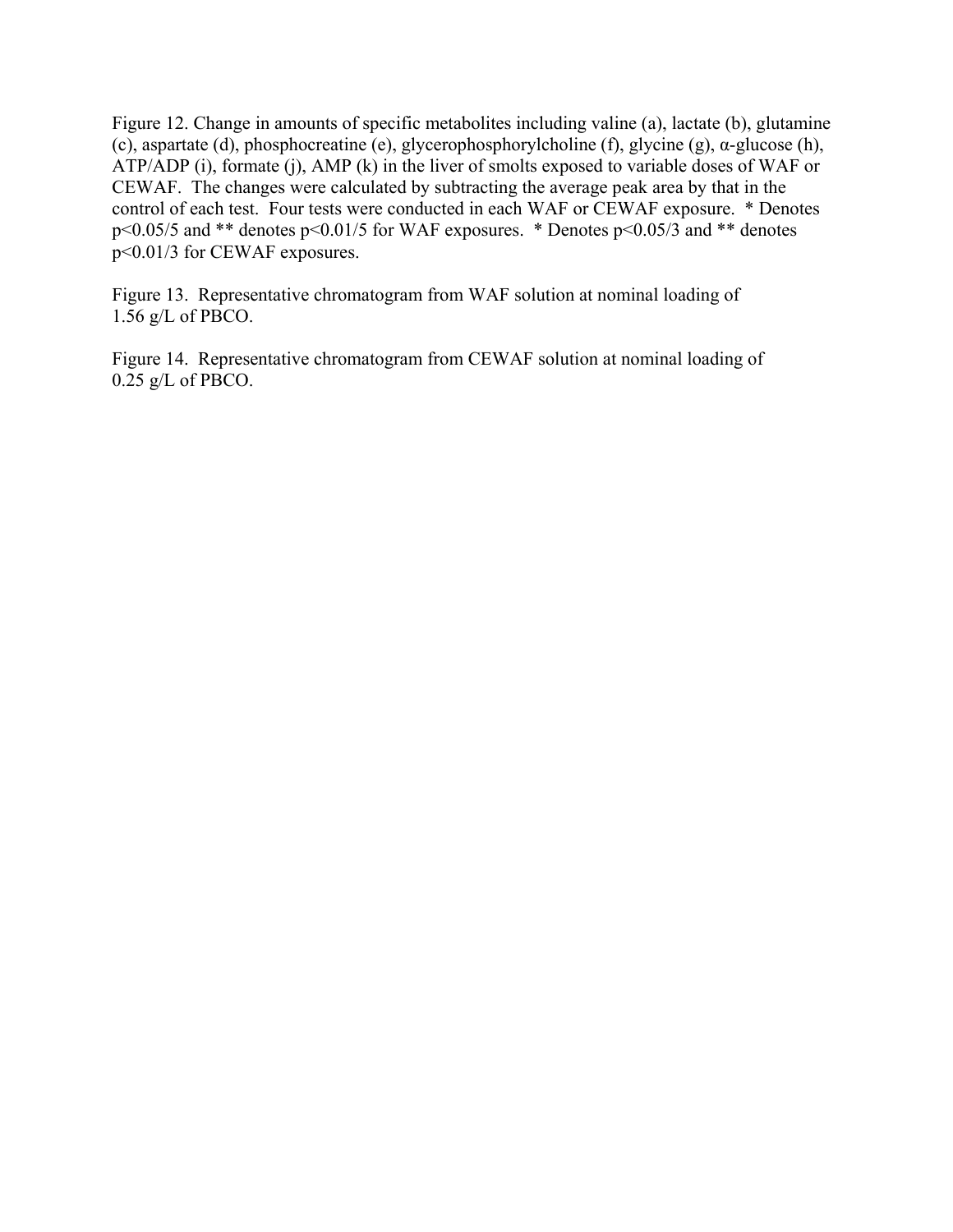#### **List of Tables**

- Table 1. Metabolites identified from muscle tissues of salmon smolts by NMR.
- Table 2. Metabolites identified from liver tissues of salmon smolts by NMR.
- Table 3. Metabolic changes in the muscle of smolts exposed to WAF.
- Table 4. Metabolic changes in the muscle of smolts exposed to CEWAF.
- Table 5. Metabolic changes in the liver of smolts exposed to WAF.
- Table 6. Metabolic changes in the liver of smolts exposed to CEWAF.
- Table 7. Smolt survival and growth after exposure to PBCO WAF and CEWAF.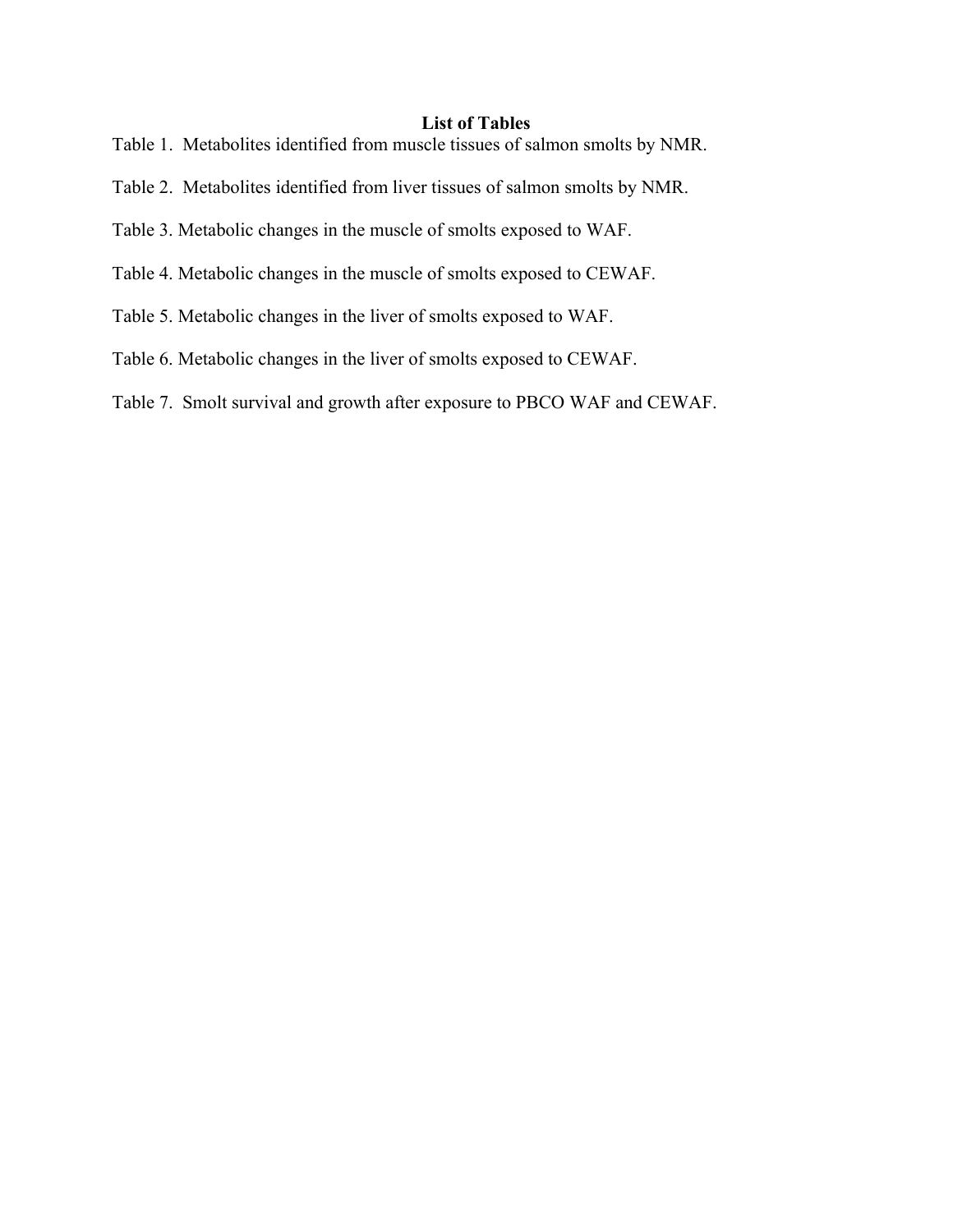### **1.0 Introduction**

Currently all salmon species, as well as migratory steelhead trout, are classified as "threatened" under the Federal Endangered Species Act. While they are struggling to recover from the combined effects of over-fishing, habitat decline and pollution, there is serious concern that marine oil spills and associated response activities near rivers of spawning importance may impact smolts entering the ocean. In particular, there is concern that oil dispersant application could increase the toxicity of crude oil in seawater.

A number of studies have investigated the toxicity of oil to salmon, particularly using embryos, alevins, and fry of the Alaskan pink salmon *Oncorhynchus gorbuscha* (Rice *et al.,* 1975; Swartz, 1985; Heintz *et al.,* 2000; Rice *et al.,* 2001) and coho salmon *Oncorhynchus kisutch* (Stickle *et al.,* 1982; Thomas *et al.,* 1987, 1989). However, there is currently little information in the scientific literature comparing the lethal and sublethal impacts of oil and dispersed oil on salmon smolts. Due to extensive maritime transport of crude oil from Alaska to California, there is significant potential for a catastrophic spill, which could seriously impact salmon populations during key periods of their migration, particularly when smolts are entering the ocean from native streams and rivers. Due to sea conditions, dispersants are the only response option available for central and northern California waters during 60% or more of the year (S. L. Ross, 2002). Information on the relative toxicity of dispersed and un-dispersed oil is therefore needed by resource agencies responsible for coastal spill response activities.

This project will compare the toxic actions of the water-accommodated fraction (a naturally dispersed fraction; WAF) and chemically dispersed fraction (a chemically enhanced wateraccommodated fraction; CEWAF) of Prudhoe Bay Crude Oil (PBCO) to the smolts of chinook salmon (*Onchorhyncus tshawytscha*). The null hypothesis to be tested is: *The toxic impacts of crude oil on chinook salmon smolts are not increased by application of oil dispersants.*

## **2.0 Objectives**

The primary objectives of this project were to develop a closed, flow-through test system for exposing salmon smolts to declining concentrations of the WAF or CEWAF of PBCO, and to conduct short-term 96-h declining exposures to assess the relative toxicities of dispersed and non-dispersed PBCO. The secondary objective was to determine levels of oil causing metabolic stress using an advanced NMR-based metabolomic approach. The final objective was to culture surviving fish in clean (oil-free) seawater to determine the influence of the short-term exposures on long-term growth and viability. The project was also supported by matching funds from both the California Department of Fish & Game (CDFG) – Office of Spill Prevention and Response (OSPR), and the UC Davis Oiled Wildlife Care Network (OWCN).

Chinook salmon smolts (~6 cm), obtained from the CDFG Feather River Hatchery, will be exposed for 96 h to various concentrations of either the WAF or CEWAF of PBCO using methods we have also standardized through CROSERF and a declining exposure protocol, also previously developed in our laboratory. The WAF and CEWAF will be fully characterized for hydrocarbons by gas chromatography (GC-FID). Declining exposure concentrations will better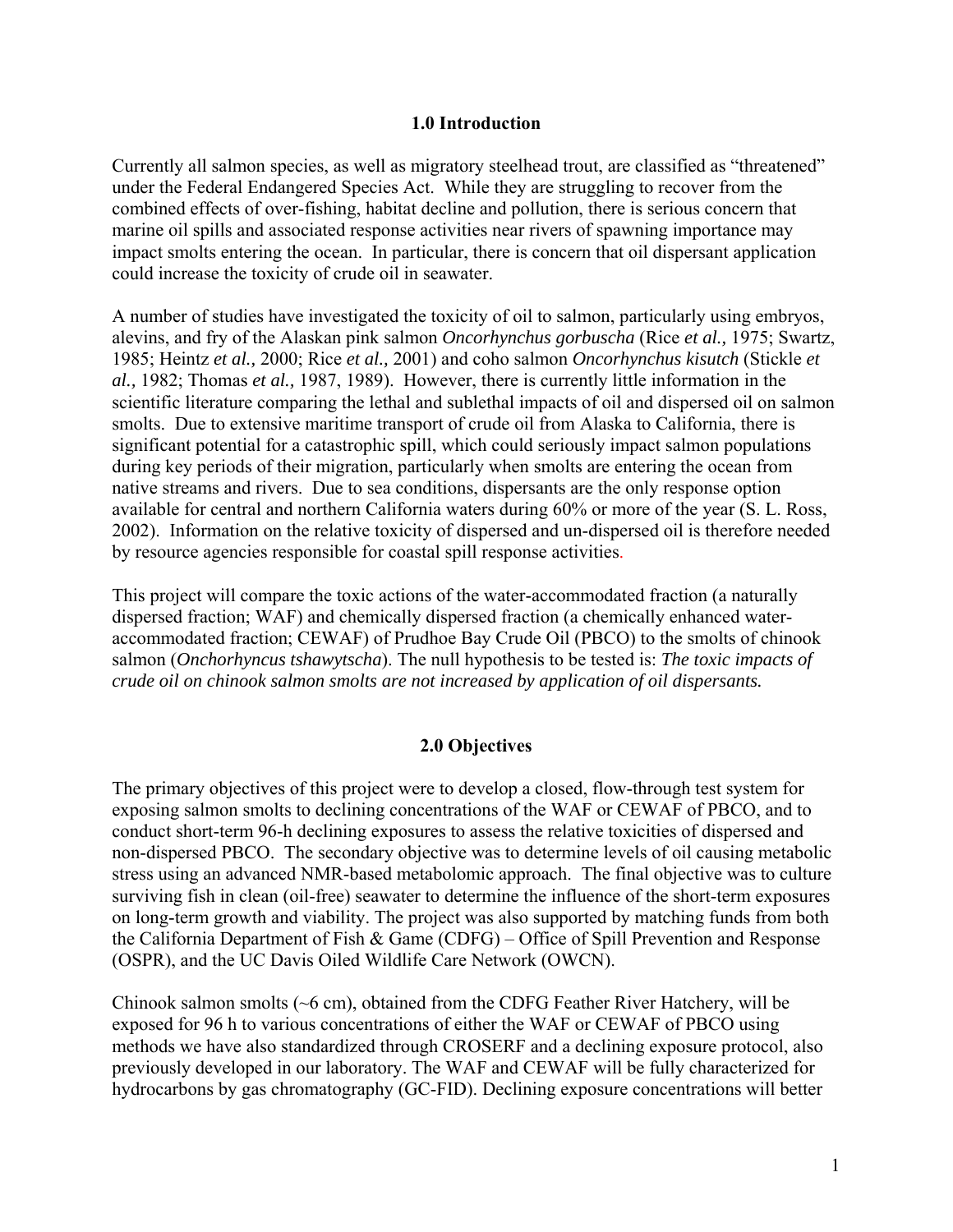simulate actual spill conditions, where both dilution and dispersion occur, and will be monitored using total hydrocarbon content (THC) analysis. Animals will be evaluated for mortality. Experiments will be repeated a minimum of three times for statistical validity. Some surviving smolts will be placed in clean seawater, where they will be routinely weighed and measured for an additional 12 months to determine any chronic effects. Others will be sacrificed and flash frozen for later <sup>1</sup>H-NMR metabolomic analysis to identify stressful metabolic changes that could impair natural stress responses. For instance, glycolytic and TCA cycle intermediates, as well as high-energy phosphagens, can be measured, providing an indication of their metabolic status and ability to recover. Metabolic viability of the acutely exposed fish after long-term growth will be measured too.

#### **3.0 Methods**

This project was conducted at three laboratories. All fish exposures to oil were conducted at the Marine Pollution Studies Laboratory (MPSL) at Granite Canyon, near Monterey, CA. MPSL is a flowing seawater and freshwater facility where aquatic toxicology research is conducted cooperatively by the California Department of Fish and Game and UC Davis. Metabolomic analysis of tissues from exposed smolts were conducted at the UC Davis Nuclear Magnetic Resonance (NMR) Facility and Department of Environmental Toxicology. Hydrocarbon analysis of oiled seawater was conducted at the CDFG Water Pollution Control Laboratory, Rancho Cordova, CA.

### **3.1 Exposure Materials**

All methods followed Singer *et al.,* (1998), and recent standardized methods recommended in Singer *et al.,* (2000). All testing was conducted using Prudhoe Bay crude oil (PBCO) obtained from Resource Technology Corporation (Laramie, WY, USA), and Corexit 9500, obtained *gratis*  from Nalco/Exxon Energy Chemicals, L.P. (Sugar Land, TX, USA). Chemical dispersion of oil was carried out at a nominal oil: dispersant ratio of 10:1 (v:v). Untreated oil testing was performed using the water-accommodated fraction (WAF) of unweathered PBCO. Untreated oil WAFs were prepared using a standardized low-energy mixing method (Singer *et al.,* 2000), which involved layering a known mass of crude oil onto a standard volume (22L) of 0.45  $\mu$ mfiltered natural seawater  $(\sim 33\%$  salinity) in a 23-L polycarbonate carboy (resulting in a standardized 22–23% headspace, by volume). Mixing energy was provided by magnetic stirrers at a rate of  $110 \pm 10$  rpm (or such a speed that did not produce any discernable vortex) for 24 h; this mixing rate was sufficient to provide circulation of water throughout the bottle without creating a vortex. No particulate material was present, and therefore no settling time was necessary (Singer *et al.,* 1998).

Treated (chemically dispersed) oil tests were performed with solutions prepared in much the same way as WAFs, employing the same aspirator bottles, stirrers, and volume of seawater. These solutions were designated chemically-enhanced water-accommodated fractions (CEWAFs) because dispersants enhance the accommodation of bulk oil into water by increasing its functional solubility. Mixing energies used to prepare CEWAFs were increased to create a vortex 20–25% of water depth to provide sufficient mixing energy for dispersion. Once the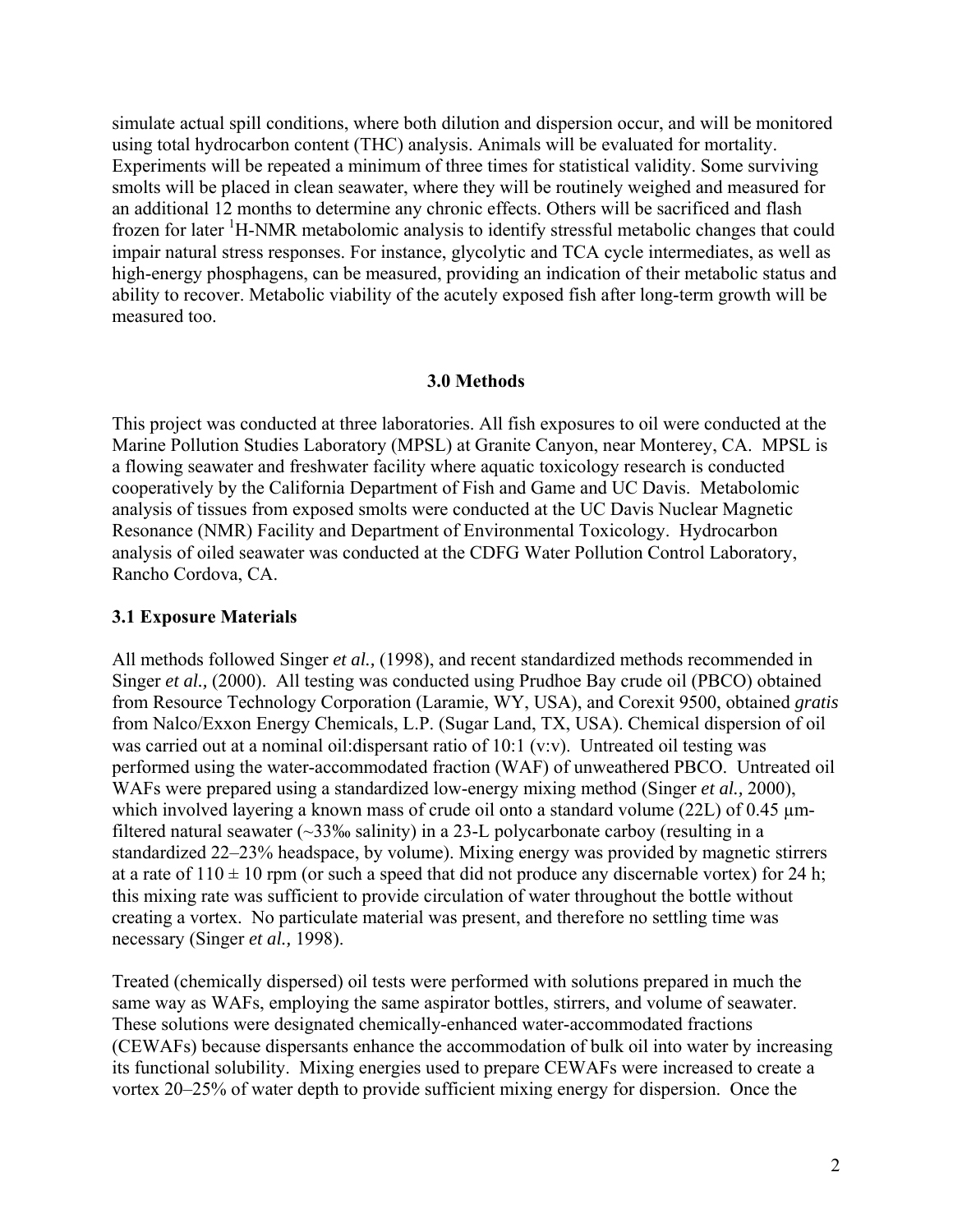vortex was established, known volumes of oil and dispersant were delivered in sequence into the center of the vortex using gas-tight Hamilton syringes (after Singer *et al.,* 1998). Exact masses of oil and dispersant delivered were calculated by difference. Mixing lasted 18 h, followed by 6 h of settling time to allow the largest oil droplets to resurface (Singer *et al.,* 2000). The 18-h mix:6-h CEWAF settle regimen was used to match the 24-h total preparation time used for WAFs.

# **3.2 Gas Chromatography**

Chromatographic measurement of total hydrocarbon content (TPH – C10–C36) was accomplished using a Hewlett-Packard 6890 gas chromatograph fitted with a flame ionization detector (FID). This instrument set-up typically allowed reliable resolution of compounds from methyl-cyclohexane up to approximately *n*-C36. A liquid-liquid triplicate extraction method was used with dichloromethane (DCM) as the solvent. After each extraction, the solvent phase was collected and combined, with the final extract made up to a standard volume. No concentration of the extract was performed in order to retain as many volatile compounds as possible. Extracts were stored in the freezer until analysis, at which time an aliquot was transferred to a 2-mL screw-cap GC vial. Quantitation of test samples was performed against a set of PBCO standards (Payne, 1994). This was done in an attempt to better represent the number and relative proportions of the various DCM-soluble compounds contained in the oil. A stock solution was first prepared by adding a measured mass of oil directly into a sealed, septum-capped vial containing 4.5 mL DCM (also weighed for concentration calculation). This stock was then serially diluted volumetrically with DCM directly into septum-capped vials by means of gastight syringes.

Check standards were run with each batch to show that the instrument had not drifted and that the standard curve was still good. Samples were measured by summation of total resolved chromatogram peak area after subtraction of dispersant peaks when appropriate (Payne, 1994). These data were then quantified using the average response factor of the similarly integrated (total peak area) whole oil standards. While unresolved or non-chromatographable compounds were not directly measured by this method, their inclusion in the mass of oil used to prepare standards allowed them to be accounted for in response factor calculations (Payne, 1994). This technique did not allow for direct quantitation of individual hydrocarbons; however, it produced concentrations based on the total response of samples (corrected for background response of the seawater matrix), designated THC (C6–C36) (*i.e.,* total hydrocarbon content = BTEX C6–C9 compounds + TPH C10–C36) and thus was not biased by quantitating a specific set of target analytes (Girling *et al.,* 1994). Concentrations of the volatile hydrocarbons benzene, toluene, ethylbenzene and xylenes (BTEX) were analyzed using HP GC/MS 6890-5973 with a HP 7695 purge & trap concentrator and a Teledyne Tekman autosamplergas (method US EPA 8260).

# **3.3 Toxicity Test Procedures**

Spiked-exposure 96-h toxicity tests were completed with salmon smolts (*Oncorhynchus tshawytscha*) using established test procedures (Singer *et al.* 2000), modified to accommodate larger organisms. Chinook salmon smolts (~6 cm), obtained from the CDFG Feather River Hatchery, and acclimated to seawater culture conditions prior to testing. Two cohorts of fish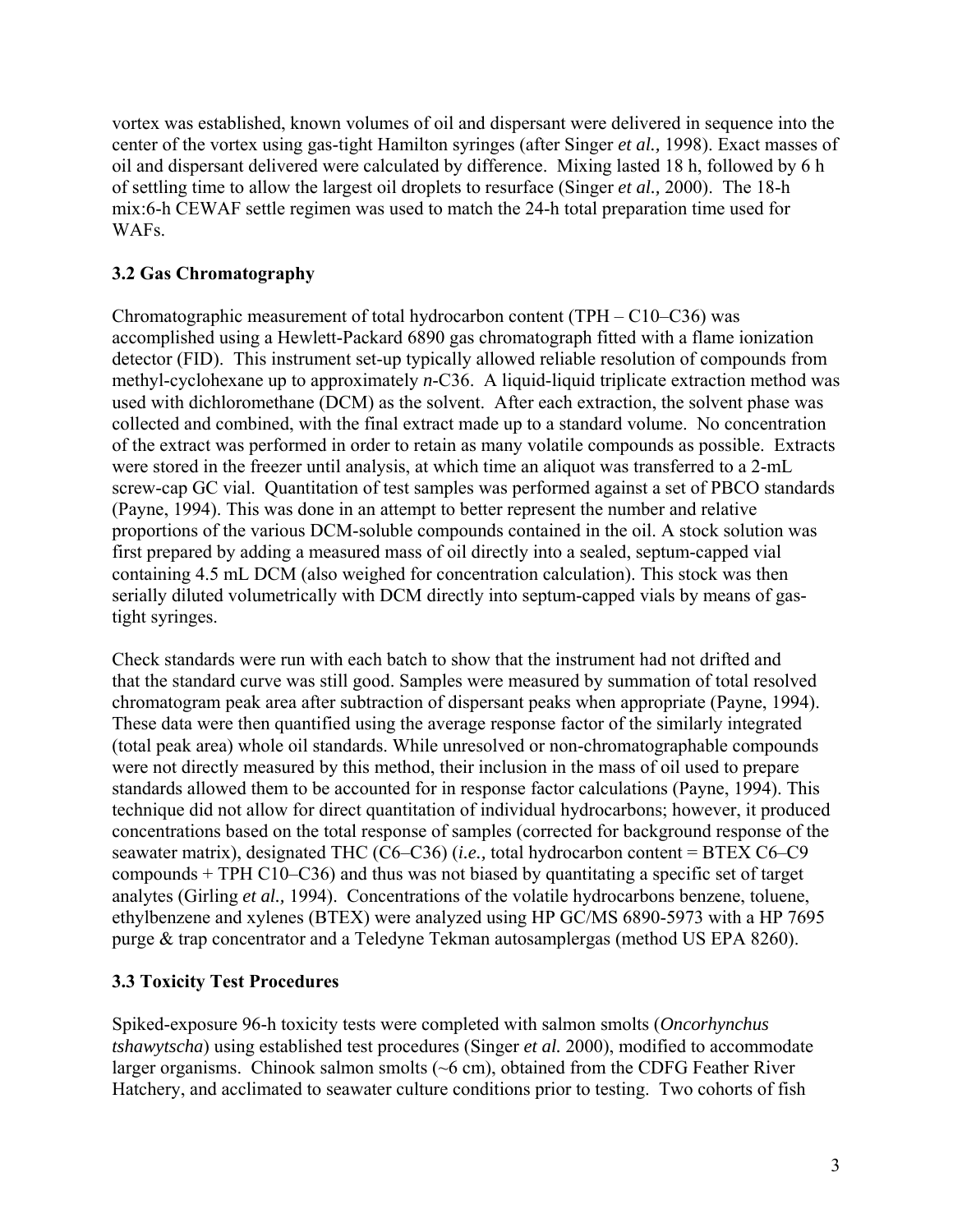were used in these experiments. The first was transported from the hatchery on May 12, 2005, and these fish were used in all three WAF tests and the first two CEWAF tests. The second cohort was transported from the hatchery on June 1, 2005, and these fish were used in the third CEWAF test. At the end of each 96-h test, two surviving fish from each of three replicates were dissected for metabolomic analyses (described below), and the remaining survivors were transferred to culture tanks for long-term growth studies.

Water temperature, DO, and pH were monitored daily during testing. Diluent was natural seawater filtered to  $\sim$ 20 µm at ambient salinity ( $\sim$ 33‰). Spiked exposures were conducted in sealed, 18-L polycarbonate flow-through exposure chambers. Tests involved six treatments: five WAF or CEWAF treatments and a seawater control, with each treatment having three replicates. Treatments within individual tests in this study were derived from a range of oil loadings, with replicate tests employing equivalent loading ranges.

Treatment replicates within each test were aliquotted from three replicate carboys, each containing a single oil loading preparation. Upon completion of WAF or CEWAF preparation, approximately 6 L (33%) of test solution was drained from each of three replicate carboys directly into each of the three replicate exposure chambers, until each contained 18 L of test solution. Thus, test solutions in the three replicate exposure containers were comprised of composite solutions from the three test solution preparation carboys, to minimize betweenreplicate variability in hydrocarbon concentrations. Once the exposure containers were filled, eight salmon were added to each chamber by unsealing the chamber lid, introducing the animals by hand, and resealing the chamber. The tests were then initiated by immediate commencement of flushing of all chambers with clean, aerated seawater at a rate of approximately 200 mL/min (Figure 1).

After test initiation, concentrations in all chambers were monitored hourly for 7 h using total carbon (TC) analysis, accomplished by high temperature combustion on a Teledyne Apollo 9000 TOC analyzer (Teledyne, Santa Clara, CA). In order to minimize loss of the lowest boiling-point fractions, TC samples were collected by gas-tight syringe directly from each chamber through the Teflon septum and analyzed immediately. TC data were used to assess acceptability of oil decline rates (Singer *et al.,* 1998).

# **3.4 Statistics**

Variation within and among test populations was assessed by using three replicate exposure chambers within each test treatment and by running three replicate tests for each species/toxicant (WAF or CEWAF) combination. Median-effect concentrations (LC50) were estimated using the trimmed Spearman-Karber procedure (Hamilton *et al.,* 1977). Test acceptability was assessed with both biological and chemical criteria. Biological criteria considered 80% survival in controls to be acceptable. Chemical criteria for test acceptance were those set out in Singer *et al.*  (1991); a combination of linear regression (log-transformed TC concentration versus time), ANCOVA, and ANOVA procedures were used to verify that concentration decline rates of each test treatment were not statistically different either within or among any tests.

## **3.5 Animal and Experimental Design for Metabolomics studies**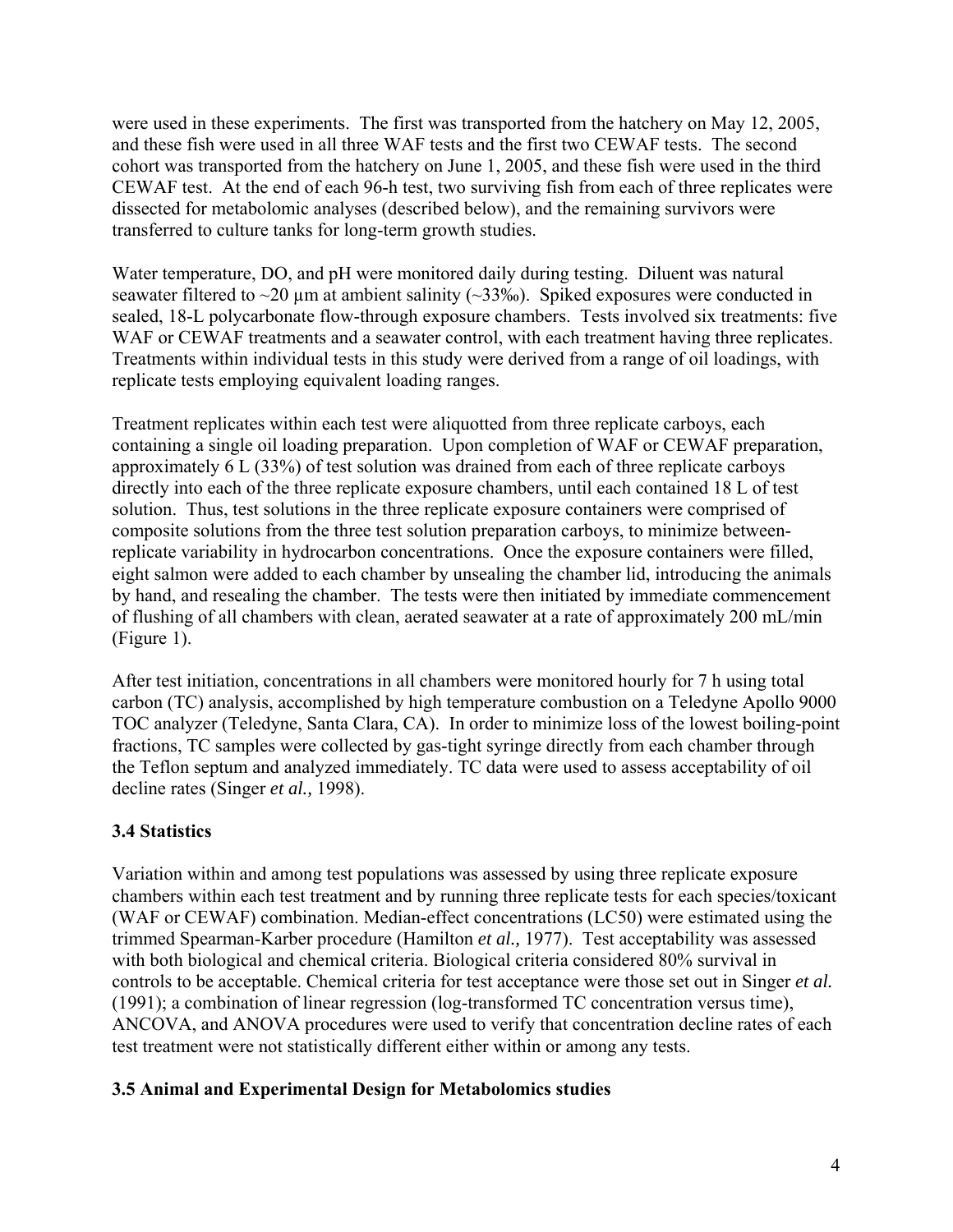Each complete experiment consisted of five different concentrations of WAF or CEWAF and a control, each replicated three times (for a total of 18 chambers containing at least 8 fish each). Experiments for metabolomic analyses were repeated 3 times for statistical validity. Additional long-term grow studies (one WAF and one CEWAF tests) were also analyzed. Therefore, total 4 WAF and 4 CEWAF tests were processed metabolic analysis. After 96-h exposure, two surviving fish from each replicate tank were sacrificed. Muscle and liver tissues were immediately dissected, flash frozen in liquid  $N_2$ , and stored at -80 $^{\circ}$ C until extraction.

# **3.6 Metabolite Extraction**

Extraction methods were taken from previous work (Lin *et al.* submitted). Briefly, frozen muscle or liver samples from surviving fish were pulverized together in a liquid  $N_2$ -cooled mortar and lyophilized overnight. The homogenous dry tissue powder was weighed, and then extracted with 30 mL/g (dry mass) of methanol/water (2/1). Samples were vortexed for 15 sec three times and put on ice in between. Following centrifugation (10,000 g, 10 min, 4°C), 0.46 mL of supernatant was removed and then lyophilized prior to NMR analyses.

# **3.7 1D 1 H and 2D –J-Resolved NMR Spectroscopy**

Metabolomic analyses were performed as previously described, with slight modifications (Viant, 2003). First, all lyophilized extracts were resuspended with sodium phosphate buffer in  $D<sub>2</sub>O$  $(0.1 \text{ M}, \text{pH } 7.4)$  containing sodium 3-trimethylsilyl-2,2,3,3-d<sub>4</sub>-propionate (TMSP), which served as an internal chemical shift standard. All NMR spectra were measured at 500.11 MHz using Avance DRX-500 spectrometers (Bruker, Fremont, CA; Figure 2). Acquisition parameters for the 1D NMR spectroscopy consisted of a 9-μs (60˚) pulse, 6-kHz spectral width, 2.5-s relaxation delay with presaturation of the residual water resonance, and 100 transients collected into 32k data points, requiring a 9-min total acquisition time. All data sets were zero-filled to 64k points, exponential line-broadenings of 0.5 Hz were applied before Fourier transformation, the spectra were phase and baseline corrected and then calibrated (TMSP, 0.0 ppm) using XWINNMR software (Version 3.1; Bruker).

2D-J-Resolved NMR spectra were acquired using 4 transients per increment for a total of 32 increments, which were collected into 16k data points using spectral widths of 6 kHz in F2 (chemical shift axis) and 40 Hz in F1 (spin-spin coupling constant axis). A 3.0-s relaxation delay was employed, giving a total acquisition time of 11 min. Datasets were zero-filled to 128 points in F1, and both dimensions multiplied by sine-bell window functions prior to Fourier transformation. Spectra were tilted by 45º, symmetrized about F1, calibrated (TMSP, 0.0 ppm), and the proton-decoupled skyline projections (p-JRES) obtained, all using XWINNMR.

## **3.8 NMR Spectral Pre-Processing and Statistical Analyses**

Each spectrum was segmented into 1960 chemical shift bins between 0.2 and 10.0 ppm, corresponding to a bin width of 0.005 ppm (2.5 Hz), using custom-written *ProMetab* software (Version 1; Viant, 2003) in MATLAB (The MathWorks, Natick, MA). The area within each spectral bin was integrated to yield a 1 x 1960 vector containing intensity-based descriptors of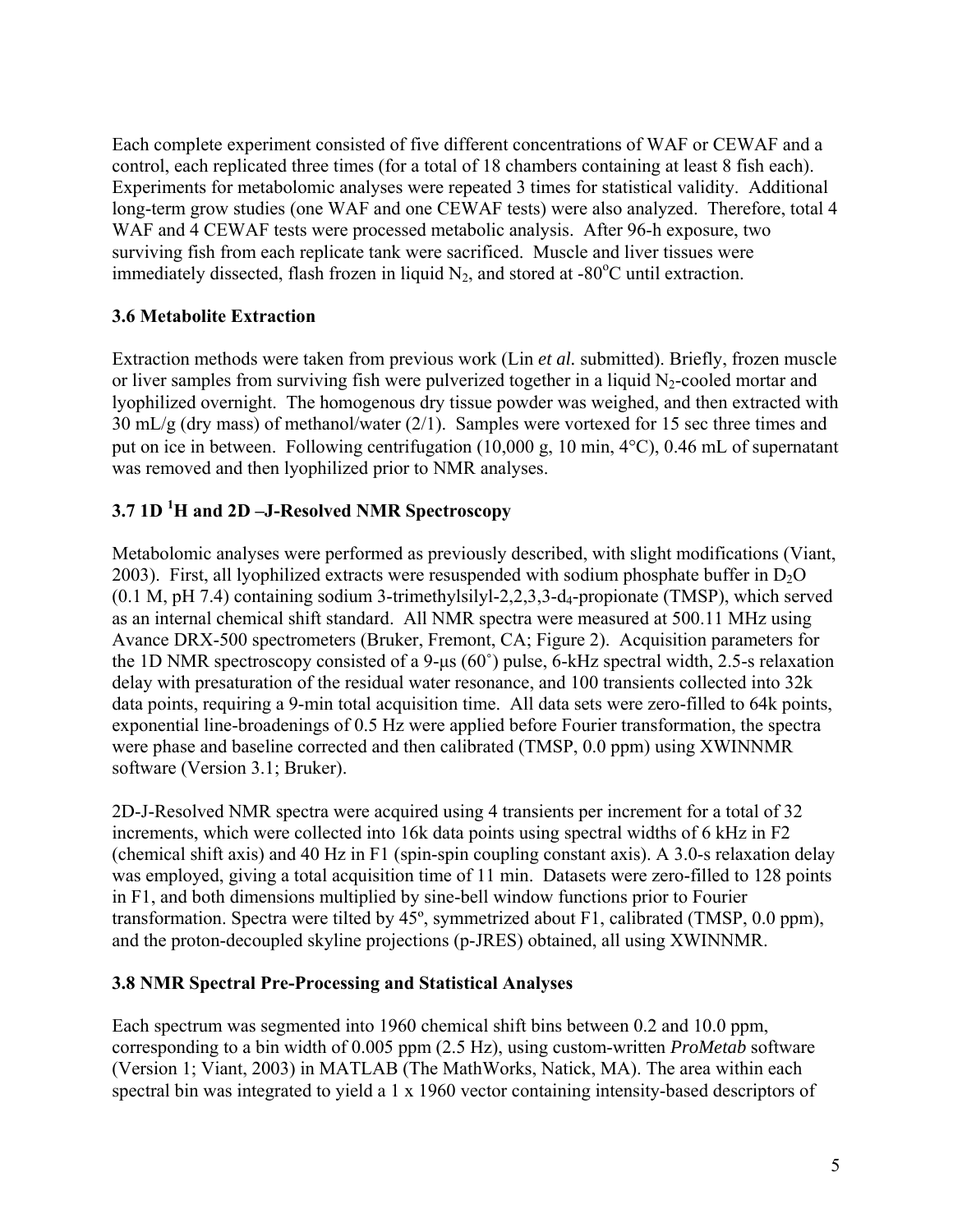the original spectrum. Bins representing the residual water peak (from 4.60 to 5.20 ppm) were removed. In some cases, groups of bins were compressed into a single bin in order to capture peaks with variable chemical shifts into a single bin. The total spectral area of the remaining bins was normalized to unity to facilitate comparison between the spectra. The binned data was subject to the generalized log transformation, and the columns mean-centered before multivariate analysis.

Principal component analysis (PCA) of the pre-processed NMR data was conducted using the PLS Toolbox (Version 3.5; Eigenvector Research, Manson, WA) within MATLAB. Each data set was examined identify potential outliers as well as the degree of similarity between the metabolic fingerprints, in an unsupervised manner. In this pattern recognition technique, the algorithm calculates the highest amount of correlated variation along PC1, with subsequent PCs containing correspondingly smaller amounts of variance. For each model built, the loading vector for the PC was examined to identify which metabolites contributed to these clusters. Two-way ANOVAs were conducted on the changes of peak areas between doses and tests using SAS. Only the results of doses will be presented.

#### **4.0 Results**

#### **4.1 System Performance**

Flush rates in the exposure aquaria were controlled using manual flow meters which calibrated daily. Flush rates were characterized using total carbon analyses to confirm that there were no differences in flush rates between replicate aquaria and between aquaria from different oil loading treatments. TC decline rates were compared statistically between individual treatments within each test, and between all WAF and CEWAF tests following methods described in Singer *et al.* (1991). No significant differences were found between treatment slopes (ANCOVA F values  $\leq$  0.15 for all tests), so flush rates in all tests were considered similar and therefore acceptable. Once equality of within-test flush rates was established, comparisons between individual tests were performed using analysis of variance (ANOVA), using the rate constants calculated from regressions of log-transformed concentrations vs. time. Results of the ANOVAs confirmed that flush rates in the three tests with WAF and the three tests with CEWAF were not statistically different ( $p = 0.46$ ).

The flush rate in these experiments was 200 mL/per minute, and hydrocarbons were measured at three times: T0 at test initiation; T8, after 8 h of exposure; and T24, after 24 h of exposure. Analysis of total hydrocarbon content (THC) in the WAF and CEWAF experiments showed THC concentrations in the treatments were comparable to back round concentrations after 8 h (Figure 3).

### **4.2 Acute Toxicity of WAF and CEWAF**

THC  $(C_6 - C_{36})$  in these experiments is defined as the sum of BTEX (C6–C9) plus total petroleum hydrocarbons (C<sub>10</sub>–C<sub>36</sub>; after Singer *et al.*, 1998). THC was quantified in Time 0 samples from all WAF and CEWAF tests and these were used to calculate 96-h LC50s. Based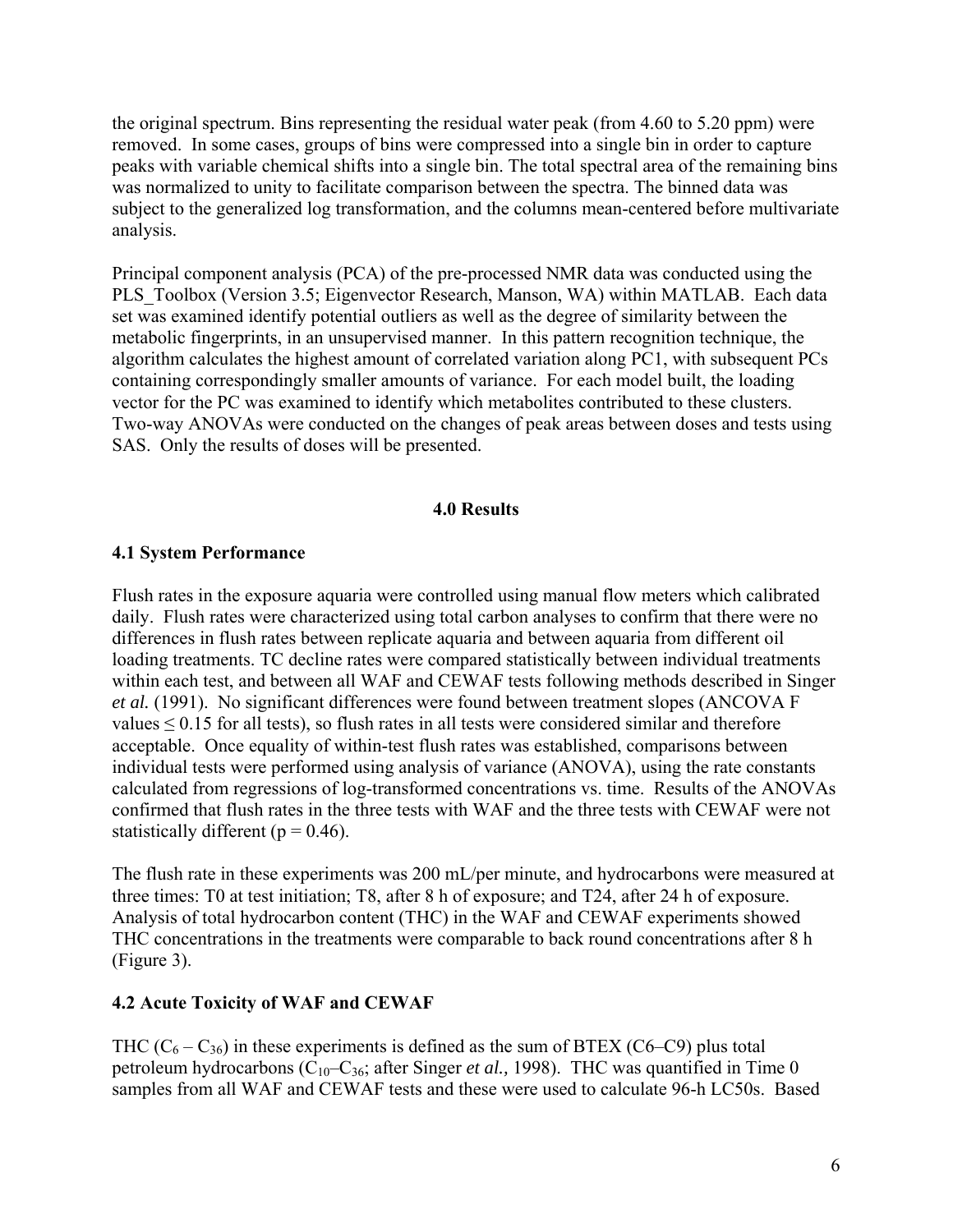on LC50s calculated using measures of THC in WAFs and CEWAFs, Chinook salmon smolts were considerably more sensitive to WAFs of non-dispersed PBCO then to CEWAFs from oil treated with the dispersant Corexit 9500. The 96-h  $LC_{50}$ s for the three WAF tests were 11.03, 8.04 and 3.31 mg/L THC (mean WAF  $LC_{50} = 7.46$  mg/L THC). The 96-h  $LC_{50}$ s for the three CEWAF tests were 159.85, 165.52 and 142.42 mg/L THC (mean CEWAF LC<sub>50</sub> = 155.93 mg/L THC; Figure 4.).

## **4.3 NMR Spectroscopy of Metabolites from Muscle Tissues**

Representative  ${}^{1}H$  spectrum showing the metabolic fingerprints of muscle extracts are presented in Figure 5. The p-JRES NMR spectra which possess flatter baselines and lower peak densities than corresponding 1D<sup>1</sup>H NMR spectra were also used for peak identification. Major metabolites in both <sup>1</sup>H and p-JRES NMR spectra were assigned by comparison to tabulated chemical shift and the peak multiplicity in  ${}^{1}H$  spectra (Fan, 1996; Figure 5 and Table 1). Some metabolites were further confirmed by  ${}^{1}H-{}^{13}C$  heteronuclear single quantum coherence (HSQC). Phosphocreatine and several amino acids (i.e. alanine and glycine) were dominant in the spectra. Other observed metabolite classes included carbohydrates (i.e. glucose), nucleotides (i.e. ATP and ADP), glycolytic products (i.e. lactate), and citric acid cycle intermediates (i.e. succinate).

## **4.4 NMR Spectroscopy of Metabolites from Liver Tissues**

The <sup>1</sup>H NMR spectra of liver tissue contained congested areas, probably due to significant amounts of macromolecules in the extracts. Such congestion can bury weak peaks and interfere with the accuracy of peak assignment and integration. p-JRES spectra (Figure 6) provide a much flatter baseline with clearer peaks as opposed to  ${}^{1}H$  NMR. Tabulated chemical shifts and data from previous studies (Fan, 1996) were used for peak assignment in both  ${}^{1}H$  and p-JRES spectra (Figure 6; Table 2). The assignment between <sup>1</sup>H and p-JRES spectra were comparable. Taurine, lactate, and alanine were abundant metabolites in the liver tissues. Other major metabolites identified in liver tissue included amino acids (isoleucine, valine, alanine, arginine/phosphoarginine, glutamate, glutamine, glycine, aspartate), carbohydrates (i.e. glucose), nucleotides (i.e. ATP and ADP), and glycerophosphorylcholine.

## **4.5 Dose-Response of Metabolic Profiles in Muscles of Smolts Exposed to WAF or CEWAF**

Although the  ${}^{1}H$  spectra of the muscle extracts exhibited some degree of peak overlap, especially between chemical shifts 3 to 4 ppm, the metabolic fingerprints provided valuable information for differentiating metabolic effects. The  ${}^{1}H$  spectra of 3 WAF tests and 2 CEWAF tests which used the same cohort of fish were analyzed by an unsupervised method of PCA. PCA summarizes the similarity of NMR spectra and yields a simple graphical output where one spot denotes one sample. Scores plots show separation among 3 WAF tests along PC1 scores (38.72%; Figure 7). Further, the PC2 scores of WAF (19.43 %) demonstrated a trend of dose-dependent metabolic impacts. As the dose which was characterized as total hydrocarbon content (THC) increased, the PC2 scores decreased. Each test (including control and several doses) was then analyzed individually to avoid variation due to experimental condition and animal physiological status between each test. Figure 8 provides examples of scores plots showing metabolic dose-response information from individual WAF test. In the WAF1 test, there is separation of metabolic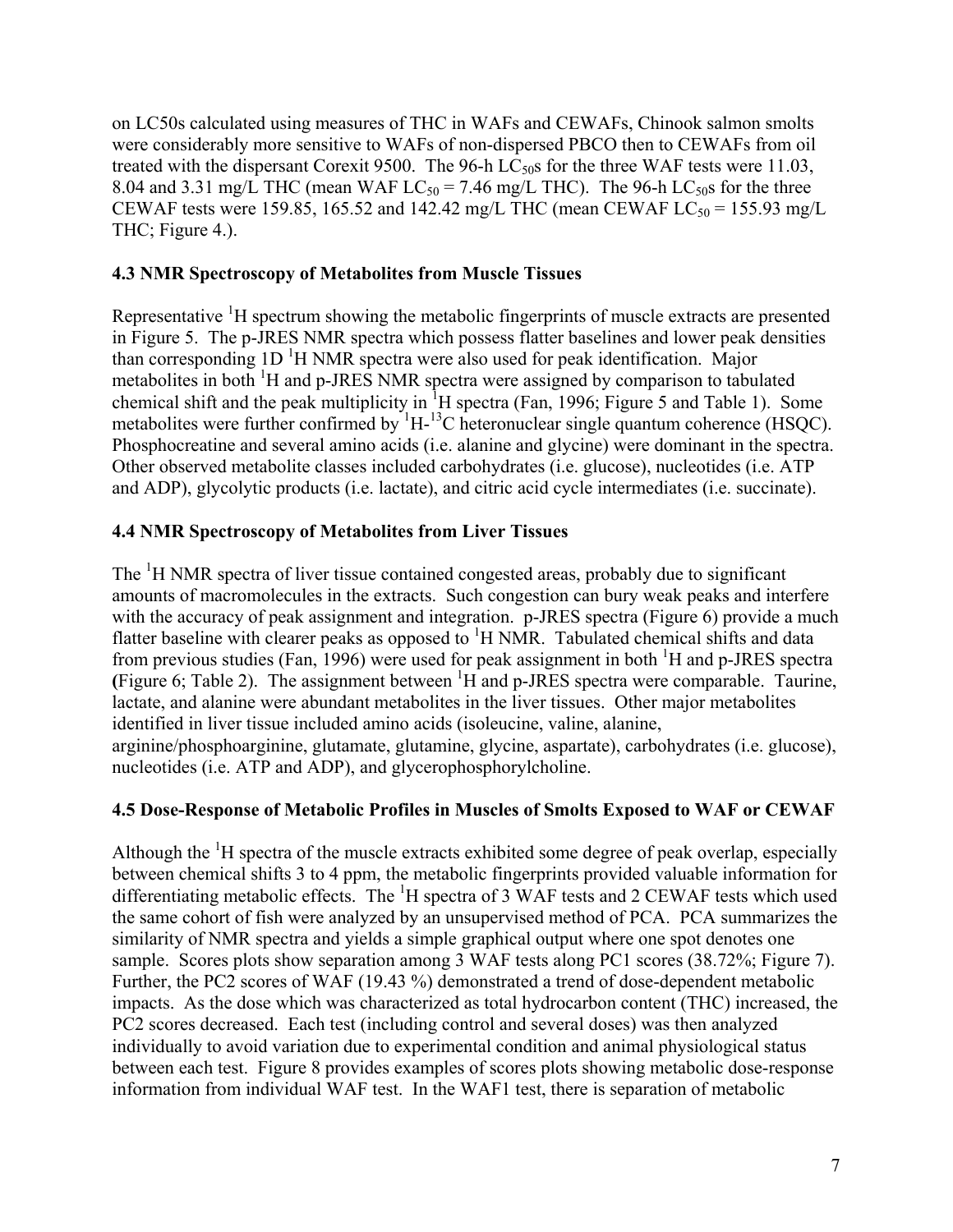profiles from animals subjected to the higher dose to those subjected to lower doses along PC1 (40.27%). Metabolic profiles of animals treated with highest dose were separated out from the lower doses in WAF2 and WAF3, along PC1 (38.14% and 29.86% respectively). In WAF2 and WAF3, the animals treated with highest dose of WAF tend to cluster together with negative PC1 scores, while the control and animals exposed to low doses have positive PC1 scores. After PCA, there is no significant dose-response in the metabolic profiles of CEWAF tests.

## **4.6 Dose-Response of Metabolic Profiles in Livers of Smolts Exposed to WAF or CEWAF**

Since the p-JRES spectra of liver extracts provided better-resolved peaks, the metabolic profiles from these spectra were analyzed using an unsupervised PCA method, which summarizes the overall metabolic variation between samples. Major identified peaks in p-JRES spectra were integrated and compared between each WAF dose (3 tests) and each CEWAF dose (4 tests). The liver samples from the first WAF test were not analyzed using JRES NMR. The PCA scores plots separated metabolic profiles from animals treated with different doses of WAF or CEWAF. However, there was no clear trend of dose-response in scores plot for each or the combination of WAF/CEWAF exposure.

## **4.7 Specific Metabolic Changes in Muscles after Exposures**

Examples of PCA scores plots from analysis of individual of WAF or CEAF exposure showed metabolic dose-response (Figure 9a and b). PCA loadings plots (Figure 10a and b) demostrated peaks within the spectra contributing to the variation in corresponding principle components. Peaks with positive loadings (i.e. glycerophosphorylcholine in Figure 10b) correspond to metabolites that have higher levels in the control. Therefore, the plots showing intensity changes after WAF or CEWAF exposure provide information for potential biomarker development. Several peaks that show the greatest change in the loadings plots in response to exposure have been identified. Only well resolved peaks were selected for further integration and comparison between doses among 4 tests of WAF or CEWAF.

Results of two-way ANOVA are presented in Tables 3 and 4 and these summarize the changes and *p* values of identified metabolites in muscles according to doses in 4 tests of WAF and CEWAF, respectively. The changes in specific metabolites were calculated by subtracting the average peak area by that of the corresponding control from each test. Therefore, a negative number means decrease of metabolite in those dosed animals. For example, succinate decreased after WAF exposure, but increased after CEWAF. The decrease of succinate was significant (*p*<0.05) only at the intermediate WAF dose. A significant increase in succinate was observed at the lowest CEWAF dose  $(p<0.05)$ . The results illustrate that metabolic changes are dose and treatment dependent; however, it is not clear why succinate concentrations in muscles differed between WAF and CEWAF exposures.

 A summary of significant changes in muscle tissues due to increasing WAF and CEWAF doses is provided in Figure 11. Amino acids including valine, alanine, arginine/phosphoarginine, glutamate, and glutamine increased after WAF or CEWAF exposure. The pattern of metabolite increases among doses is metabolite dependent. Statistically-significant increases were observed at low doses of WAF (i.e. glutamine;  $p<0.05$ ), intermediate doses of WAF (i.e. alanine;  $p<0.01$ ),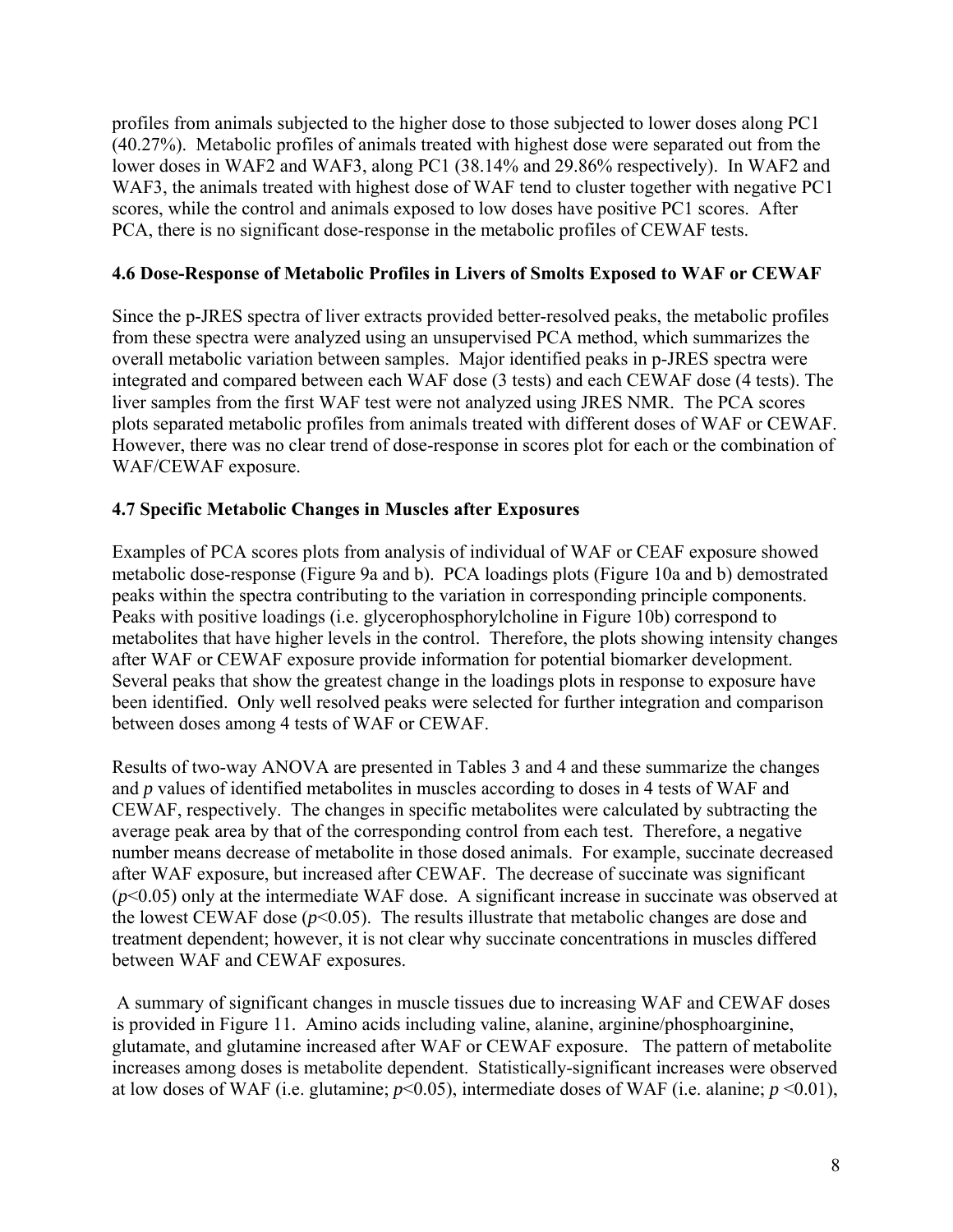and high doses of WAF (i.e. arginine/phosphoarginine; *p* <0.05). Significant metabolite increases were also observed at both low and high doses of CEWAF (i.e. valine; *p* <0.05) but not intermediate doses. The increase of taurine is significant at a high dose of WAF, and at the lowest dose of CEWAF (*p* <0.05). Glycerophosphorylcholine decreased in all doses of WAF or CEWAF ( $p \le 0.05$ ).

## **4.8 Specific Metabolite Changes in Livers after Exposures**

Two-way ANOVA was used to analyze the specific metabolite changes in smolt tissues at different doses among 3 tests of WAF and 4 tests of CEWAF, using major peaks identified from p-JRES. This analysis included peaks at 7.093, 7.865, 8.458, and 8.593, identified from the <sup>1</sup>H NMR spectra, since these peak intensities were better resolved. The changes in specific metabolites were derived from subtraction of the average of specific peak areas in the control from those of the treatments. Tables 5 and 6 summarize the changes and *p* value of metabolites among different doses of WAF of CEWAF, respectively. Figure 12 highlights the metabolites which were significantly lower or higher among doses in both the WAF and CEWAF treatments.

Valine concentrations in liver were significantly higher  $(p<0.01)$  in fish exposed to high concentrations of WAF and CEWAF. The amino acids glutamine and glycine also were significantly increased at intermediate  $(p<0.01)$  and high  $(p<0.05)$  concentrations of CEWAF, respectively. Phosphocreatine and glycerophosphorylcholine both decreased significantly at intermediate doses of WAF ( $p$ <0.05). Both  $\alpha$  and  $\beta$  glucose showed increases and decreases after WAF or CEWAF treatment. Formate increased significantly  $(p<0.01)$  after exposure to middle and high concentrations of WAF. There was also a decrease of AMP after exposure to high doses of WAF and CEWAF  $(p<0.05)$ .

# **4.9 Long-Term Growth**

One goal of this study was to assess impacts of short-term exposures to WAF and CEWAF on long-term growth of salmon smolts. Surviving smolts from all WAF and CEWAF tests were weighed upon test termination and placed in 3-ft diameter culture tanks for long-term growth and metabolomic analyses. Unfortunately, the maintenance crew accidentally released anoxic seawater contaminated with hydrogen sulfide into the supply lines leading into the long-term culture tanks – most of the fish died within minutes. They were weighed, but there was insufficient growth to show differences from controls (data not shown).

To generate additional fish for long-term growth studies, one additional WAF test was conducted on September 8, 2005, and one additional CEWAF test was conducted on October 10, 2005. Some of these fish were used for additional metabolomic analysis and the remaining smolts were cultured for 3 mo. Smolt survival was poor in these post-exposure cultures, and there was an insufficient number of fish to allow statistical comparisons between control and treatment fish. It is not clear why survival was so poor, but most of the mortality occurred in the 3 mo after the initial WAF and CEWAF exposures (Table 7). The fish were from a second cohort provided by the CDFG American River Hatchery. We observed a higher rate of mortality in this cohort relative to the first one obtained from the same hatchery. Our culture logs show that a total 678 smolts died in the 5 culture tanks used to hold the cohort 2 fish prior to their use in the oil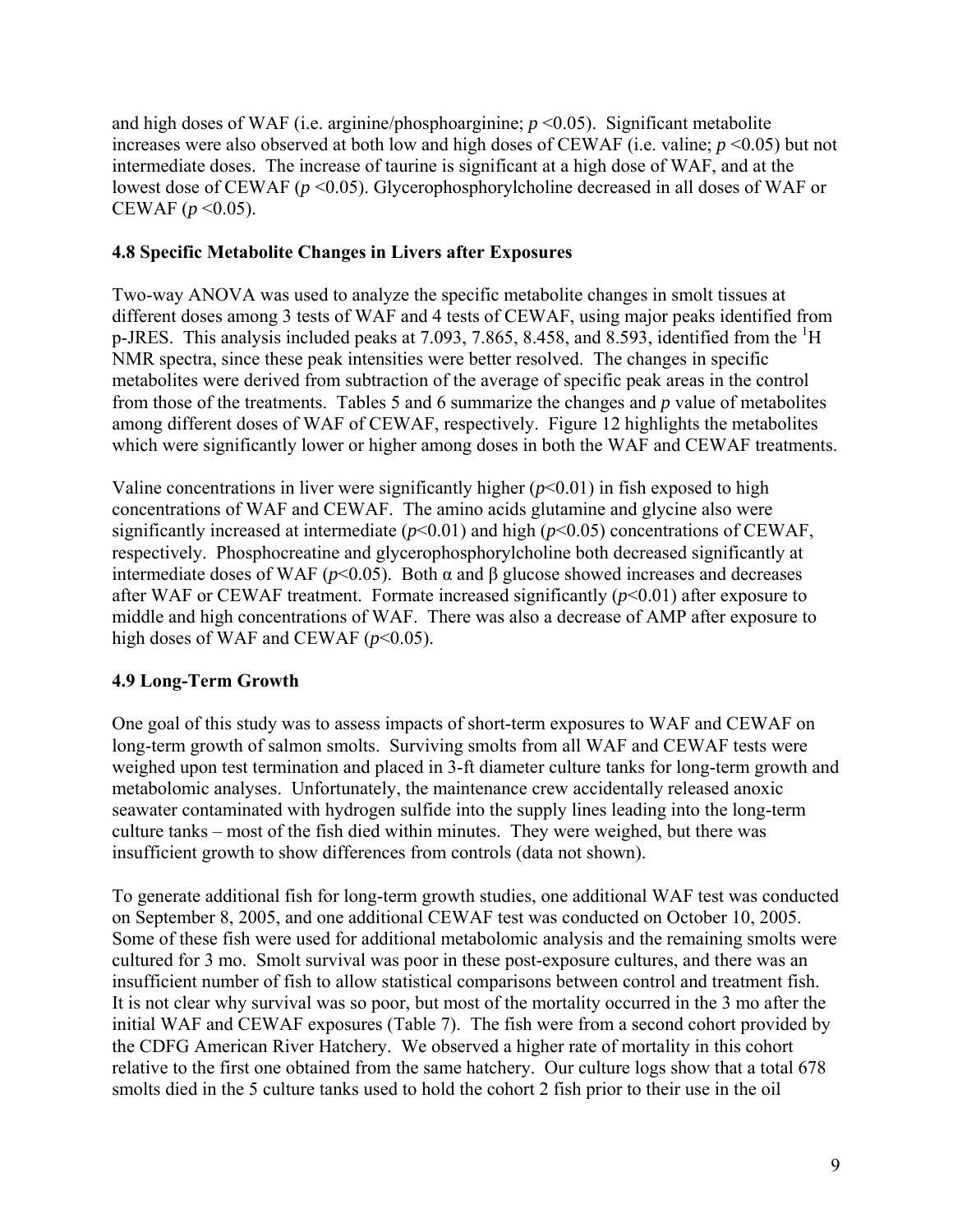experiments, while only 34 smolts died from cohort 1 during culture. Fish from cohort 1 were used in the 3 WAF tests and the first two CEWAF tests. Fish from the second cohort were used for the final CEWAF test, and the WAF and CEWAF tests that were repeated to provide additional fish for long-term growth and metabolomic studies. The high mortality in the second cohort of fish suggests these fish were somehow weaker, although no obvious signs of disease were observed, and both cohorts were treated the same in culture. Additional WAF and CEWAF tests are planned for summer 2007, to provide fish for long-term growth and metabolomic analyses. These tests will include TPH and BTEX analyses of WAF and CEWAF solutions.

#### **5.0 Discussion**

#### **5.1 Relative Toxicity of Dispersed and Non-Dispersed Oil**

Our results show that based on THC, the mean LC50 of the WAF tests (LC50 = 7.46 mg/L THC) was approximately 20 fold lower than that of the CEWAF tests (LC50 = 155.93 mg/L THC). This suggests that although there were much higher concentrations of total hydrocarbons present in the CEWAF solutions, hydrocarbon bioavailability to salmon smolts was lower under dispersed conditions. Reduced hydrocarbon bioavailability in CEWAFs might be attributed to several factors. Addition of dispersant to oil in seawater results in a multiphase system consisting of dissolved hydrocarbons, dissolved surfactants, micelles, and particulate bulk-oil (Singer *et el.,* 1998). The majority of these constituents are less bioavailable than the lighter hydrocarbon fractions present in WAFs, particularly when compared to the un-weathered PBCO WAF used in the present study. Oil chemistry in this study was characterized using measures of total petroleum hydrocarbons, and the most volatile fractions were characterized as BTEX. We did not measure individual PAHs in these experiments, so it is not possible to quantify relative concentrations of lighter hydrocarbon fractions in the WAF and CEWAF tests. Examination of the Time 0 BTEX concentrations show that at the loadings corresponding to the  $LC_{50}$ s, there was a greater mean concentration of total BTEX in the WAF tests than in the CEWAF tests. The mean total BTEX in the three WAF tests was  $5,867 \pm 5072 \,\mu$ g/L at the loading LC<sub>50</sub>. The mean total BTEX in the three CEWAF tests was  $4.042 \pm 976$  µg/L at the loading LC<sub>50</sub>. However, the greater relative concentration of BTEX in the WAF tests (1.5 fold) does not seem to be sufficient to account for the 20-fold difference in LC50s observed in these experiments.

In comparisons of WAF and CEWAF toxicity using topsmelt larvae (*Atherinops affinis*), Singer *et al.* (1998) also found this species was more sensitive to PBCO WAF than to CEWAF. Their studies included PAH characterizations in both WAF and CEWAF solutions, and they found that WAF solutions of PBCO dispersed with Corexit 9500 were composed of an average of 96% volatiles (compounds chromatographing earlier than naphthalene), whereas CEWAFs contained only 67% volatiles. Chromatograms of WAF and CEWAF solutions in the current study were visually compared to investigate qualitative differences in relative concentrations of lighter oil fractions in dispersed and non-dispersed oil solutions. Three chromatograms from the WAF oil loading of 1.56 g/L PBCO; Figure 13) were compared to three chromatograms from CEWAF loadings of 0.25 g/L PBCO; Figure 14**)**. The chromatograms showed that WAF solutions contained a much greater proportion of lighter fractions and fewer heavier fractions relative to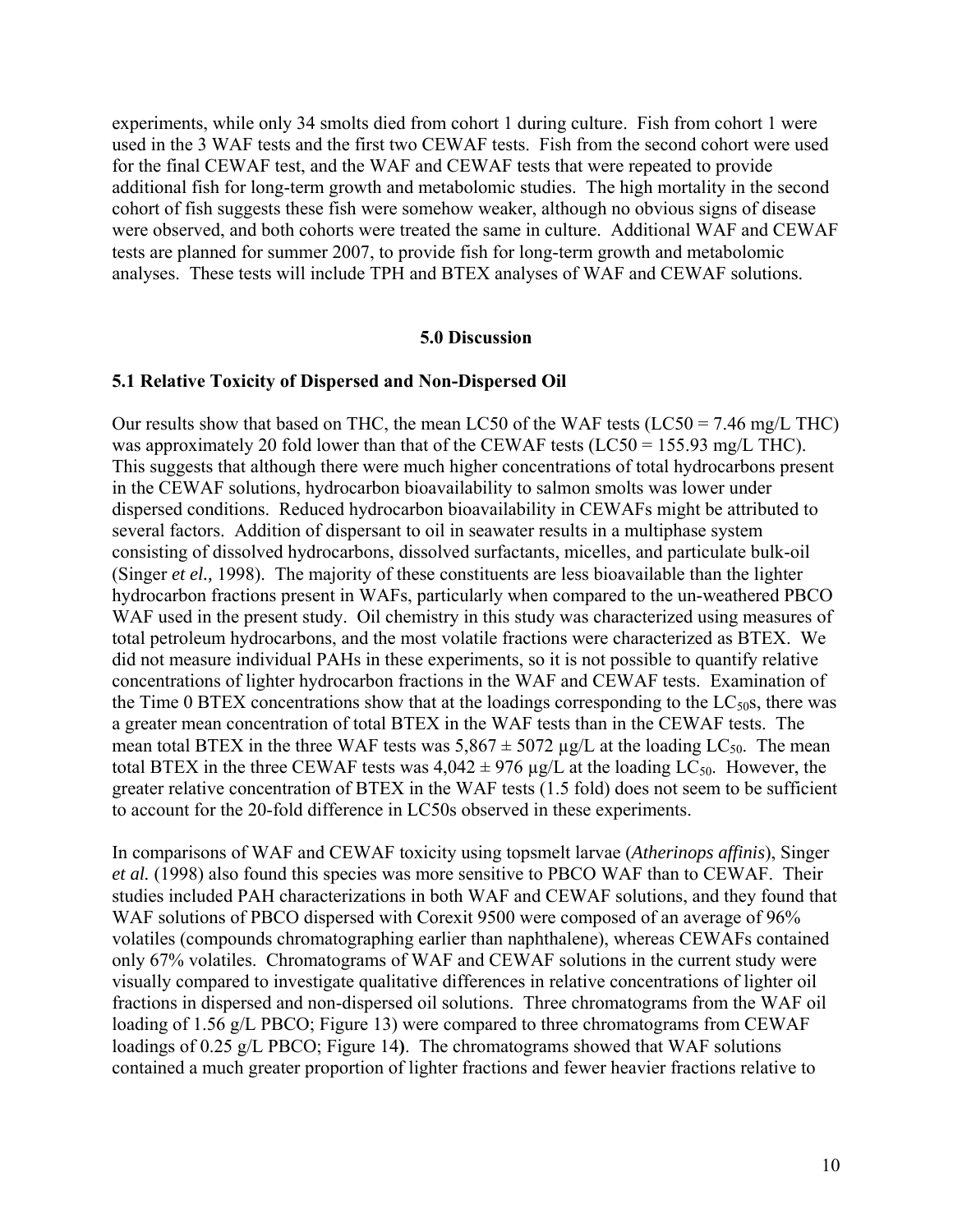the CEWAF solutions. Singer *et al.* (1998) have noted that CEWAF solution chromatographs are more comparable to bulk oil than those from WAF solutions.

# **5.2 Application of Metabolomics**

NMR-based metabolomics provide a sensitive whole-organism assessment of metabolic health. In our study, significant metabolic changes were characterized at concentrations of WAF and CEWAF well below the lethal thresholds identified by the bioassays. This is particularly true in the CEWAF experiments, where the dose causing metabolic change was 6.5 times less than the LC50 (155.93 mg/L THC). This approach provides a much more sensitive indicator of environmental stress, and may be used as early diagnostic indicator of the health of salmon smolts exposed to oil spills.

Our research on the metabolic responses of salmon smolts to oil provides information on the potential mechanisms of oil toxicity to salmon early life stages. In our experiments, both WAF and CEWAF appear to cause similar metabolic effects (albeit at different concentrations) in muscle. Exposure to WAF and CEWAF resulted in the shunting of the production of fuel molecules (ATP or phosphocreatine) and organic osmolytes (glycerophosphorylcholine) towards increased amino acid synthesis. Increased amino acid production is necessary for protein synthesis required for cellular repair. The imbalance of amino acid supply and usage to generate energy may lead to a delay in development, reproduction, or ability to adjust to additional stress. Elevated amino acids in muscle may also have resulted from protein degradation and potential cell injury. Our studies also demonstrate that metabolic effects are organ specific. Even though the decrease of fuel molecules (i.e. phosphocreatine) and glycerophosphorylcholine were found in liver and muscle after WAF exposure, decrease of lactate and glucose, and increase of formate were only observed in liver.

# **5.3 Dose-Dependent Metabolic Changes**

PCA scores plots provided information on the similarity of metabolic profiles among samples. The PCA scores plot of muscle from animals exposed to WAF showed a distinct dose-response profile, which showed lower PC2 scores relative to control, and demonstrated that higher concentrations of CEWAF increased metabolic impact. Metabolic disruption may be due to the same biochemical pathways leading to toxicity (Viant *et al.,* 2005a). However, after integrating specific metabolites identified by loadings plots, their changes were not consistently in relation to dose. This was because significant changes sometimes occurred only from an intermediate dose, or only at low or high doses. PCA effectively resolved changes in metabolite profiles among doses, but is not sufficient to suggest the trend of dose-response for each metabolite.

The PCA results from liver extracts do not indicate a trend of metabolite dose-response. After analyzing individual metabolites, several metabolites stood out. Some changes (both increase and decrease) were dose-dependent, but some were not. This illustrated the complexity of metabolic networks and regulation, and suggests that metabolomic studies for biomarker development need to further examine specific metabolites with consideration to hydrocarbon doses.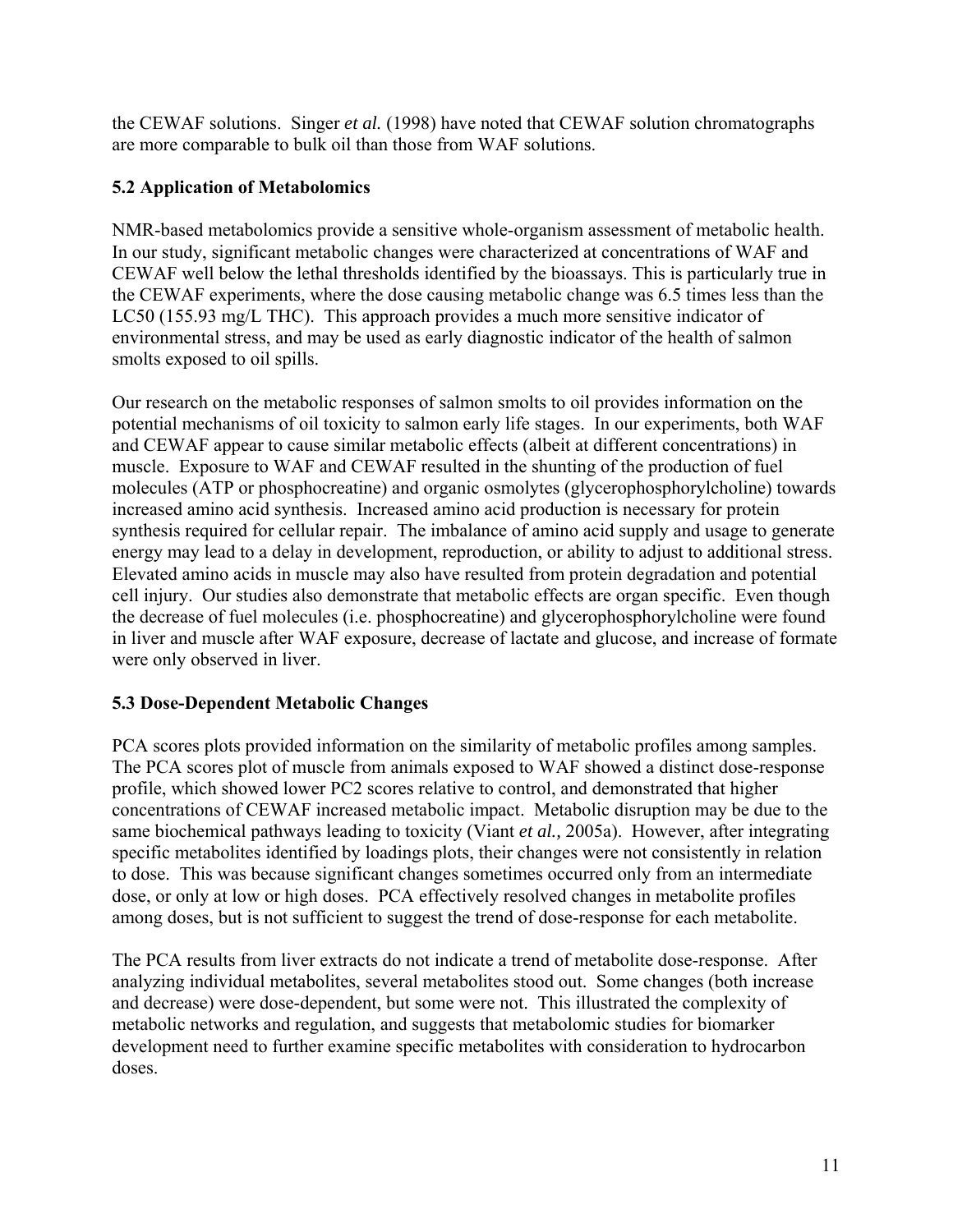## **5.4 Role of Endogenous Metabolites**

Concentrations of numerous amino acids (i.e. valine, alanine, arginine) decreased significantly at high doses of WAF and CEWAF. Malmendal *et al.* (2006) also reported a decrease of alanine in fruit flies subjected to heat stress. In protein catabolism, proteins are broken down by protease enzymes into their constituent amino acids. An increase in amino acids may therefore result from protein degradation in addition to cell repair. The imbalance of amino acid supply and usage may lead to a delay in development, reproduction, or ability to adjust to stress. Phosphocreatine decreased significantly in muscle tissues of smolts exposed to high doses of CEWAF. It also decreased in smolt liver tissues exposed to WAF. Phosphocreatine's primary role is as a spatial and temporal buffer of ATP. It donates its phosphate group to ADP (ATP + Creatine  $\leftrightarrow$  ADP + Phosphocreatine), which is regulated by creatine kinase. Once phosphocreatine decreases, the energy supply to the smolt development or movement may potentially be affected. Decrease in phosphocreatine was also observed in medaka embryos exposed to trichloroethylene (Viant *et al.,* 2005a), and hypoxic challenge (Pincetich *et al.,* 2005). Phosphocreatine decreased in eyed eggs of Chinook salmon exposed to pesticides (Viant *et al.,* 2006), and in juvenile steelhead trout subjected to heat stress (Viant *et al.,* 2003a). These earlier metabolomic studies also suggested that the decrease of phosphocreatine co-occurred with the decrease of ATP. In our study, there was a decrease in ATP, but it was not statistically significant.

Glycerophosphorylcholine, an organic osmolyte in cells, decreased significantly in smolt muscle exposed to all concentrations of CEWAF. It also decreased in smolt liver after exposure to all concentrations of WAF. Decrease in glycerophosphorylcholine leads to disruption of total intracellular osmolyte concentrations, which may impact the ability of salmon smolts to adjust osmotic stress during seaward migration. Succinate, which decreased in smolt muscles after exposure to WAF, is a key component of the citric acid cycle. Succinate reduces ubiquinone by donating electrons to the electron transfer chain. However, it increased in muscles when smolts were exposed to CEWAF. The reason for this differential response in WAF and CEWAF is unclear. An increase in succinate was found in earthworms exposed to 3-trifluoromethyl-aniline (Warne *et al.,* 2000) and under starvation and cooling stress (Lenz *et al.,* 2005).

# **5.5 Potential Biomarkers of WAF or CEWAF Exposures**

Several small endogenous metabolites show consistent changes at different doses, suggesting these metabolites are more suitable as endpoints of WAF or CEWAF toxicity and exposure. For example, formate increased significantly in liver after WAF exposure, while glycerophosphorylcholine decreased significantly in muscle after CEWAF exposure. Thus, both chemicals may potentially serve as biomarkers for toxicity or exposure in WAF or CEWAF.

## **5.6 Concluding Remarks**

Response decisions regarding the use of dispersants depend on the complex interaction of oil release scenarios with numerous environmental factors that are unique to each oil spill (NRC, 2005). Our results with Chinook salmon smolts provide important toxicological information for spill response decision makers, and suggest that use of dispersant, in this case Corexit 9500, may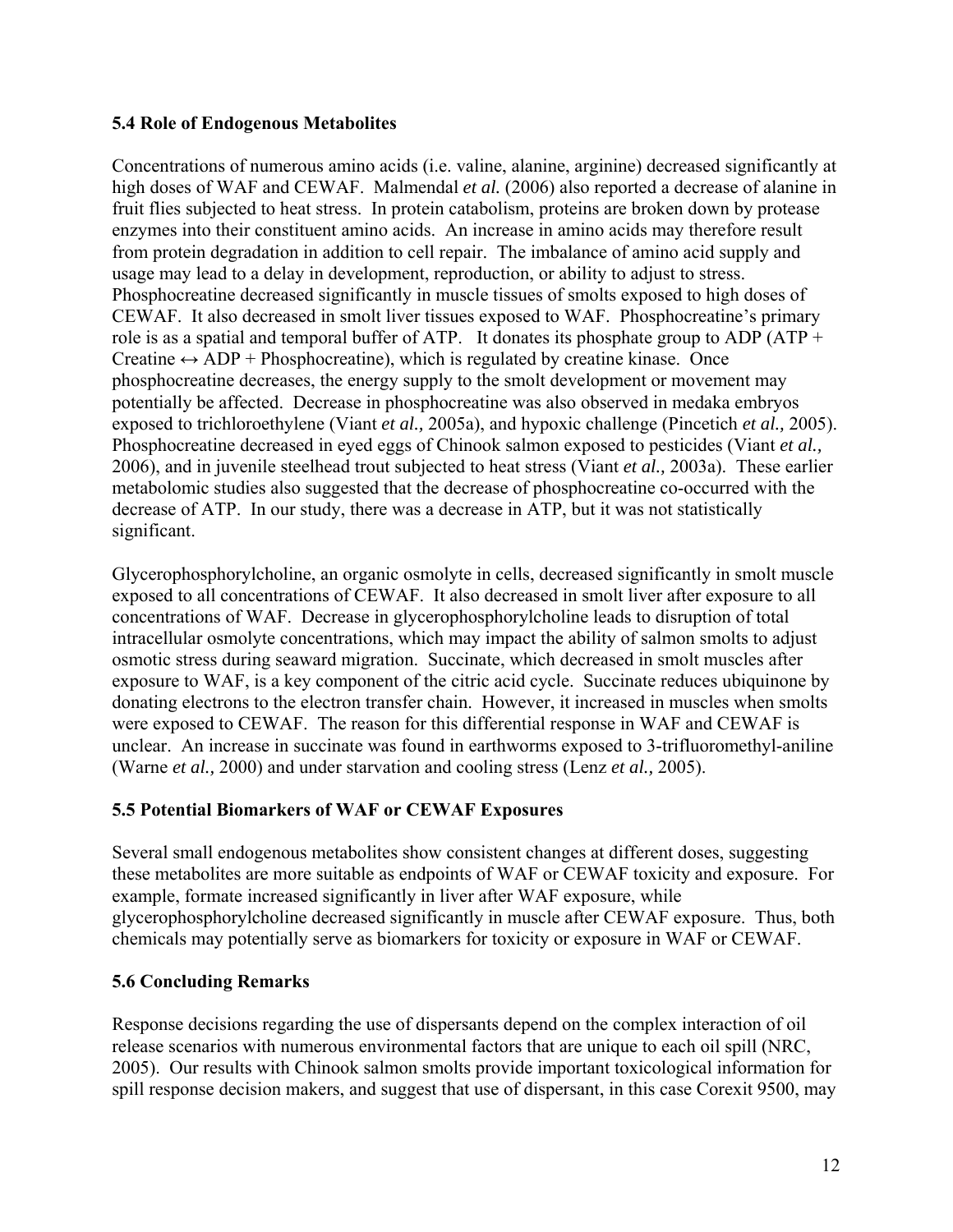not result in increased toxicity to migrating salmon. In our study, THC-normalized LC50s from WAF tests were 20-fold lower than those from CEWAF tests. Because these experiments used unweathered PBCO, these results likely represent a worse-case scenario where dispersant is applied shortly after a spill. In the majority of real-world spill situations, a considerable amount of weathering would be expected before dispersant application. Because lighter hydrocarbon fractions would be the first to volatilize, these fractions would rapidly decrease in most spill situations. Therefore, under field conditions we would expect less of a disparity between toxicities of treated and untreated oil, relative to the results of the current study.

Our results also illustrate the utility of metabolomic analyses for assessing sublethal effects of hydrocarbons on salmon smolts. Metabolomics provide a cost-effective tool for determining subtle impacts of oil on migrating salmon, and may be used to investigate effects of non-lethal hydrocarbon concentrations. Additional work needs to be conducted to identify appropriate metabolic biomarkers which can be linked to long-term impacts of oil exposure. Unfortunately, we were unable to determine whether short-term oil exposures resulted in long-term growth effects in this study. We were also unable to investigate whether there were any long-term metabolic impacts after acute exposures due to problems with long-term cultures in this study. These experiments will be repeated in summer 2007 as part of on-going research supported by the California Department of Fish and Game – Office of Spill Prevention & Response.

### **6.0 Technology Transfer**

Currently, there is limited information available on the effects of oil or chemically-dispersed oil on the smolts of anadromous fishes. The results from this project will provide resource managers and spill responders with basic information on the acute and chronic effects of oil spills on migrating salmon and also provide data to support decisions regarding the advisability of applying dispersants under spill conditions where migrating salmon are present. We are in the process of finalizing papers to be published in peer-reviewed international scientific journals. Results from this project will also be distributed to other agencies that are involved in oil spill response, such as California Department of Fish & Game (CDFG) – Office of Spill Prevention and Response (OSPR), and the UC Davis Oiled Wildlife Care Network (OWCN); both also have provided matching funds for the above project.

#### **7.0 Achievement and Dissemination**

#### **7.1 Publication**

- Lin CY, Wu H, Tjeerdema RS, and Viant MR. Evaluation of metabolite extraction strategies from tissue samples using NMR metabolomics. (submitted to *Metabolomics*)
- Lin CY, Anderson B, Phillips BM, Peng AC, Hsieh F, Viant MR, and Tjeerdema RS. Metabolic Impacts on Chinook Salmon Smolts Exposed to Crude Oil or Dispersed Oil Using Nuclear Magnetic Resonance Spectroscopy. (in prep)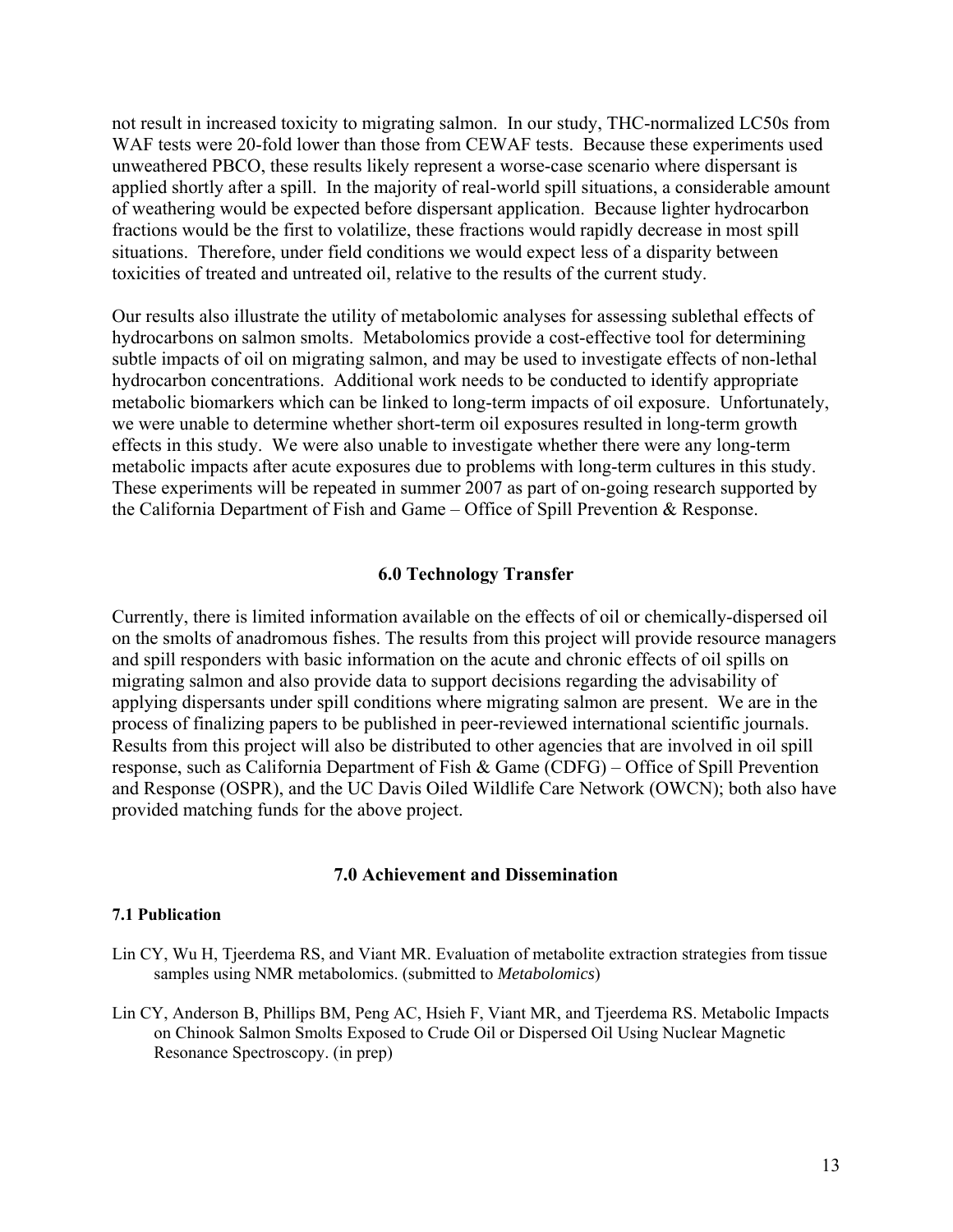### **7.2 Presentation**

- Lin CY, Anderson B, Phillips B, Peng A, Hsieh F, Viant M, and Tjeerdema R. "Toxic Effects of Dispersed and Non-dispersed Oil on Chinook Salmon Smolts (*Oncorhynchus tshawytscha*) Using Metabolomics" Coastal Response Research Center Workshop "Polycyclic Aromatic Hydrocarbon Toxicity Summit", Seattle, WA (2006)
- Lin CY, Anderson B, Phillips B, Peng A, Hsieh F, Viant M, and Tjeerdema R. "Metabolic Impacts on Chinook Salmon Smolts Exposed to Crude Oil or Dispersed Oil Using One- and Two-dimensional Nuclear Magnetic Resonance Spectroscopy". The Second Scientific Meeting of the Metabolomics Society, Boston, MA. (2006)
- Lin CY, Wu H, Tjeerdema RS, and Viant MR. "Evaluation of metabolite extraction strategies from tissue samples using NMR metabolomics". The Second Scientific Meeting of the Metabolomics Society, Boston, MA. (2006)
- Lin CY, Viant M, Anderson B, and Tjeerdema R. "Metabolomic Analyses of Chinook Salmon Smolts Exposed to Crude Oil or Dispersed Oil". Society of Toxicology  $45<sup>th</sup>$  annual meeting, San Diego, CA. (2006)
- Lin CY, Viant M, Anderson B, and Tjeerdema R. "Acute Effects of Crude Oil and Dispersed Oil on Chinook Salmon Smolts Using NMR-based Metabolomics". SETAC North America  $26<sup>th</sup>$  annual meeting, Baltimore, MD. (2005)
- Lin CY, Viant M, Anderson B, and Tjeerdema R. "Evaluation of Tissue Extraction Methods in NMR Based Metabolomics". The First International Conference of the Metabolomics Society, Tsuruoka City, Japen. (2005)
- Lin CY, Anderson B, Viant M, and Tjeerdema R. "Acute and Chronic Effects of Crude Oil and Dispersed Oil on Chinook Salmon Smolts (*Oncorhynchus tshyawytscha*)" Coastal Response Research Center meeting, Silver Spring, MD. (2005)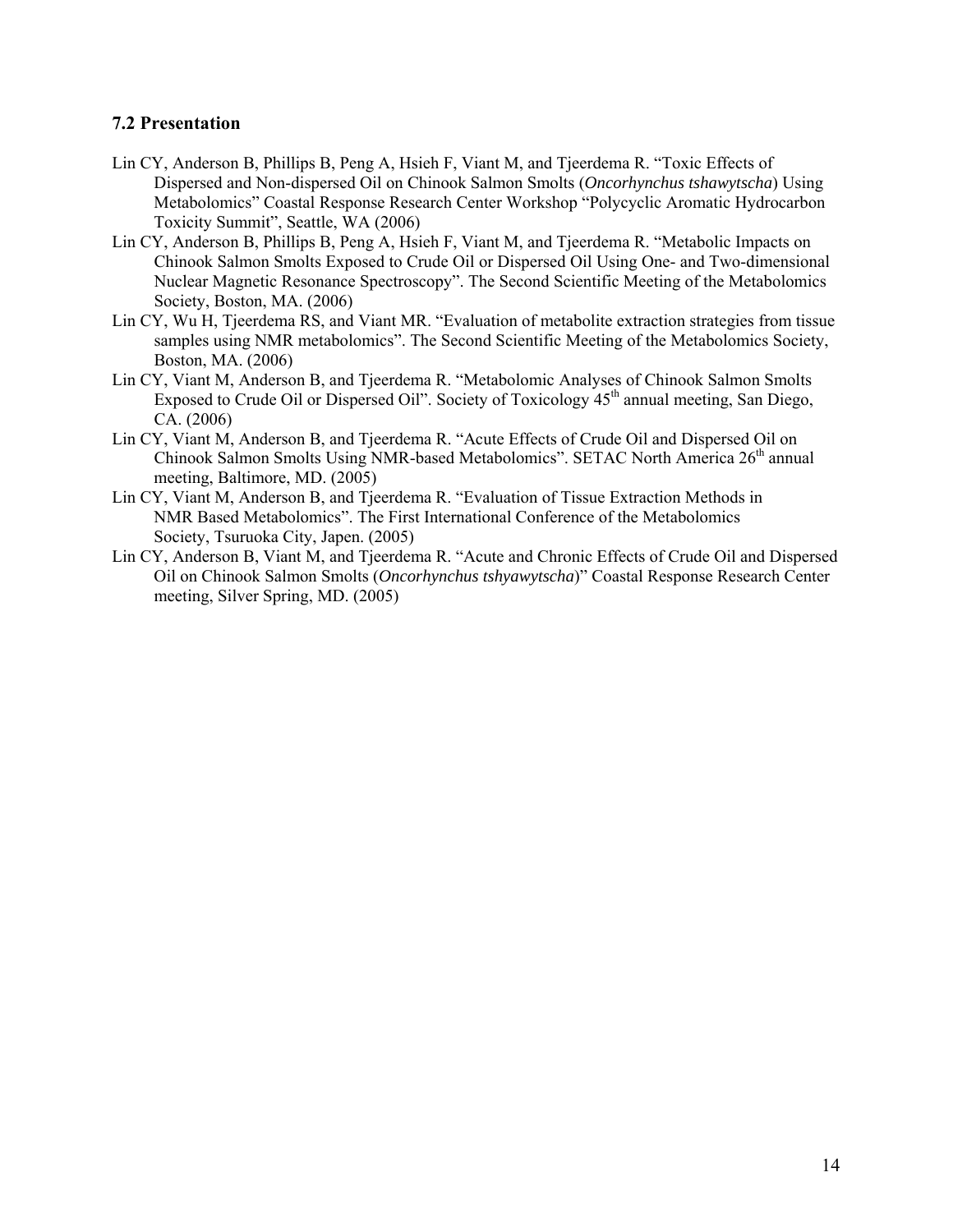#### **References**

- Bundy, J.G., D.J. Spurgeon, C. Svendsen, P.K. Hankard, J.M. Weeks, D. Osborn, J.C. Lindon, and J.K. Nicholson. 2004. Environmental metabonomics: applying combination biomarker analysis in earthworms at a metal contaminated site. Ecotoxicology 13: 797-806.
- Heintz, R.A., S.D. Rice, A.C. Wetheimer, R.F. Bradshaw, F.P. Thrower, J.E. Joyce, and J.W. Short. 2000. Delayed effects on growth and marine survival of pink salmon after exposure to crude oil during embryonic development. Marine Ecology Progress Series 208: 205-216.
- Fan, T. 1996. Metabolite profiling by one and two dimensional NMR analysis of complex mixtures. Progress in Nuclear Magnetic Resonances Spectroscopy 28: 161-219.
- Lenz, E.M., J.M. Weeks, J.C. Lindon, D. Osborn, and J.K. Nicholson. 2005. Qualitative high field 1H-NMR spectroscopy for the characterization of endogenous metabolites in earthworms with biochemical biomarker potential. Metabolomics 1: 123-136.
- Malmendal, A., J. Overgaard, J.G. Bundy, J.G. Sorensen, N.C. Nielsen, V. Loeschcke, and M. Holmstrup. 2006. Metabolomic profiling of heat stress: hardening and recovery of homeostasis in Drosophila. American Journal of Physiology – Regulatory, Integrative and Comparative Physiology 291: R205-212.
- Pincetich, C.A., M.R. Viant, D.E. Hinton, and R.S. Tjeerdema. 2005. Metabolic changes in Japanese medaka (*Oryzias latipes*) during embryogenesis and hypoxia as determined by in vivo 31P NMR. Comparative Biochemistry and Physiology - Part C: Toxicology and Pharmacology 140: 103-113.
- Rice S.D., D.A. Moles, and J.W. Short, 1975. The effect of Prudhoe Bay crude oil on survival and growth of eggs, alevins, and fry of pink salmon *Oncorhynchus gorbuscha*. In: Proceedings of the 1975 Conference on Prevention and Control of Oil Pollution. American Petroleum Institute, Environmental Protection Agency, and U.S. Coast Guard, pp. 503-507.
- Rice S.D., R.E. Thomas, R.A. Heintz, A.C. Wertheimer, M.L. Murphy, M.G. Carls, J.W. Short, and A. Moles. 2001. Impacts to pink salmon following the Exxon Valdez oil spill: Persistence, toxicity, sensitivity, and controversy. Reviews in Fisheries Science 9: 165-211.
- Rosenblum, E.S., M.R. Viant, B.M. Braid, J.D. Moore, C.S. Friedman, and R.S. Tjeerdema. 2005. Characterizing the metabolic actions of natural stresses in the California red abalone, Haliotis rufescens using <sup>1</sup>H NMR metabolomics. Metabolomics 1: 199-209.
- Singer, M.M., D.L. Smalheer, and R.S. Tjeerdema. 1990. A simple continuous-flow toxicity test system for microscopic life stages of aquatic organisms. Water Research 24: 899–903.
- Singer, M.M., S. George, D. Benner, S. Jacobson, R.S. Tjeerdema, and M.L. Sowby. 1993. Comparative toxicity of two oil dispersants to the early life stages of two marine species. Environmental Toxicology and Chemistry 12: 1855–1863.
- Singer, M.M., S. George, S. Jacobson, I. Lee, R.S. Tjeerdema, and M.L. Sowby. 1994. Comparative effects of oil dispersants to the early life stages of topsmelt (*Atherinops affinis*) and kelp (*Macrocystis pyrifera*). Environmental Toxicology and Chemistry 13: 649–655.
- Singer, M.M., S. George, S. Jacobson, I. Lee, L.L. Weetman, R.S. Tjeerdema, and M.L. Sowby. 1995. Acute toxicity of the oil dispersant Corexit 9554 to marine organisms. Ecotoxicology and Environmental Safety 32: 81–86.
- Singer, M.M., S. George, S. Jacobson, I. Lee, L.L. Weetman, R.S. Tjeerdema, and M.L. Sowby. 1996. Comparison of acute aquatic effects of the oil dispersant Corexit 9500 with those of other Corexit series dispersants. Ecotoxicology and Environmental Safety 35: 183–189.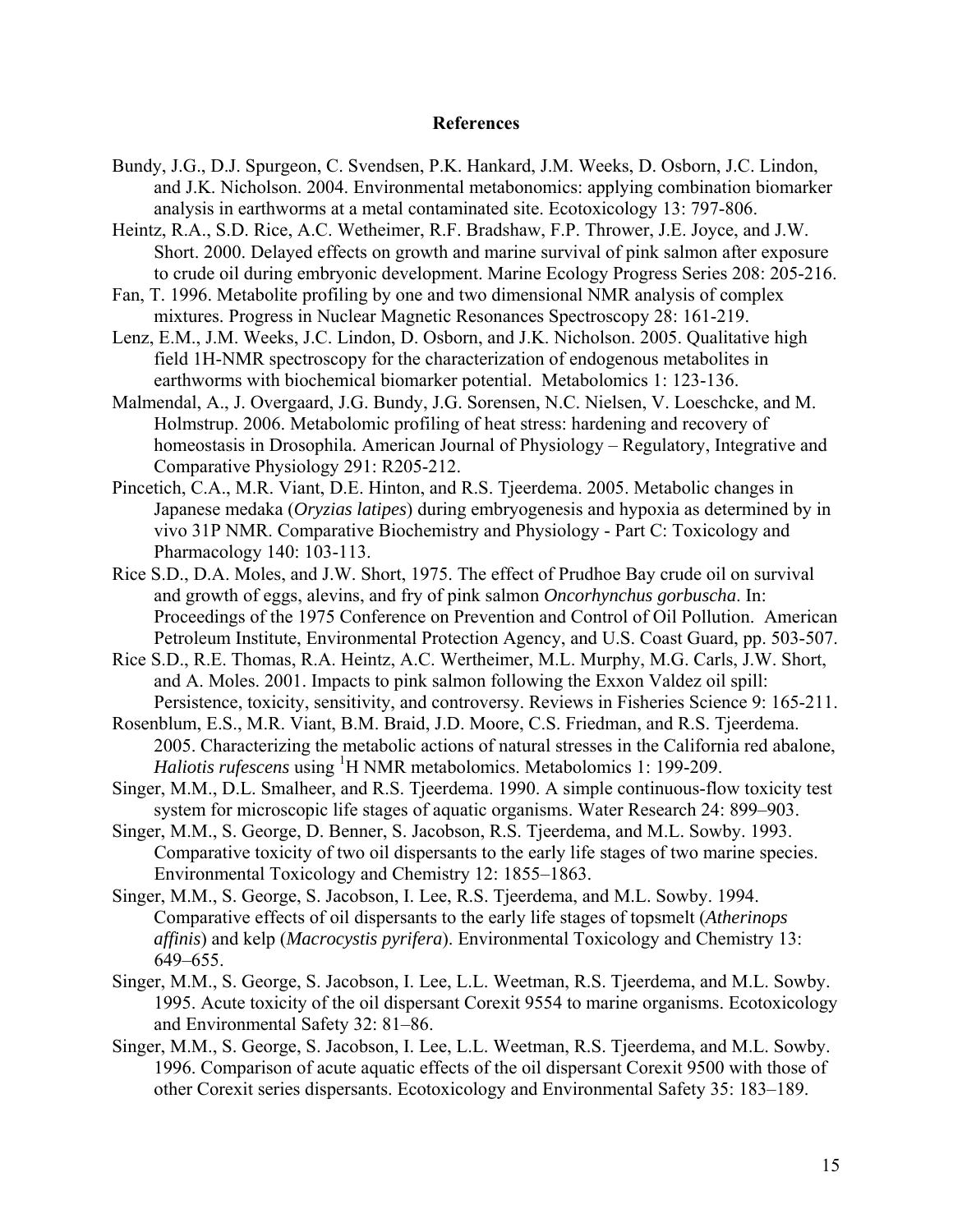- Singer, M.M., S. George, S. Jacobson, I. Lee, L.L. Weetman, G.J. Blondina, R.S. Tjeerdema, D. Aurand, and M.L. Sowby. 1998. Effects of dispersant treatment on the acute aquatic toxicity of petroleum hydrocarbons. Archives of Environmental Contamination and Toxicology 34: 177–187.
- Singer, M.M., D. Aurand, J. Clark, G. Sergy, M. L. Sowby, and R.S. Tjeerdema. 1995. CROSERF: Toward a standardization of oil spill cleanup agent ecological effects research. In: *Eighteenth Arctic Marine Oilspill Program.* Environment Canada, Ottawa, Ontario, pp. 1263–1270.
- Singer, M.M., D. Aurand, G.E. Bragin, J.R. Clark, G.M. Coehlo, M.L. Sowby, and R.S. Tjeerdema. 2000. Standardization of preparation and quantitation of water-accommodated fractions of oil and their use in aquatic toxicity testing. Marine Pollution Bulletin 40: 1007– 1016.
- S. L. Ross Environmental Research, Ltd., 2002. *Assessment of the Use of Dispersants on Oil Spills in California Marine Waters.* Prepared for the U.S. Department of the Interior, Minerals Management Service, Engineering and Research Branch. Herndon, VA, 150 pp.
- Stentiford, G.D., M.R. Viant, D.G. Ward, P.J. Johnson, A. Martin, W. Wenbin, H.J. Cooper, B.P. Lyons, and S.W. Feist. 2005. Liver tumors in wild flatfish: a histopathological, proteomic, and metabolomic study. OMICS 9: 281-299.
- Stickle, W. B., T. D. Sabourin, and S. D. Rice. 1982. Sensitivity and osmoregulation of coho salmon *Oncorhynchus kisutch* exposed to toluene and naphthalene at different salinities. In: *Physiological Mechanisms of Marine Pollutant Toxicity*. Edited by W. B. Verberg, A Calabrese, F. P. Thurberg, and F. J. Vernberg. Academic Press, New York, pp. 331-348.
- Swartz, J.P. 1985. Effect of oil-contaminated prey on feeding and growth rate of pink salmon fry (*Oncorhynchus gorbuscha*). In: *Marine Pollution and Physiology: Recent Advances.* Edited by: Vernberg, J. F., F. P. Thurberg, A. Calabrese, and W.B. Vernberg. Univ. of South Carolina Press, Columbia, SC, pp. 459-476.
- Thomas, R.E., S D. Rice, M.M. Babcock, and A. Moles. 1989. Differences in hydrocarbon uptake and mixed function oxidase activity between juvenile and spawning adult coho salmon *Oncorhynchus kisutch* exposed to Cook Inlet crude oil. Comparative Biochemistry and Physiology 93: 155-159.
- Thomas R.E., S.D. Rice, and S. Korn. 1987. Reduced swimming performance of juvenile coho salmon *Oncorhynchus kisutch* exposed to the water soluble fraction of Cook inlet crude oil. In: *Pollution and Physiology of Estuarine Organisms.* Edited by: Vernberg, J. F., F. P. Thurberg, A. Calabrese, and W.B. Vernberg. Univ. of South Carolina Press, Columbia, SC, pp. 127-137.
- Tjeerdema, R.S., M.M. Singer, and D.L. Smalheer. 1991. Continuous-flow toxicity tests using the microscopic life stages of various marine organisms. Canadian Technical Report of Fisheries and Aquatic Sciences 1774: 348–354.
- Viant, M.R. 2003. Improved methods for the acquisition and interpretation of NMR metabolomic data. Biochemical and Biophysical Research Communications 310: 943-948.
- Viant, M.R., I. Werner, E.S. Rosenblum, A.S. Gantner, and R.S. Tjeerdema. 2003a. Correlation between heat-shock protein induction and reduced metabolic condition in juvenile steelhead trout (Oncorhynchus mykiss) chronically exposed to elevated temperature. Fish Physiology and Biochemistry 29: 159-171.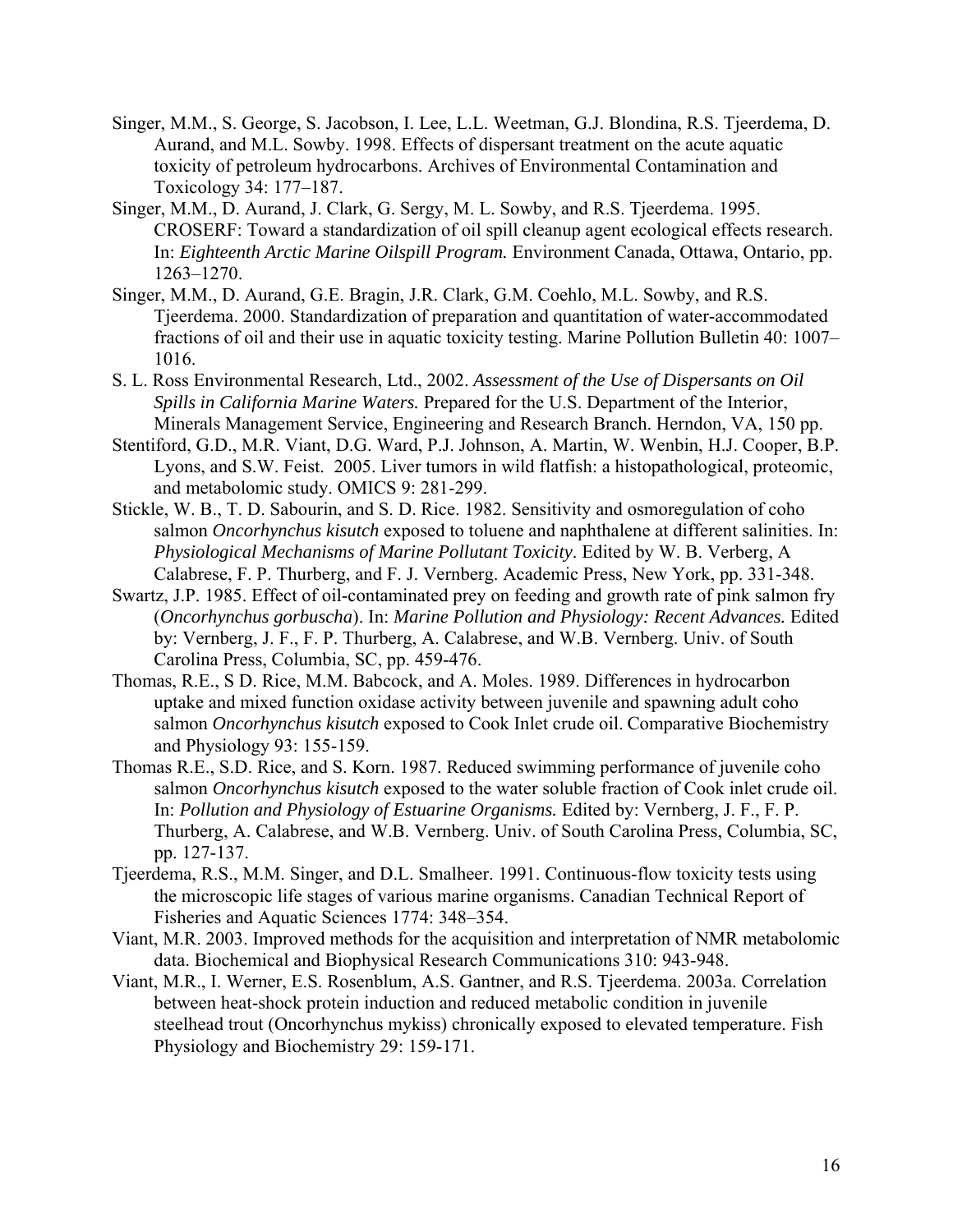- Viant, M.R., E.S. Rosenblum, and R.S. Tieerdema. 2003b. NMR-based metabolomics: a powerful approach for characterizing the effects of environmental stressors on organism health. Environmental Science and Technology 37: 4982-4989.
- Viant, M.R., J.G. Bundy, C.A. Pincetich, J.S. de Ropp, and R.S. Tjeerdema. 2005a. NMRderived developmental metabolic trajectories: and approach for visualizing the toxic actions of trichloroethylene during embryogenesis. Metabolomics 1: 149-158.
- Viant, M.R., C.A. Pincetich, D.E. Hinton, and R.S. Tjeerdema. 2005b. Toxic actions of dinoseb in medaka (Oryzias latipes) embryos as determined by in vivo 31P NMR, HPLC-UV and 1H NMR metabolomics. Aquatic Toxicology 76: 329-342.
- Viant, M.R., B.G. Lyeth, M.G. Miller, and R.F. Berman. 2005c. An NMR metabolomic investigation of early metabolic disturbances following traumatic brain injury in a mammalian model. NMR in Biomedicine 18: 507-516.
- Viant, M.R., C.A. Pincetich, and R.S. Tjeerdema. 2006. Metabolic effects of dinoseb, diazinon and esfenvalerate in eyed eggs and alevins of Chinook salmon (*Oncorhynchus tshawytscha*) determined by (1)H NMR metabolomics. Aquatic Toxicology 77: 359-371.
- Warne, M.A., E.M. Lenz, D. Osborn, J.M. Weeks, and J.K. Nicholson. 2000. An NMR-based metabonomic investigation of the toxic effects of 3-trifluoromethyl-aniline on the earthworm *Eisenia veneta*. Biomarkers 5: 56-72.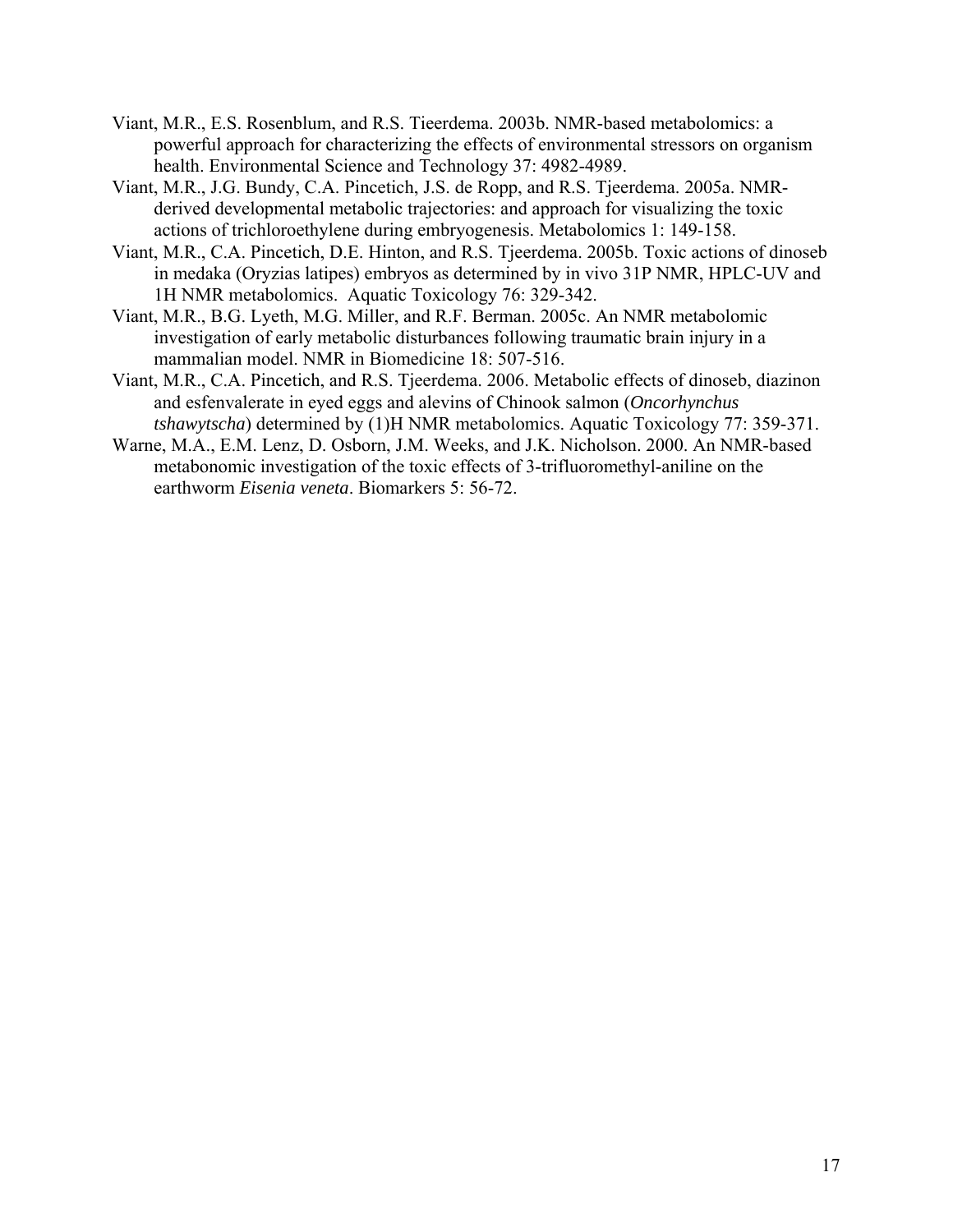

Figure 1. 20-L polycarbonate carboys used for WAF and CEWAF preparation (above) and 18-L paloycarbonate aquaria used for smolt exposures (below).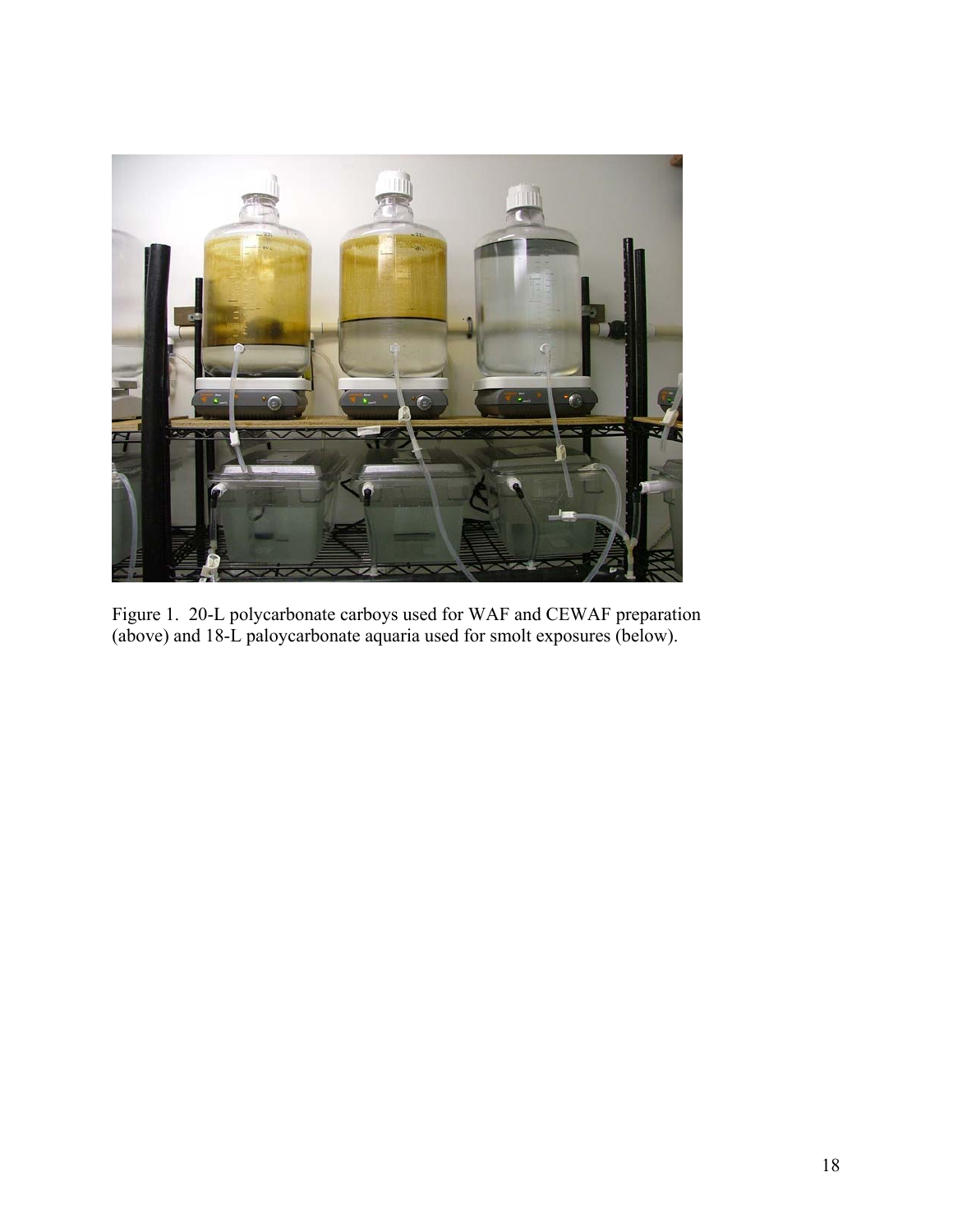

Figure 2. Avance DRX-500 NMR spectrometer.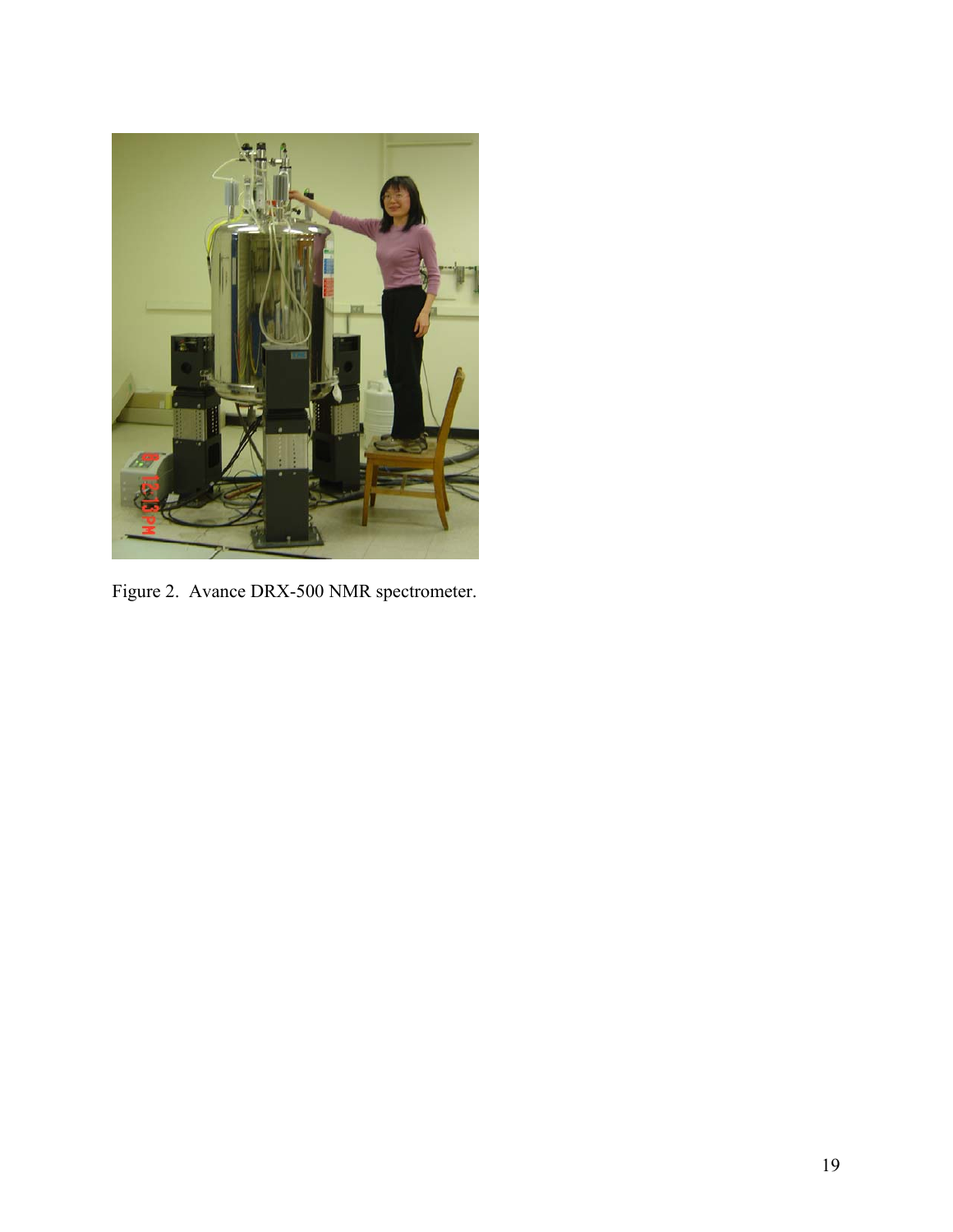

Figure 3. Average WAF and CEWAF decline rates. Amount of WAF or CEWAF were characterized by total hydrocarbon content (THC) (mg/L).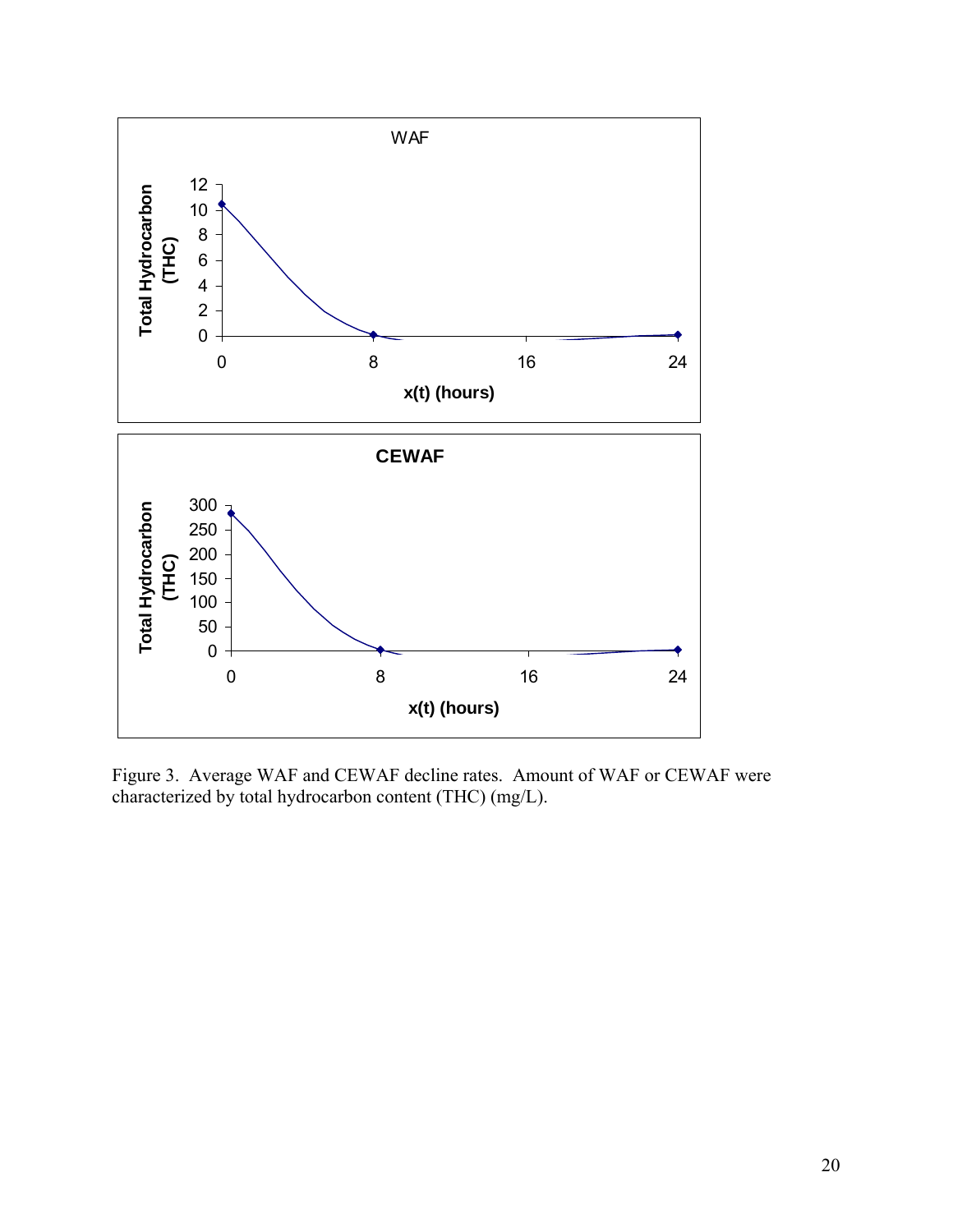



CEWAF tests



Figure 4. Salmon smolt survival in three WAF (upper) and CEWAF (lower) tests after 96-h. THC = total hydrocarbon content.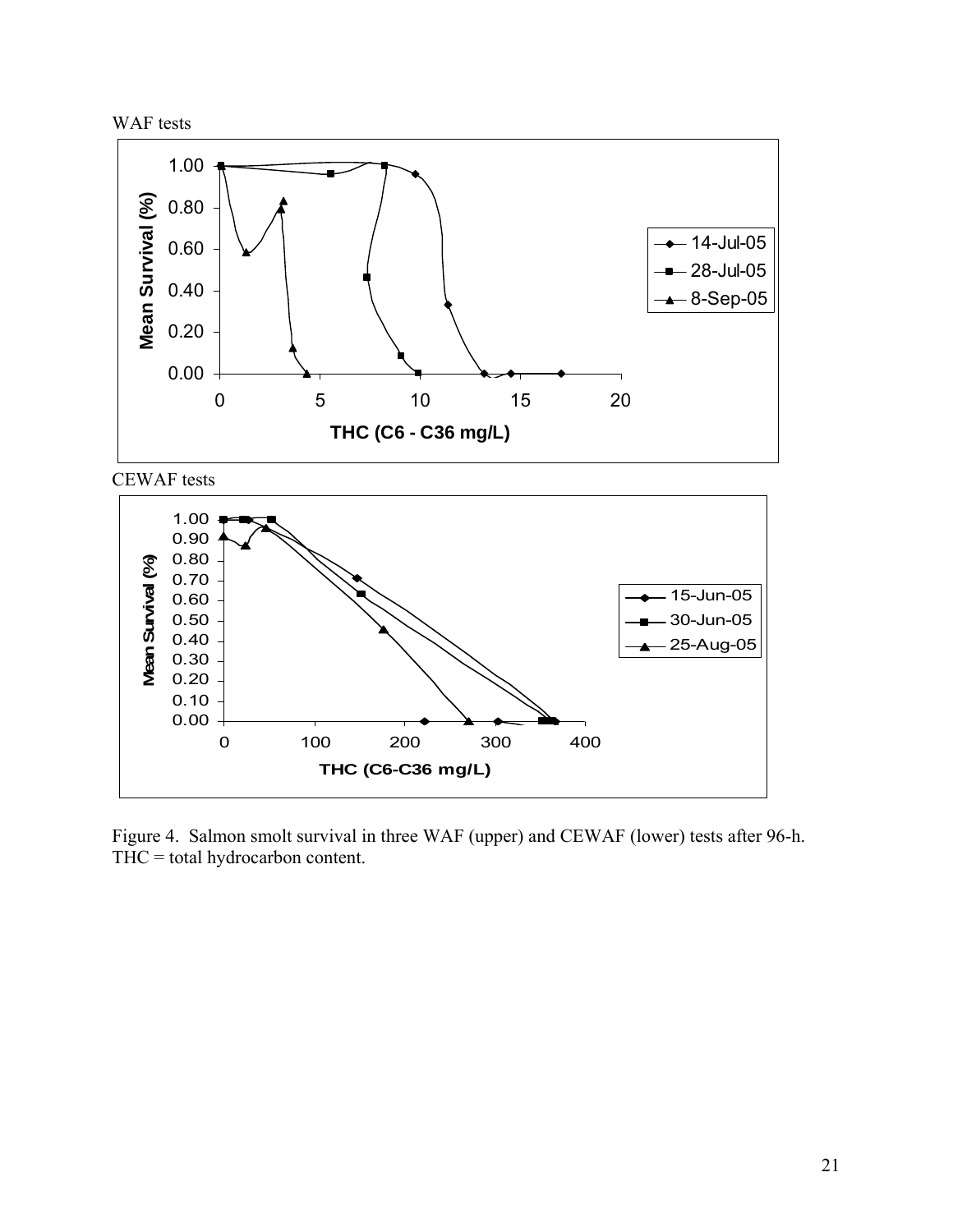

Figure 5. Representative  $1D<sup>1</sup>H NMR$  spectrum of the smolt muscle extracts.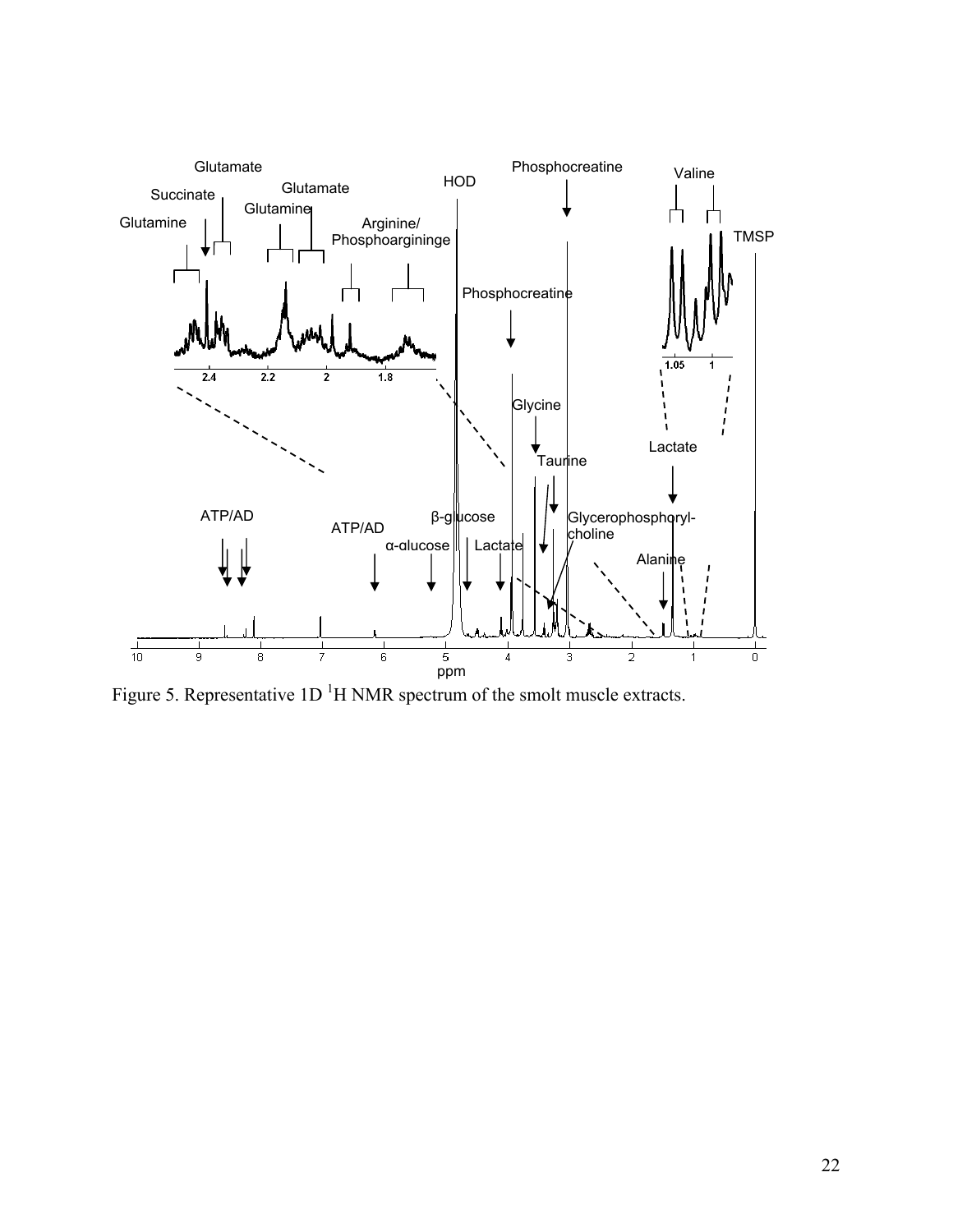

Figure 6. Representative 2D J-resolved NMR spectrum of smolt liver extracts.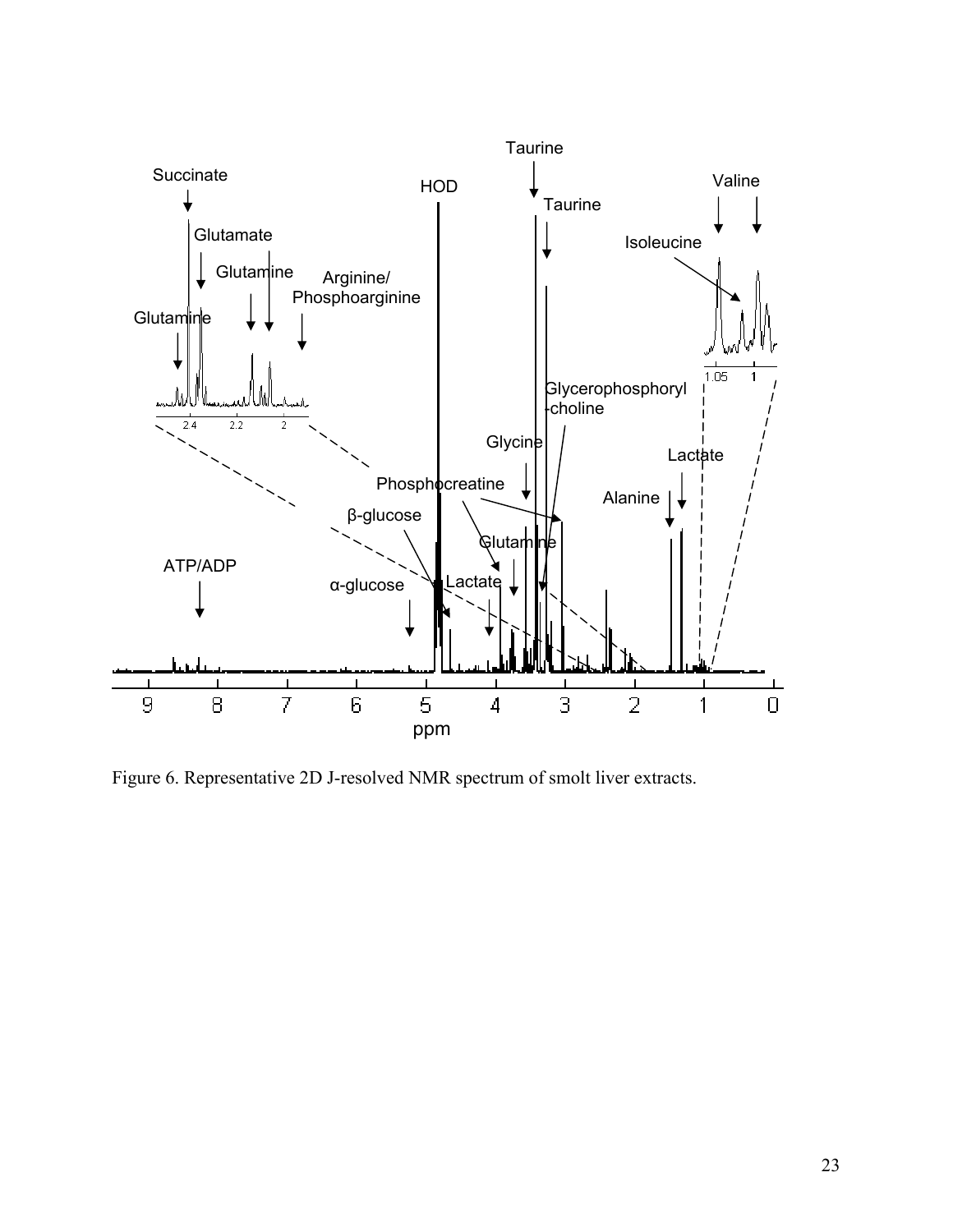

Figure 7. PCA scores plot from the analysis of the  $1D<sup>1</sup>H NMR$  spectra of the muscle of smolts from 3 tests of WAF studies.

#### 24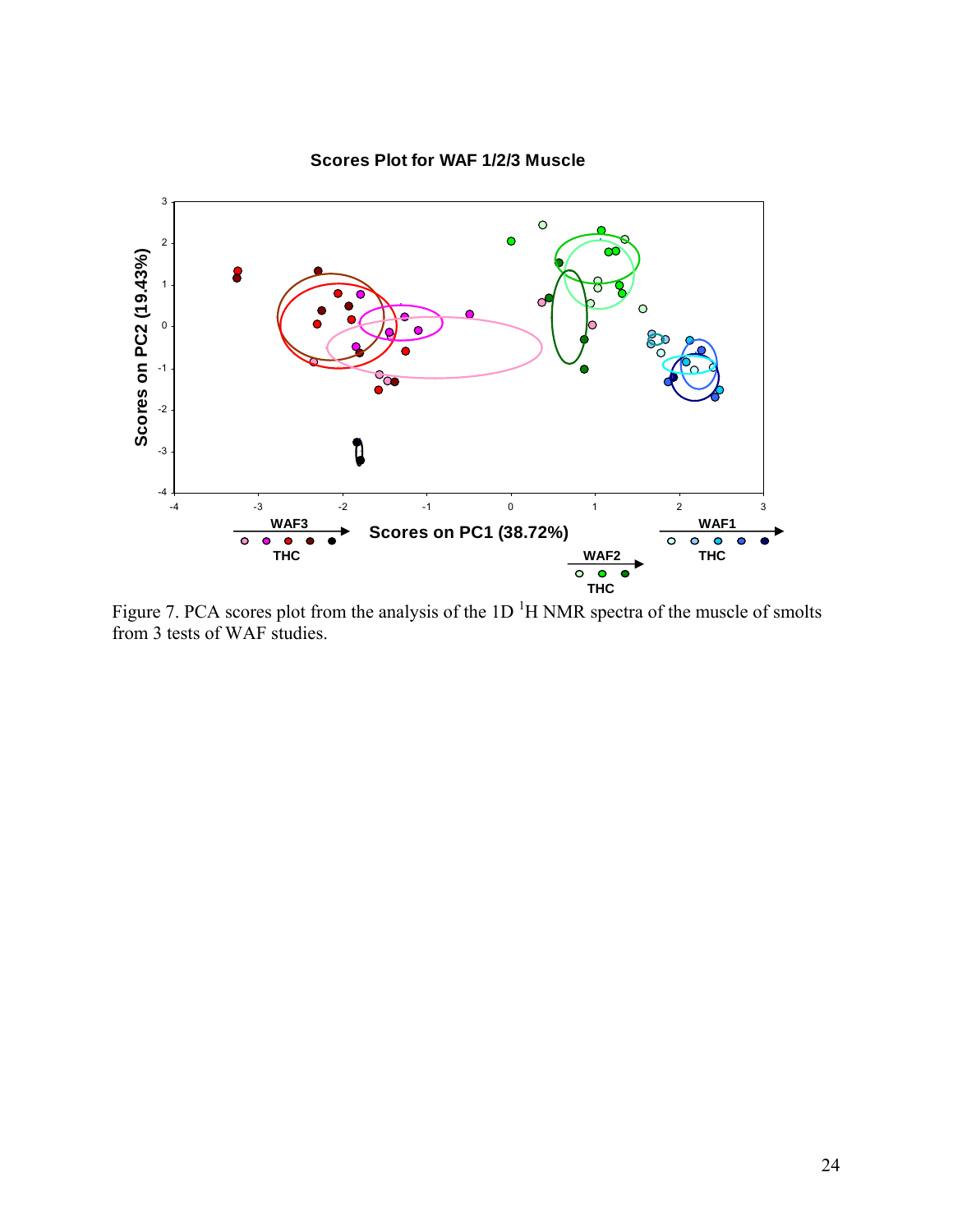



**Scores Plot for WAF2 Muscle**

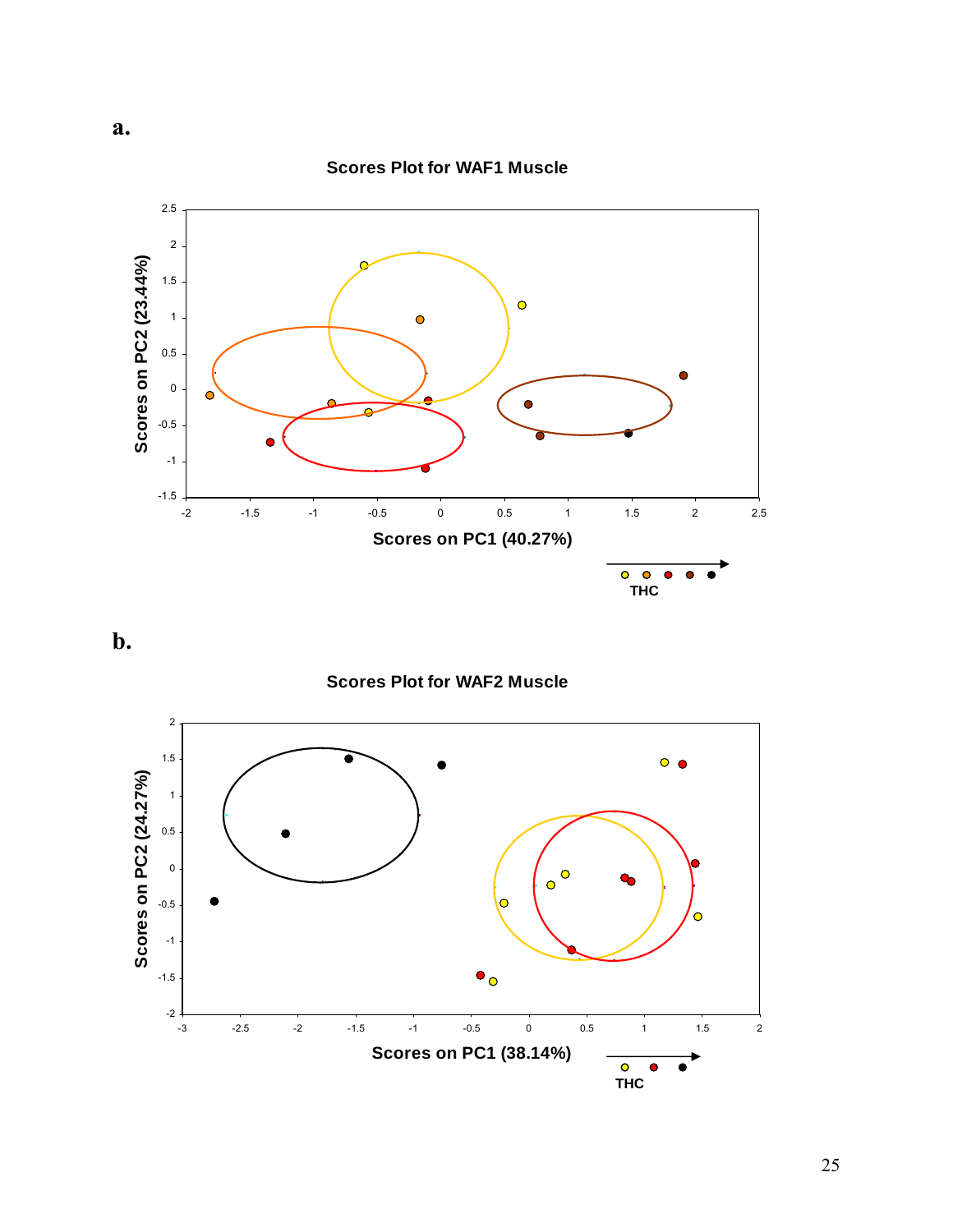

Figure 8. PCA scores plot from the analysis of the  $1D<sup>1</sup>H NMR$  spectra of the muscle of smolts from 3 individual WAF tests (a, b, c).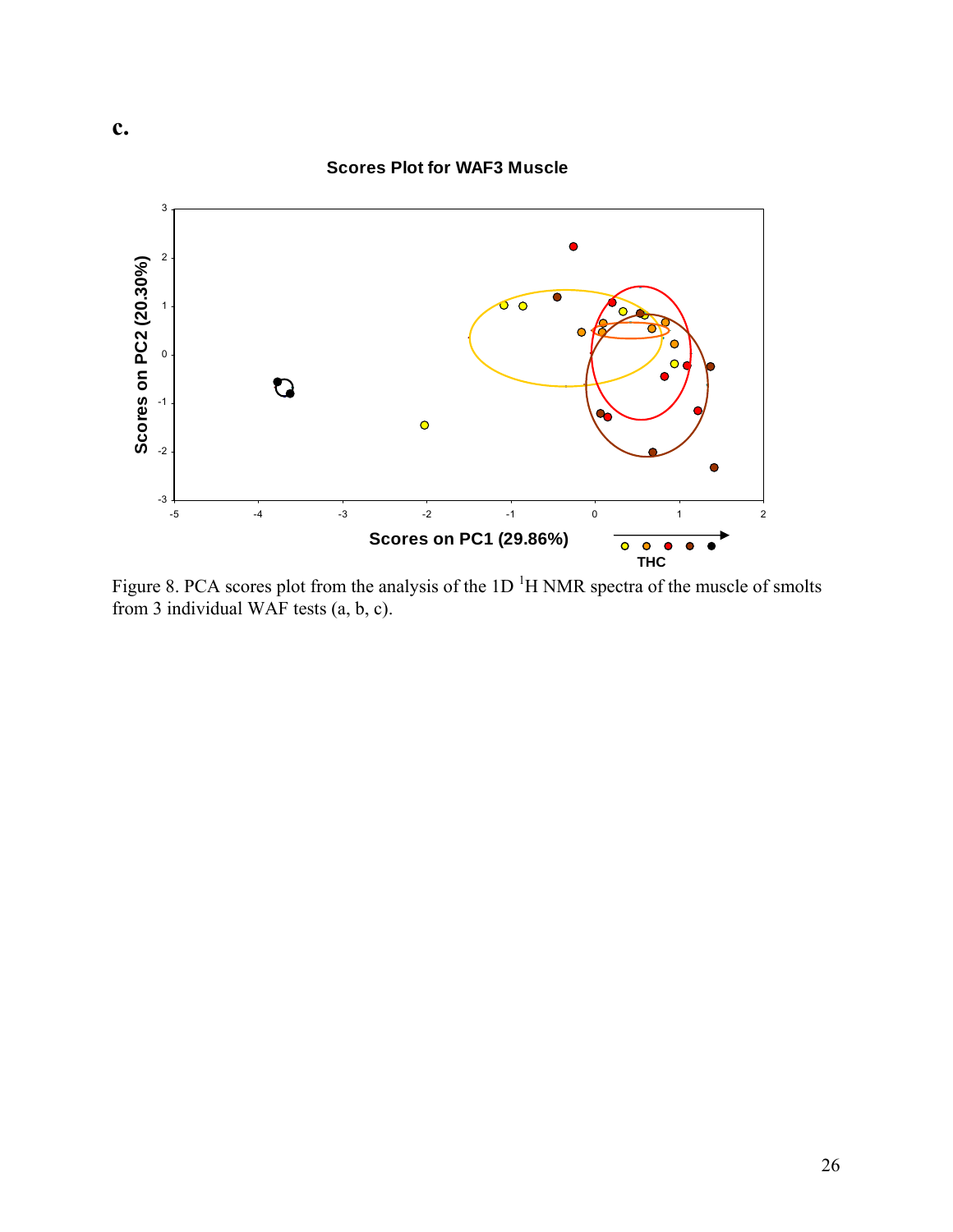

Figure 9a. PCA scores plot from the analysis of the  $1D<sup>1</sup>H NMR$  spectra of the muscle of smolts exposed to variable doses of WAF ( $n=6$ , except  $n=2$  for the highest dose).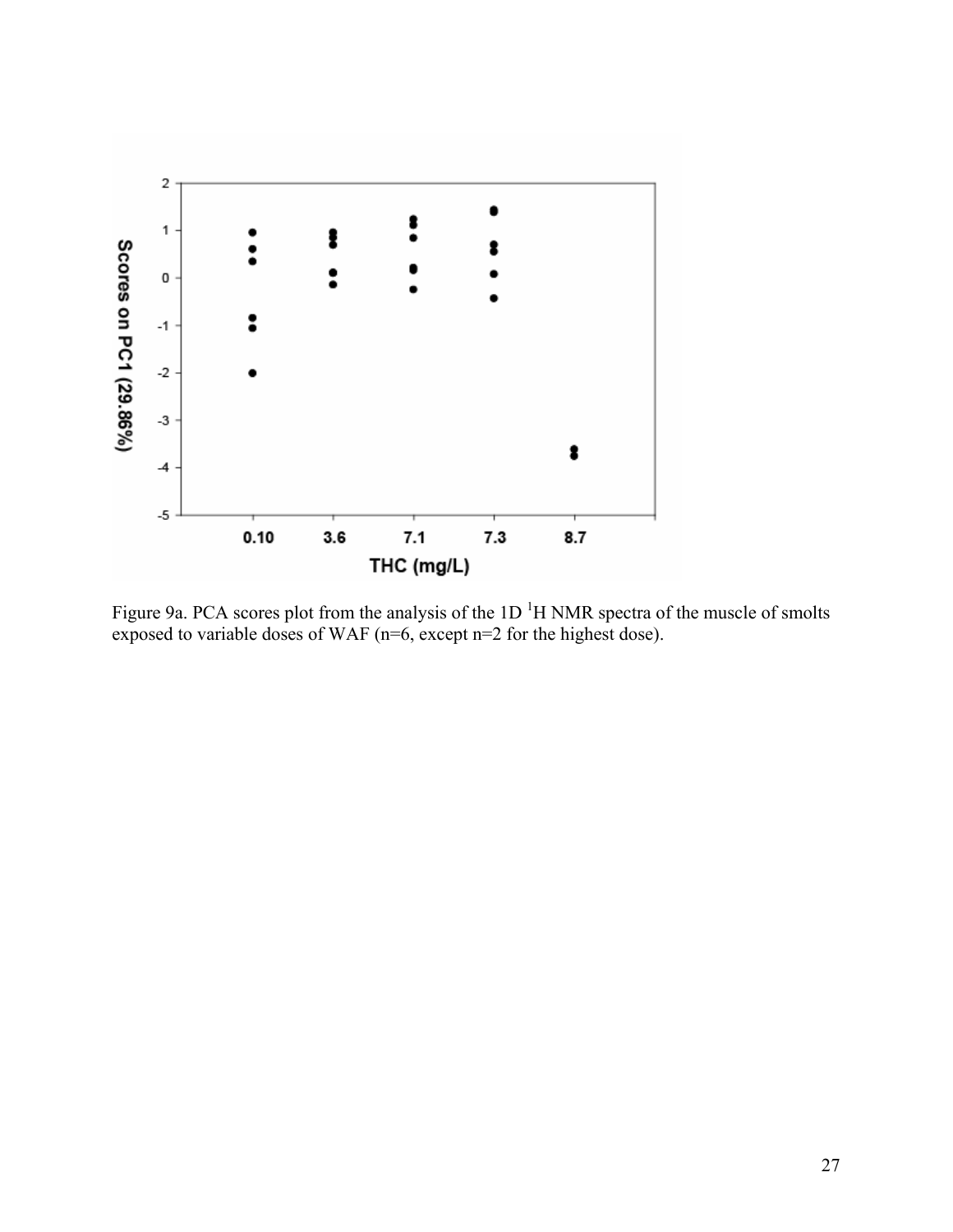

Figure 9b. PCA scores plot from the analysis of the  $1D<sup>1</sup>H NMR$  spectra of the muscle of smolts exposed to variable doses of CEWAF (n=6).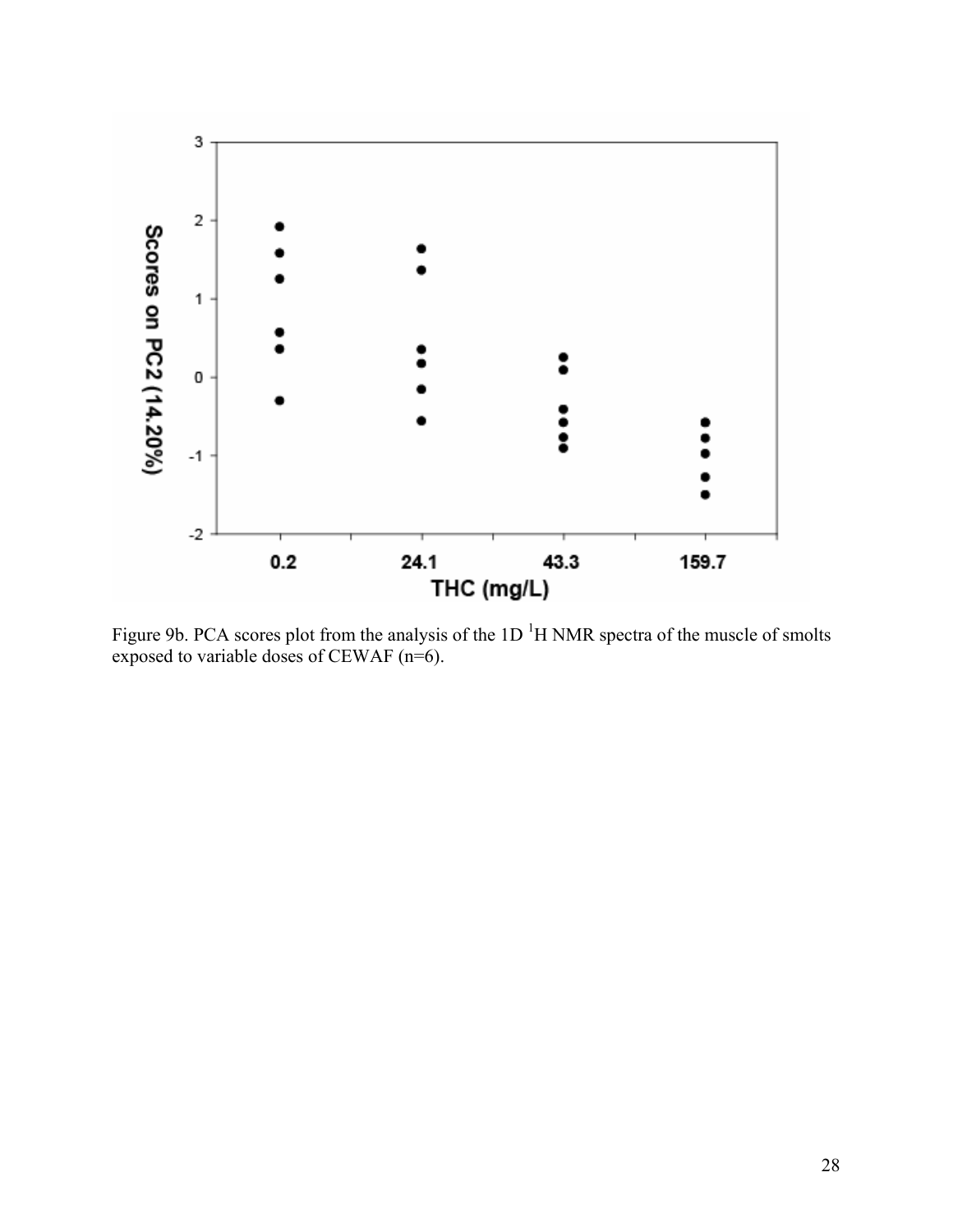

Figure 10a. PC1 loadings plot from the analysis of the 1D  $\rm{^{1}H}$  NMR spectra of the muscle of smolts exposed to WAF. Metabolite assignments: 1. valine, 2. lactate, 3. alanine, 4. arginine/phosphoarginine, 5. phosphocreatine, 6.taurine, 7. glycerophosphoryl choline, 8. glycine, 9. ATP/ADP, 10. IMP, 11. AMP.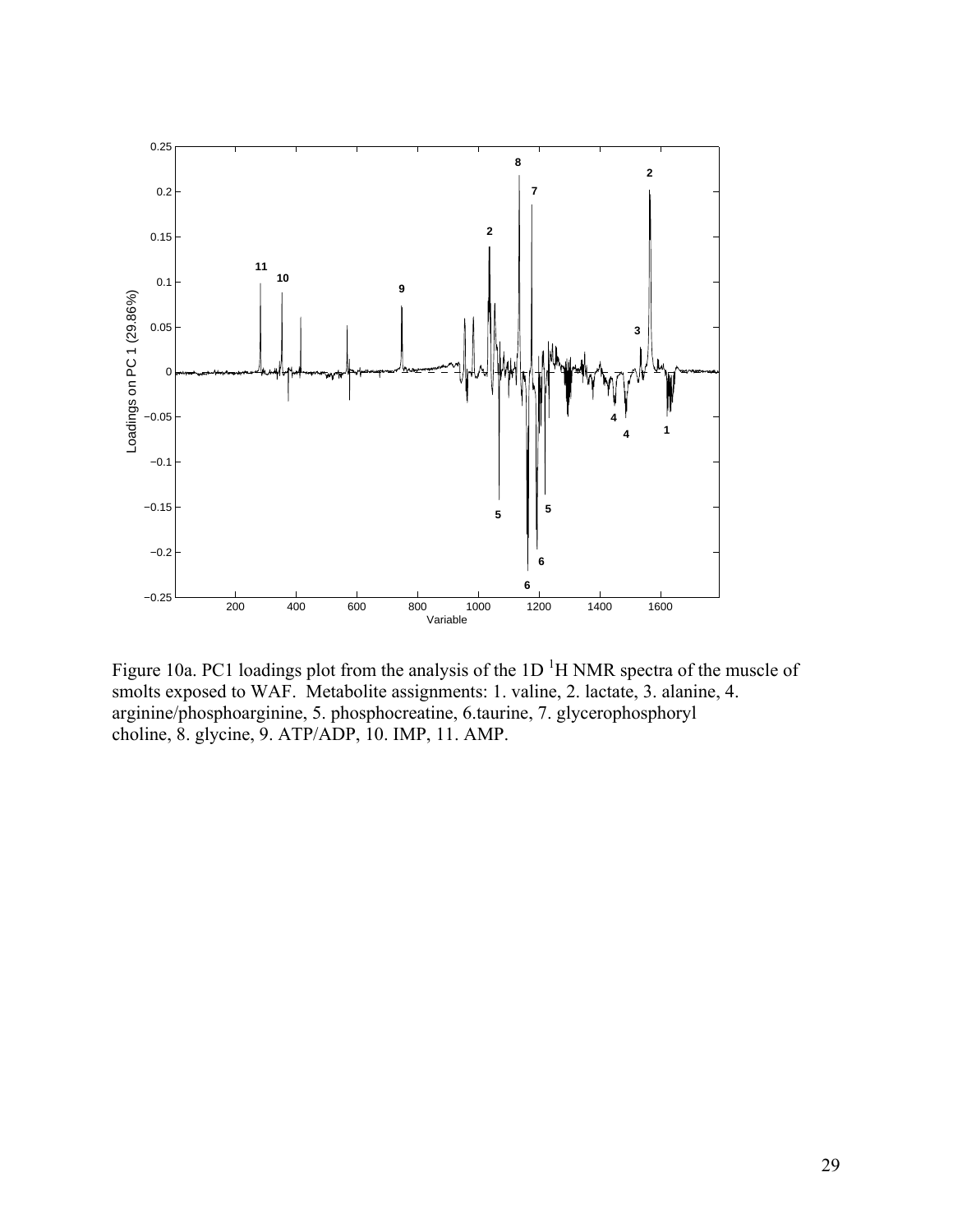

Figure 10b. PC2 loadings plot from the analysis of the  $1D<sup>1</sup>H NMR$  spectra of the muscle of smolts exposed to CEWAF. Metabolite assignments: 2. lactate, 3. alanine, 6. taurine, 7. glycerophosphorylcholine, 8. glycine, 9. ATP/ADP, 10. IMP, 11. AMP, 12. glutamine.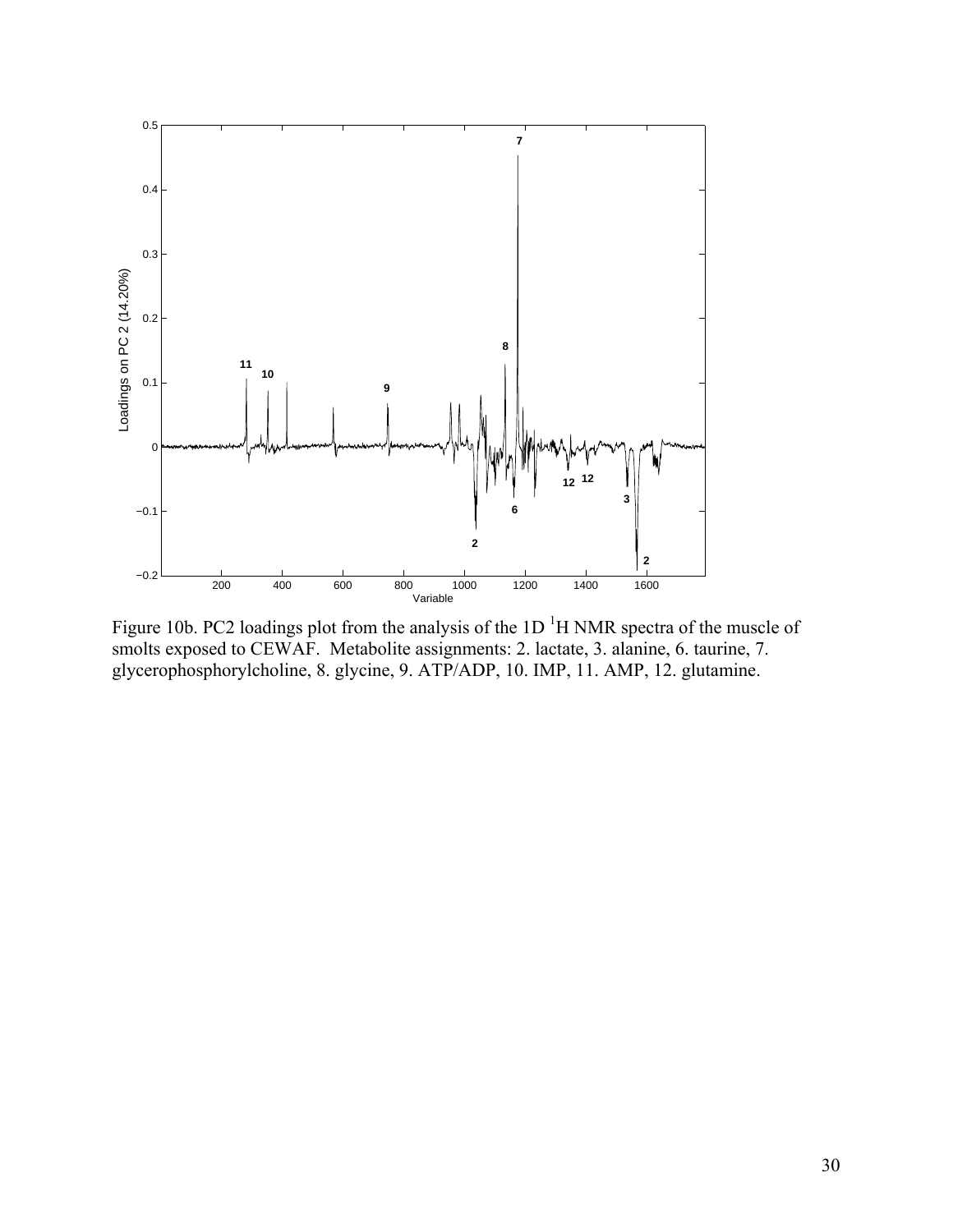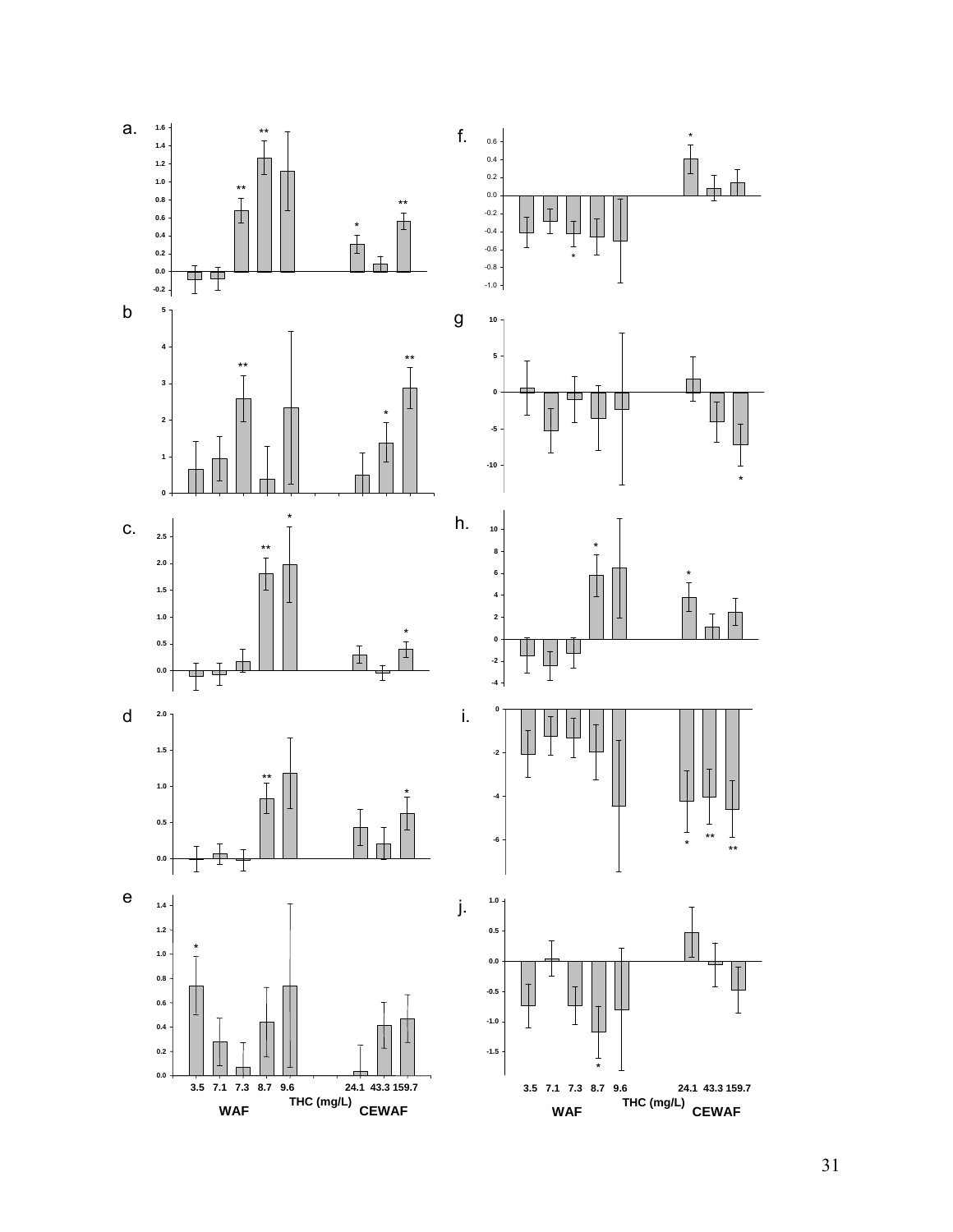Figure 11. Change in amounts of specific metabolites including valine (a), alanine (b), arginine/phosphoarginine (c), glutamate (d), glutamine (e), succinate (f), phosphocreatine (g), taurine (h), glycerophosphorylcholine (i), ATP/ADP (j) in the muscle of smolts exposed to variable doses of WAF or CEWAF. The changes were calculated by subtracting the average peak area by that in the control of each test. Four tests were conducted in each WAF or CEWAF exposure.  $*$  Denotes p<0.05/5 and  $**$  denotes p<0.01/5 for WAF exposures.  $*$  Denotes p<0.05/3 and \*\* denotes p<0.01/3 for CEWAF exposures.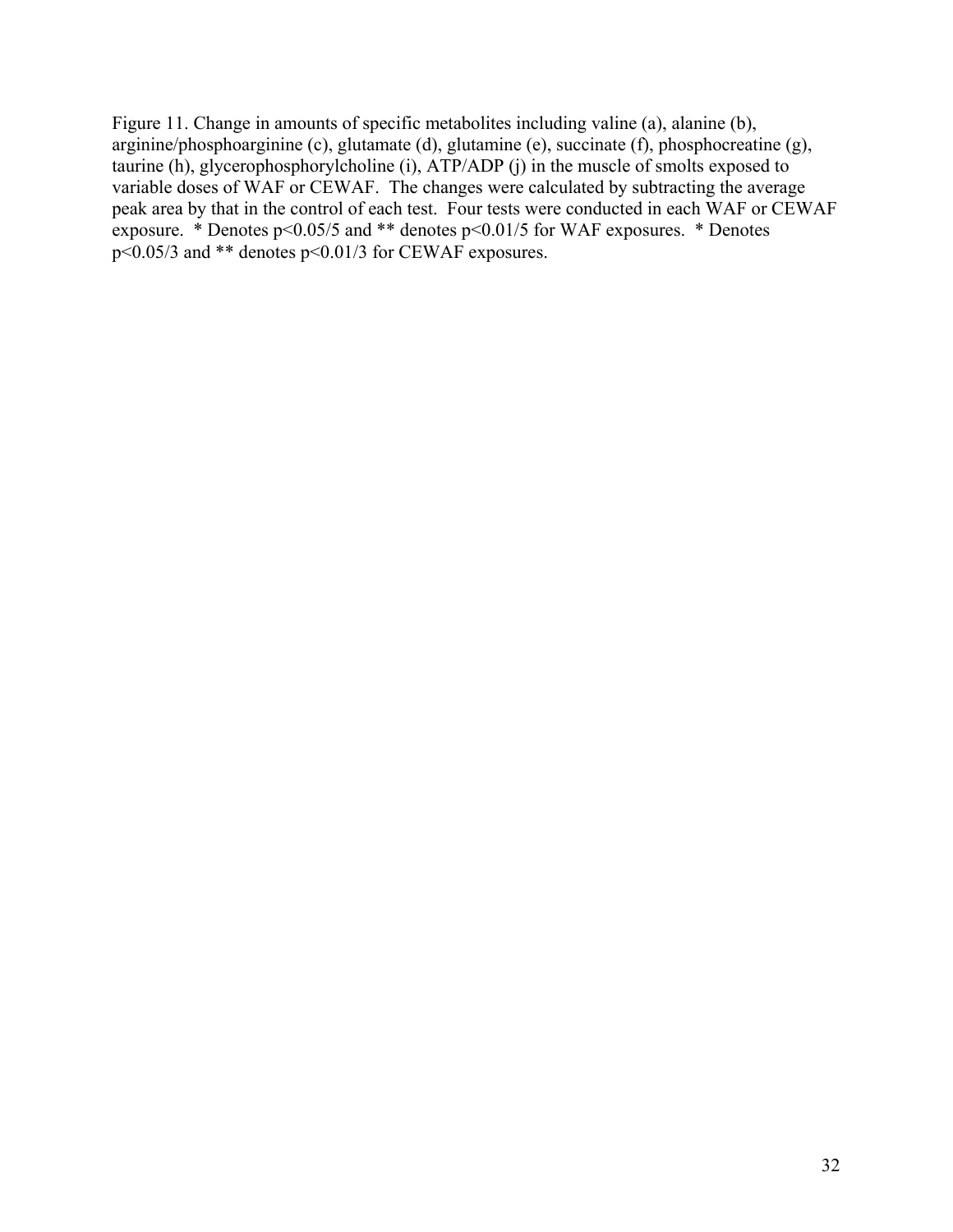

33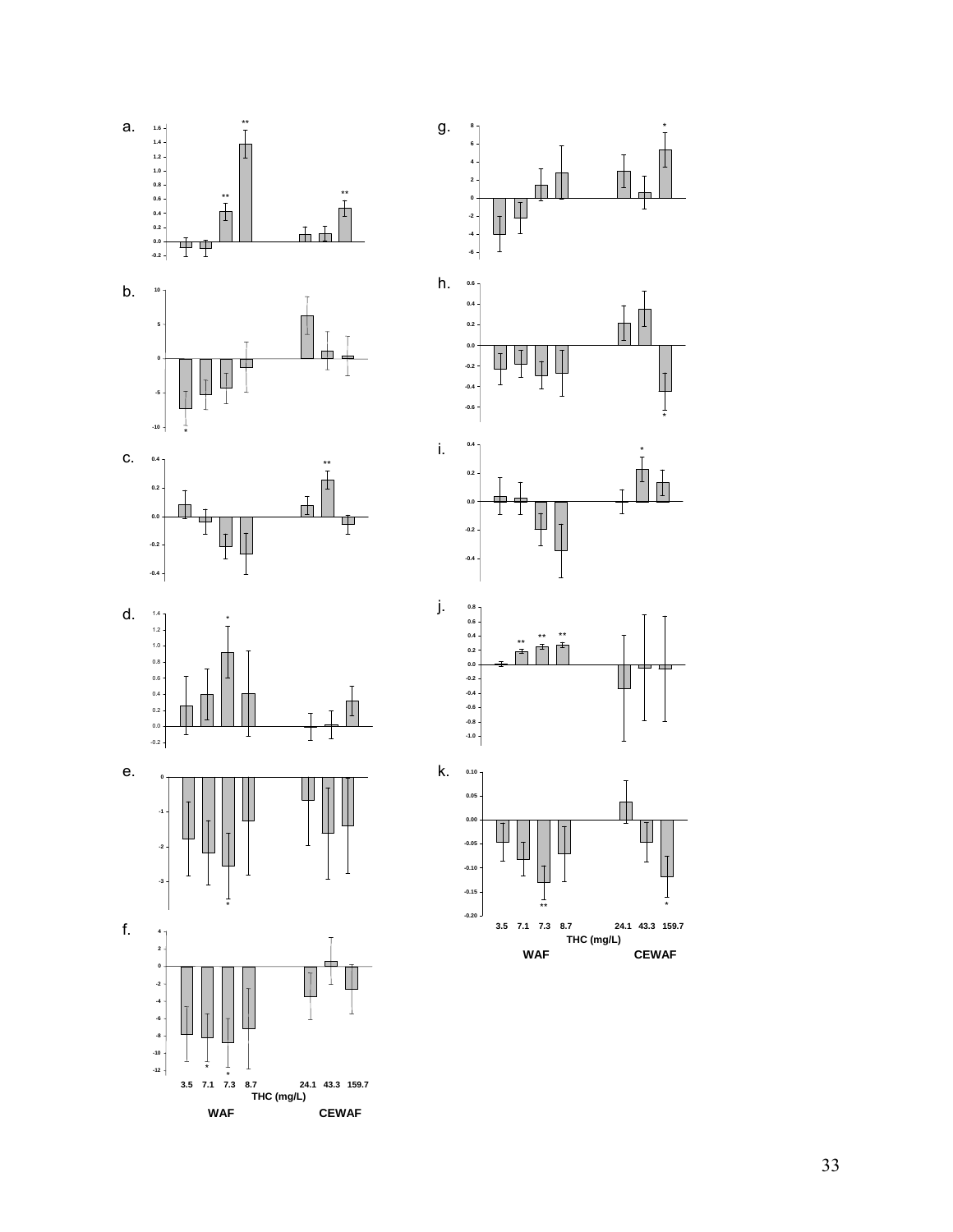Figure 12. Change in amounts of specific metabolites including valine (a), lactate (b), glutamine (c), aspartate (d), phosphocreatine (e), glycerophosphorylcholine (f), glycine (g),  $\alpha$ -glucose (h), ATP/ADP (i), formate (j), AMP (k) in the liver of smolts exposed to variable doses of WAF or CEWAF. The changes were calculated by subtracting the average peak area by that in the control of each test. Four tests were conducted in each WAF or CEWAF exposure. \* Denotes p<0.05/5 and \*\* denotes p<0.01/5 for WAF exposures. \* Denotes p<0.05/3 and \*\* denotes p<0.01/3 for CEWAF exposures.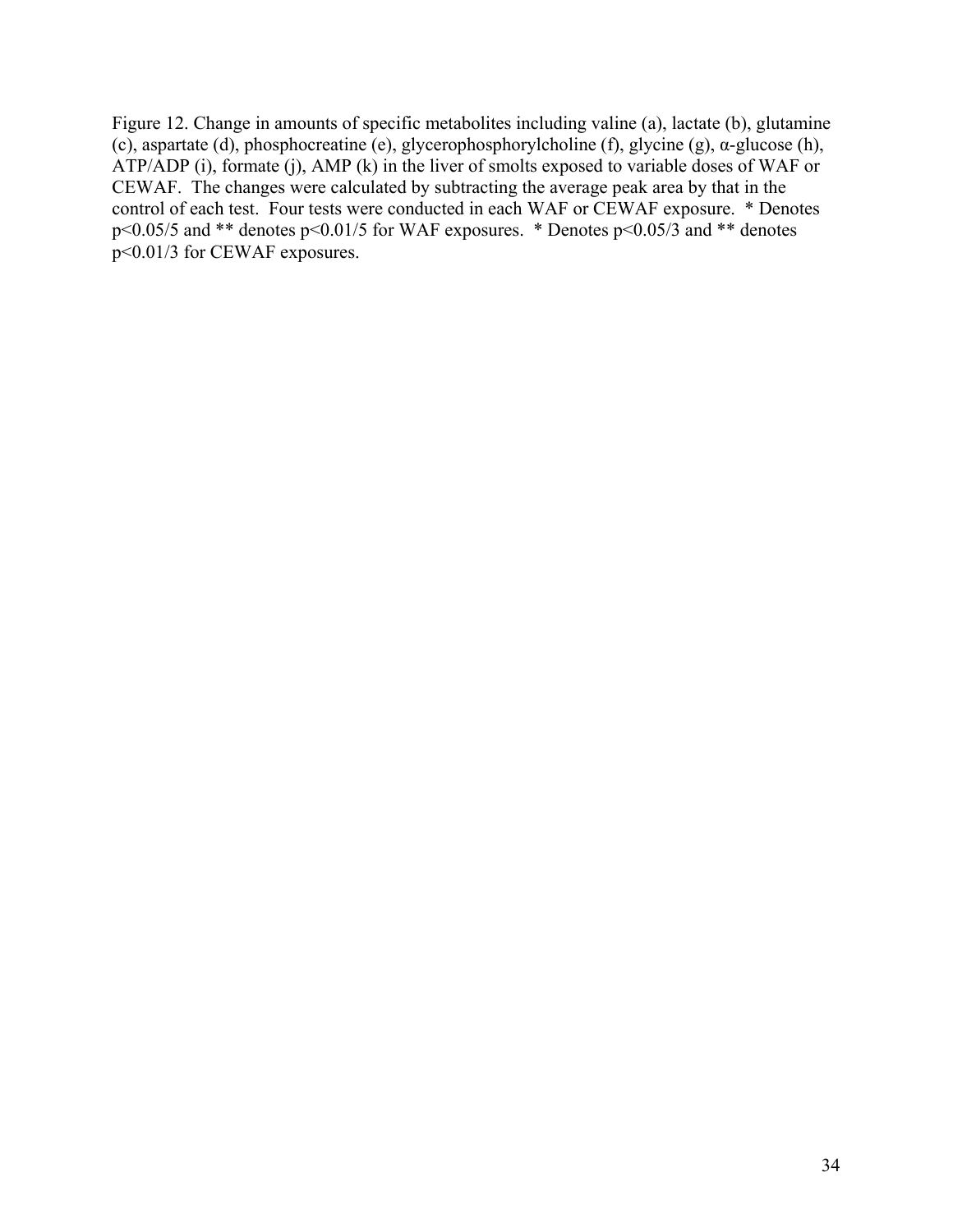

Figure 13. Representative chromatogram from WAF solution at nominal loading of 1.56 g/L of PBCO.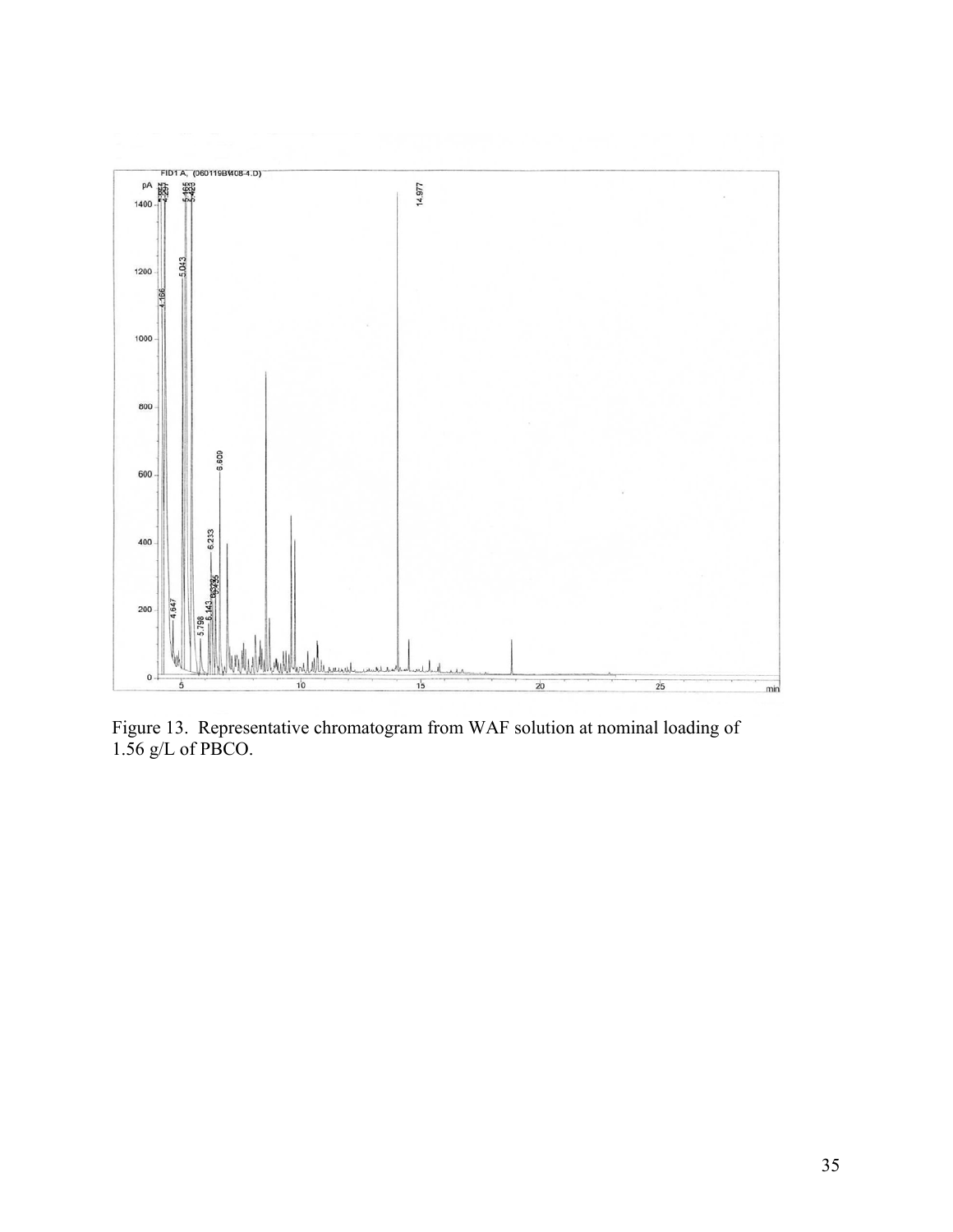

Figure 14. Representative chromatogram from CEWAF solution at nominal loading of 0.25 g/L of PBCO.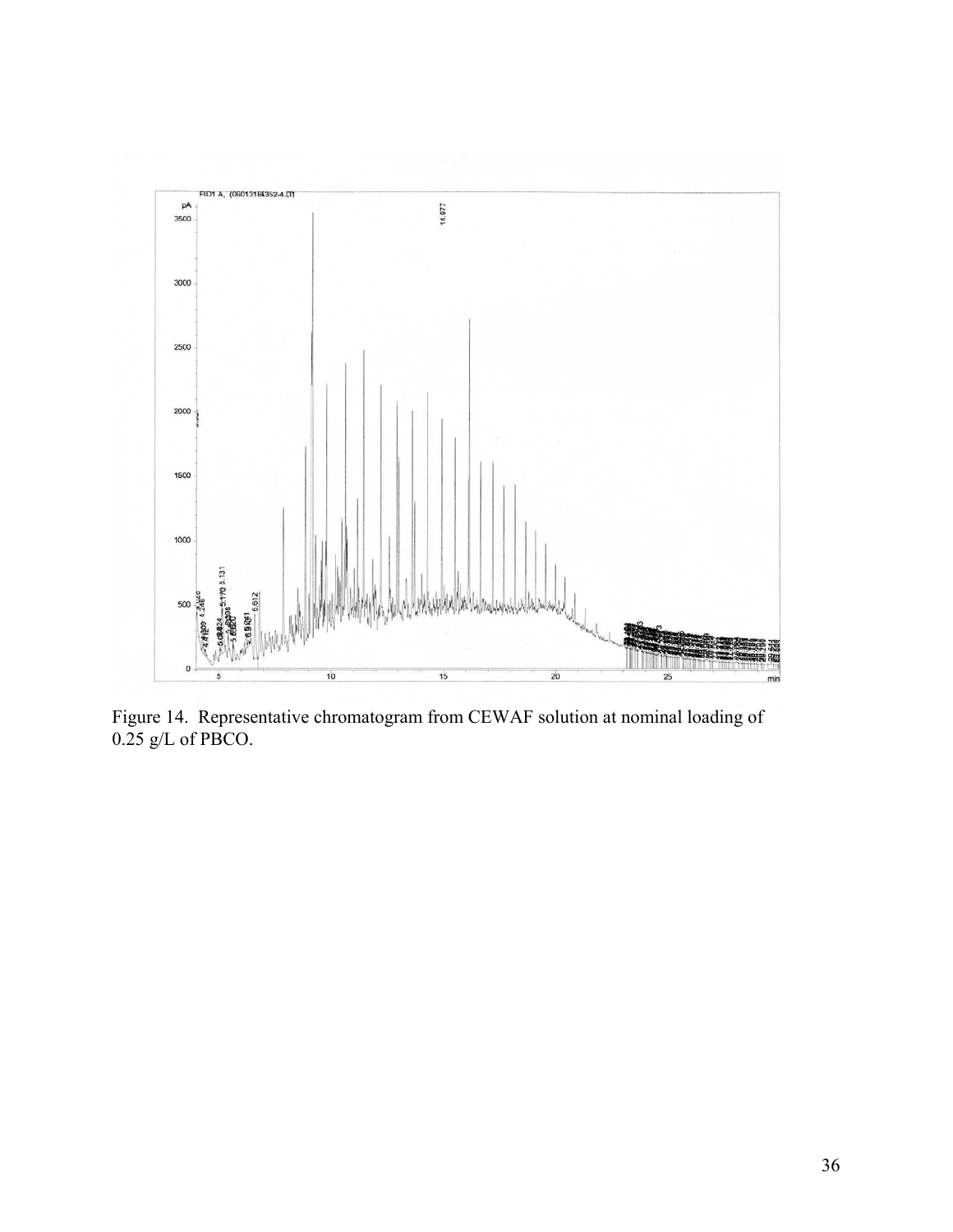| Metabolites                   | <sup>1</sup> H NMR assignment $(ppm)^c$ |
|-------------------------------|-----------------------------------------|
| Valine                        | $0.995$ (d), $1.047*$ (d)               |
| Lactate <sup>b</sup>          | $1.328*(d)$ , $4.115*(q)$               |
| Alanine $\overline{b}$        | $1.488*(d)$ , 3.785 (m)                 |
| Arginine/Phosphoarginine      | $1.725$ (m), $1.918*$ (m)               |
| Glutamate                     | $2.070$ (m), $2.355$ (t)                |
| Glutamine <sup>b</sup>        | $2.138$ (m), $2.455*$ (m)               |
| Succinate                     | $2.410*(s)$                             |
| Phosphocreatine <sup>b</sup>  | $3.039*(s)$ , 3.934 (s)                 |
| Taurine <sup>b</sup>          | $3.268*$ (t), $3.423*$ (t)              |
| Glycerophosphoryl-            | $3.358*(s)$                             |
| choline                       |                                         |
| Glycine <sup>b</sup>          | $3.563*(s)$                             |
| $\beta$ -glucose <sup>b</sup> | 4.650(d)                                |
| $\alpha$ -glucose             | $5.238*(d)$                             |
| ATP/ADP <sup>b</sup>          | 6.158 (d), $8.273*(s)$ , $8.546*(s)$    |
| <b>IMP</b>                    | $8.238*(s)$                             |
| AMP                           | $8.593*(s)$                             |

Table 1. Metabolites identified from muscle tissues of salmon smolts by NMR<sup>a</sup>.

\* Peaks are taken to quantify and compared between treatments. a

<sup>a</sup> Representative metabolites have been selected to illustrate the wide range of metabolite classes detectable with NMR spectroscopy. All peaks are confirmed by p-JRES spectra.

<sup>b</sup> Metabolite assignment is confirmed by 2D NMR (HSQC).

 $\degree$  Peaks observed as a singlet (s), doublet (d), triplet (t), quartet (q), or multiplet (m).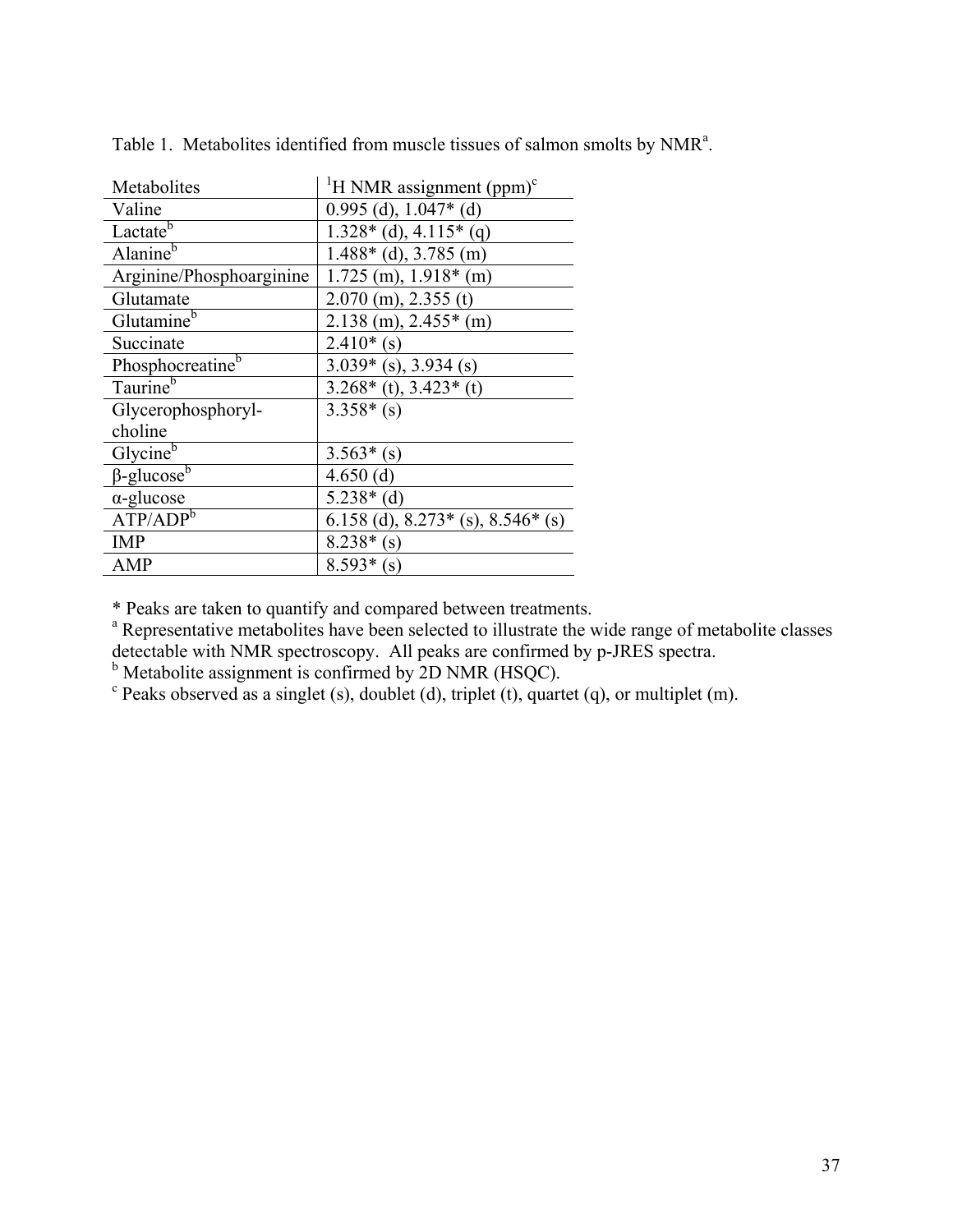| <b>Metabolites</b>            | <sup>1</sup> H NMR assignment (ppm) <sup>c</sup> | p-JRES                |  |  |
|-------------------------------|--------------------------------------------------|-----------------------|--|--|
|                               |                                                  | assignment (ppm)      |  |  |
| Isoleucine                    |                                                  | 0.943, 1.015          |  |  |
| Valine                        | $1.047$ (d)                                      | $0.995*, 1.047*$      |  |  |
| Lactate <sup>b</sup>          | 1.328 (d), 4.115 (q)                             | 1.328*, 4.115*        |  |  |
| Alanine <sup>b</sup>          | $1.488$ (d), $3.785$ (m)                         | 1.488*, 3.785         |  |  |
| Arginine/Phosphoarginine      | $1.725$ (m), $1.918$ (m), $3.833$ (t)            | 1.918*                |  |  |
| Glutamate <sup>b</sup>        | $2.070$ (m), $2.355$ (t)                         | $2.355*$              |  |  |
| Glutamine <sup>b</sup>        | $2.138$ (m), $2.455$ (m), $3.763$ (m)            | 2.138*, 2.455,        |  |  |
|                               |                                                  | 3.763                 |  |  |
| Succinate                     | 2.410(s)                                         | 2.410                 |  |  |
| Hypotaurine                   | 2.658(t)                                         | $2.658*$              |  |  |
| Aspartate                     | 2.817 (dd), 3.900 (dd)                           | $2.817*, 3.900$       |  |  |
| Phosphocreatine               | $3.039$ (s), $3.934$ (s)                         | $3.039^*$ , $3.934^*$ |  |  |
| Taurine <sup>b</sup>          | $3.268$ (t), $3.423$ (t)                         | $3.268*, 3.423*$      |  |  |
| Glycerophosphoryl-            | $3.358$ (s)                                      | $3.358*$              |  |  |
| choline                       |                                                  |                       |  |  |
| Glycine <sup>b</sup>          | $3.563$ (s)                                      | $3.563*$              |  |  |
| $\beta$ -glucose <sup>b</sup> | 4.650(d)                                         | $4.650*$              |  |  |
| $\alpha$ -glucose             | $5.238$ (d)                                      | 5.238*                |  |  |
| NAD+/NADP+                    | $6.042$ (d), $6.093$ (d), $8.174$ (s),           | 8.174                 |  |  |
|                               | $8.833*(d)$ , 9.147* (d), 9.342* (s)             |                       |  |  |
| ATP/ADP <sup>b</sup>          | 6.158 (d), 8.273 (s), 8.546 (s)                  | 6.158, 8.273*         |  |  |
| Formate                       | $8.458*(s)$                                      |                       |  |  |
| AMP                           | $8.593*(s)$                                      | 8.593                 |  |  |

Table 2. Metabolites identified from liver tissues of salmon smolts by NMR<sup>a</sup>.

\* Peaks are taken to quantify and compared between treatments. a

<sup>a</sup> Representative metabolites have been selected to illustrate the wide range of metabolite classes detectable with NMR spectroscopy. All spectra were normalized by total spectral area.<br><sup>b</sup> metabolite assignment is confirmed by 2D NMR (HSQC).

 $\epsilon$  Peaks observed as a singlet (s), doublet (d), triplet (t), quartet (q), or multiplet (m).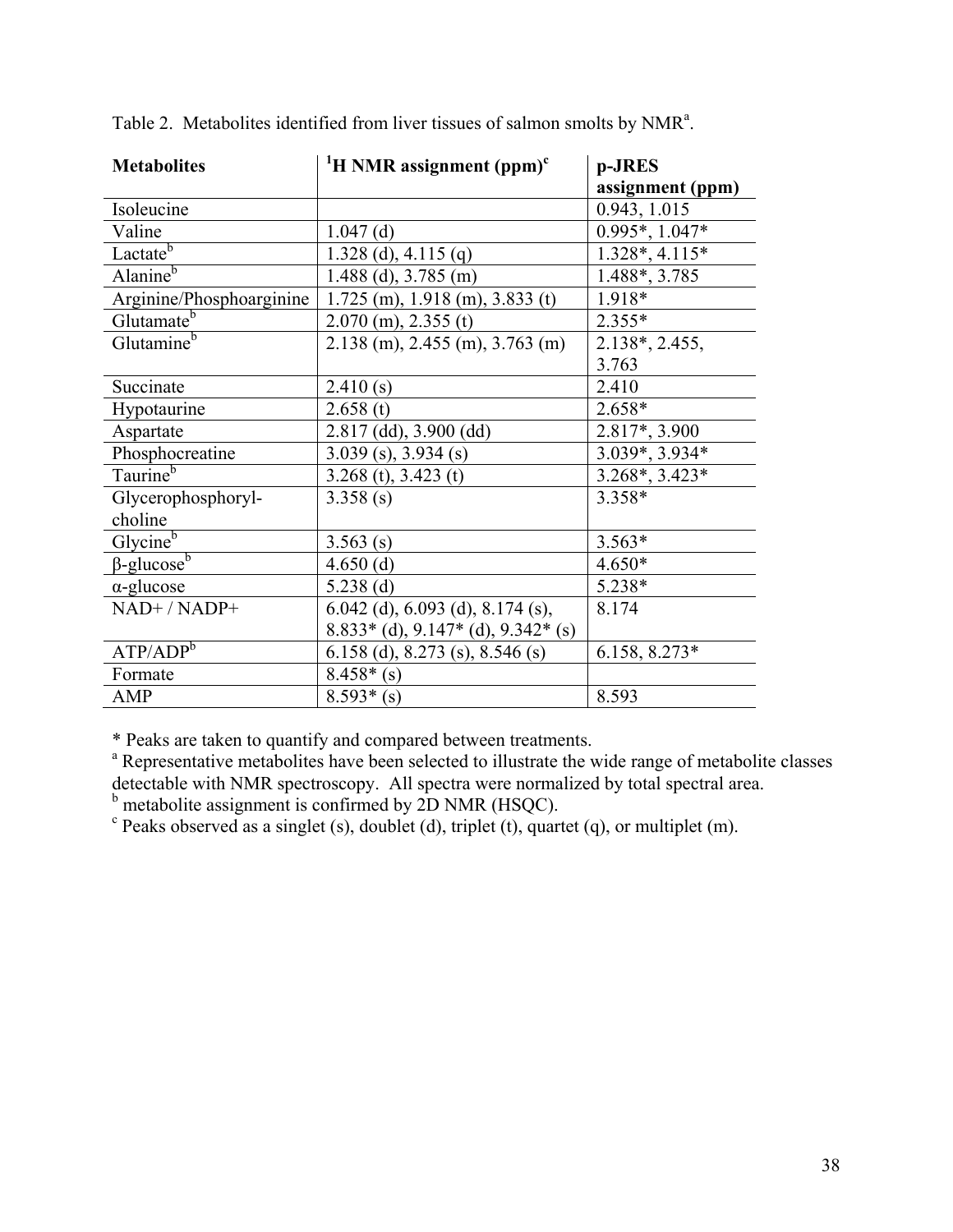| <b>Metabolites</b> | chemical<br>shift      | $3.5$ mg/L<br>$-$ Ctrl (p) | $7.1 \text{ mg/L}$<br>$-$ Ctrl (p) | $7.3$ mg/L<br>$-$ Ctrl (p) | $8.7 \text{ mg/L} -$<br>Ctrl (p) | $9.6$ mg/L<br>$-$ Ctrl (p) |
|--------------------|------------------------|----------------------------|------------------------------------|----------------------------|----------------------------------|----------------------------|
|                    | (ppm)                  |                            |                                    |                            |                                  |                            |
| <b>Valine</b>      | $1.047$ (d)            | $-0.09$                    | $-0.08$                            | 0.68                       | 1.26                             | 1.12                       |
|                    |                        | (0.5707)                   | (0.5707)                           | (<.0001)<br>$*^{**}$       | (<.0001)<br>1**                  | (0.0133)                   |
| Lactate            | 1.328(d)               | 10.07                      | 7.73                               | 10.46                      | $-15.02$                         | $-16.06$                   |
|                    |                        | (0.0990)                   | (0.1212)                           | (0.0454)                   | (0.0404)                         | (0.3465)                   |
|                    | 4.115(q)               | $\overline{2.52}$          | 1.97                               | 2.18                       | $-3.21$                          | $-3.58$                    |
|                    |                        | (0.0620)                   | (0.0731)                           | (0.0579)                   | (0.0467)                         | (0.3414)                   |
| <b>Alanine</b>     | $1.488$ (d)            | 0.67                       | 0.94                               | 2.58                       | 0.40                             | 2.33                       |
|                    |                        | (0.3718)                   | (0.1248)                           | (0.0001)<br>$+ * *$        | (0.6518)                         | (0.2674)                   |
| Arginine/          | $1.918$ (m)            | $-0.11$                    | $-0.07$                            | 0.18                       | 1.81                             | 1.98                       |
| Phosphoarginine    |                        | (0.6679)                   | (0.7451)                           | (0.4047)                   | (<.0001)                         | (0.0067)                   |
|                    |                        |                            |                                    |                            | $^*$                             | $\uparrow^*$               |
| Glutamine          | $2.455$ (m)            | 0.74                       | 0.28                               | 0.07                       | 0.44                             | 0.74                       |
|                    |                        | (0.0028)<br>$\uparrow^*$   | (0.1591)                           | (0.7375)                   | (0.1268)                         | (0.2739)                   |
| <b>Succinate</b>   | 2.410(s)               | $-0.41$                    | $-0.29$                            | $-0.43$                    | $-0.46$                          | $-0.50$                    |
|                    |                        | (0.0158)                   | (0.0373)                           | (0.0037)<br>$\mathbf{I}^*$ | (0.0241)                         | (0.2851)                   |
| Phosphocreatine    | 3.039(s)               | 0.60                       | $-5.28$                            | $-0.95$                    | $-3.50$                          | $-2.30$                    |
|                    |                        | (0.8725)                   | (0.0855)                           | (0.7645)                   | (0.4313)                         | (0.8256)                   |
| <b>Taurine</b>     | 3.268(t)               | $-4.74$                    | $-4.80$                            | $-3.74$                    | 10.14                            | 9.39                       |
|                    |                        | (0.1860)                   | (0.1027)                           | (0.2202)                   | (0.0195)                         | (0.3503)                   |
|                    | $\overline{3.423}$ (t) | $-1.46$                    | $-2.42$                            | $-1.24$                    | $\overline{5.79}$                | 6.47                       |
|                    |                        | (0.3660)                   | (0.0700)                           | (0.3690)                   | (0.0036)<br>$\uparrow^*$         | (0.1571)                   |
| Glycerophosphoryl- | 3.358(s)               | $-2.07$                    | $-1.22$                            | $-1.32$                    | $-1.97$                          | $-4.45$                    |
| <b>Choline</b>     |                        | (0.0579)                   | (0.1669)                           | (0.1524)                   | (0.1277)                         | (0.1437)                   |
| Glycine            | 3.563(s)               | $-3.38$                    | 1.41                               | 0.44                       | $-6.88$                          | 5.31                       |
|                    |                        | (0.3552)                   | (0.6374)                           | (0.8886)                   | (0.1172)                         | (0.6047)                   |
| a-glucose          | 5.238 $(d)$            | 0.19                       | 0.14                               | $-0.21$                    | $-0.21$                          | $-0.32$                    |
|                    |                        | (0.2482)                   | (0.2313)                           | (0.0770)                   | (0.3347)                         | (0.3424)                   |
| <b>ATP/ADP</b>     | $\sqrt{8.273}$ (s)     | 0.43                       | $-0.01$                            | $-0.08$                    | $-0.32$                          | $-0.49$                    |
|                    |                        | (0.0470)                   | (0.9438)                           | (0.6674)                   | (0.2172)                         | (0.4156)                   |
|                    | 8.546(s)               | 0.71                       | $-0.01$                            | $-0.09$                    | $-0.48$                          | $-0.70$                    |
|                    |                        | (0.0389)                   | (0.9602)                           | (0.7677)                   | (0.2387)                         | (0.4629)                   |
| <b>IMP</b>         | $\sqrt{8.238}$ (s)     | $-0.97$                    | 0.09                               | $-0.38$                    | $-0.48$                          | $-0.09$                    |
|                    |                        | (0.0304)                   | (0.8061)                           | (0.3099)                   | (0.3596)                         | (0.9405)                   |
| <b>AMP</b>         | $\frac{8.593}{(s)}$    | $-1.48$                    | 0.10                               | $-0.53$                    | $-0.65$                          | $-0.07$                    |
|                    |                        | (0.0212)                   | (0.8440)                           | (0.3247)                   | (0.3889)                         | (0.9689)                   |

Table 3. Metabolic changes in the muscle of smolts exposed to WAF a, b

<sup>a</sup> All spectra were normalized by total spectral area. The changes in metabolites were derived from subtraction of the average of that peak area in the control from that of the treatment. WAF was characterized by total hydrocarbon content (mg/L).<br>  $^{\text{b}}$  \*p<0.05/5, \*\* p<0.01/5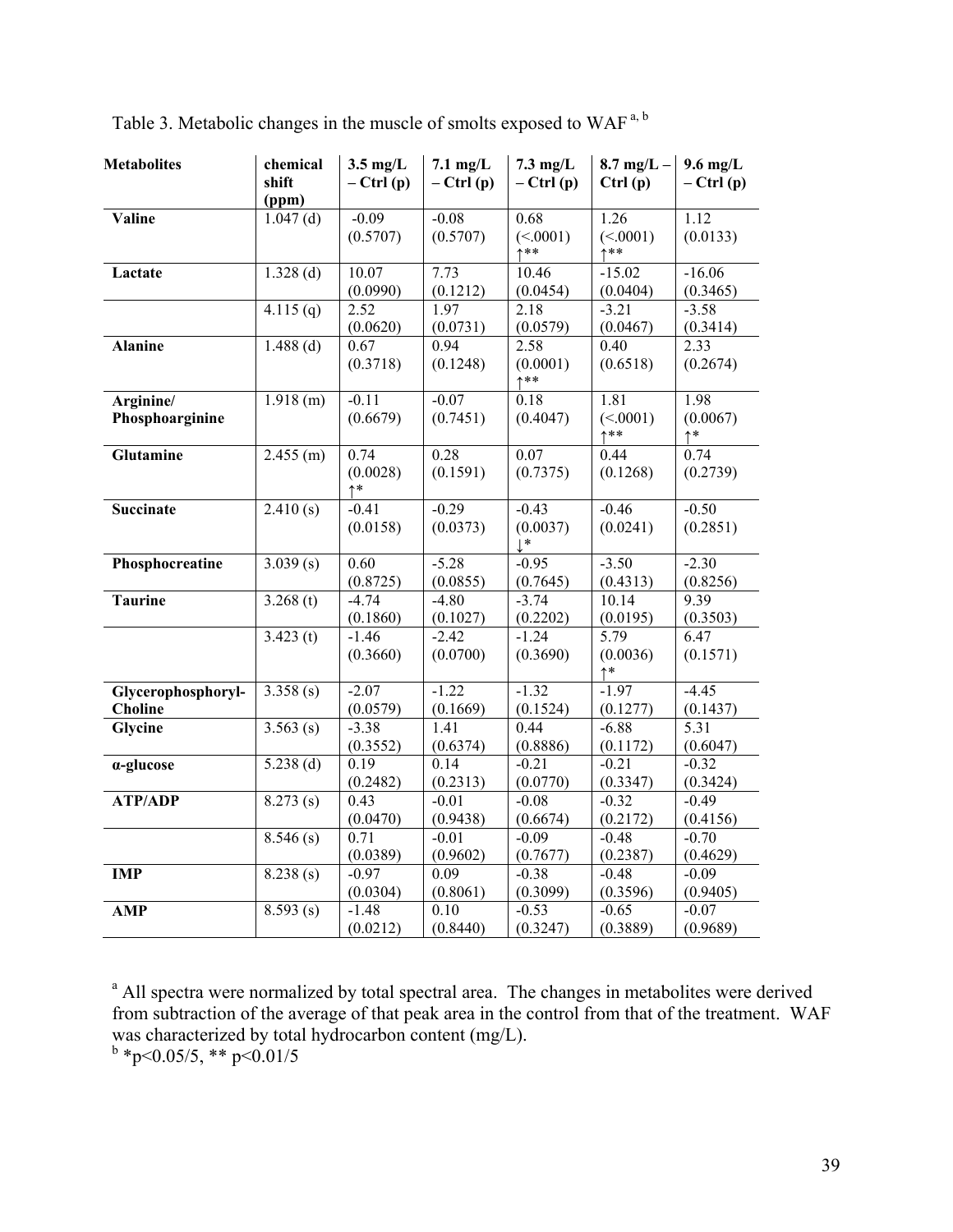| <b>Metabolites</b> | Chemical<br>shift | $24.1$ mg/L<br>$-$ Ctrl (p) | 43.3 mg/L<br>$-$ Ctrl (p) | 159.7 mg/L<br>$-$ Ctrl (p) |  |
|--------------------|-------------------|-----------------------------|---------------------------|----------------------------|--|
|                    | (ppm)             |                             |                           |                            |  |
| Valine             | $1.047$ (d)       | 0.30                        | 0.09                      | 0.56                       |  |
|                    |                   | (0.0031)                    | (0.3373)                  | (<.0001)                   |  |
|                    |                   | $\uparrow^*$                |                           | $*^{**}$                   |  |
| Lactate            | $1.328$ (d)       | $-10.12$                    | 11.18                     | 3.18                       |  |
|                    |                   | (0.1164)                    | (0.0515)                  | (0.5904)                   |  |
|                    | 4.115(q)          | $-1.94$                     | 2.54                      | 1.09                       |  |
|                    |                   | (0.1691)                    | (0.0437)                  | (0.3981)                   |  |
| <b>Alanine</b>     | 1.488(d)          | 0.49                        | 1.39                      | 2.87                       |  |
|                    |                   | (0.4174)                    | (0.0116)                  | (<.0001)                   |  |
|                    |                   |                             | $\uparrow^*$              | ↑**                        |  |
| Arginine/          | 1.918(m)          | 0.30                        | $-0.04$                   | 0.40                       |  |
| Phosphoarginine    |                   | (0.0625)                    | (0.7821)                  | $(0.0084)$ 1 <sup>*</sup>  |  |
| Glutamine          | $2.455$ (m)       | 0.04                        | 0.42                      | 0.47                       |  |
|                    |                   | (0.8509)                    | (0.0303)                  | (0.0190)                   |  |
| <b>Succinate</b>   | 2.410(s)          | 0.40                        | 0.08                      | 0.14                       |  |
|                    |                   | (0.0119)                    | (0.5583)                  | (0.3249)                   |  |
|                    |                   | $\uparrow^*$                |                           |                            |  |
| Phosphocreatine    | 3.039(s)          | 1.84                        | $-4.03$                   | $-7.18$                    |  |
|                    |                   | (0.5514)                    | (0.1442)                  | $(0.0135)$ $\downarrow$ *  |  |
| <b>Taurine</b>     | 3.268(t)          | 7.23                        | 1.98                      | $4.\overline{09}$          |  |
|                    |                   | (0.0048)<br>$\uparrow^*$    | (0.3721)                  | (0.0792)                   |  |
|                    | 3.423(t)          | 3.81                        | 1.15                      | 2.50                       |  |
|                    |                   | $(0.0048)$ <sup>*</sup>     | (0.3264)                  | (0.0429)                   |  |
| Glycerophosphoryl- | 3.358(s)          | $-4.23$                     | $-4.01$                   | $-4.57$                    |  |
| choline            |                   | (0.0035)                    | (0.0019)                  | (0.0007)                   |  |
|                    |                   | $\downarrow^*$              | $l^{**}$                  | $ **$                      |  |
| Glycine            | $3.563$ (s)       | 3.99                        | $-0.68$                   | 2.73                       |  |
|                    |                   | (0.2049)                    | (0.8066)                  | (0.3473)                   |  |
| α-glucose          | $5.238$ (d)       | $-0.01$                     | $-0.08$                   | 0.15                       |  |
|                    |                   | (0.9295)                    | (0.4080)                  | (0.1517)                   |  |
| <b>ATP/ADP</b>     | 8.273(s)          | $-0.19$                     | $-0.11$                   | $-0.16$                    |  |
|                    |                   | (0.3655)                    | (0.5272)                  | (0.3913)                   |  |
|                    | 8.546(s)          | $-0.39$                     | $-0.20$                   | $-0.25$                    |  |
|                    |                   | (0.2217)                    | (0.4782)                  | (0.3826)                   |  |
| <b>IMP</b>         | 8.238(s)          | 0.61                        | 0.11                      | $-0.14$                    |  |
|                    |                   | (0.2232)                    | (0.8009)                  | (0.7601)                   |  |
| <b>AMP</b>         | 8.593(s)          | 0.89                        | 0.17                      | $-0.22$                    |  |
|                    |                   | (0.2106)                    | (0.7882)                  | (0.7367)                   |  |

Table 4. Metabolic changes in the muscle of smolts exposed to CEWAF a, b

<sup>a</sup> All spectra were normalized by total spectral area. The changes in metabolites were derived from subtraction of the average of that peak area in the control from that of the treatment. CEWAF was characterized by total hydrocarbon content (mg/L).<br><sup>b</sup> \*p<0.05/3, \*\* p<0.01/3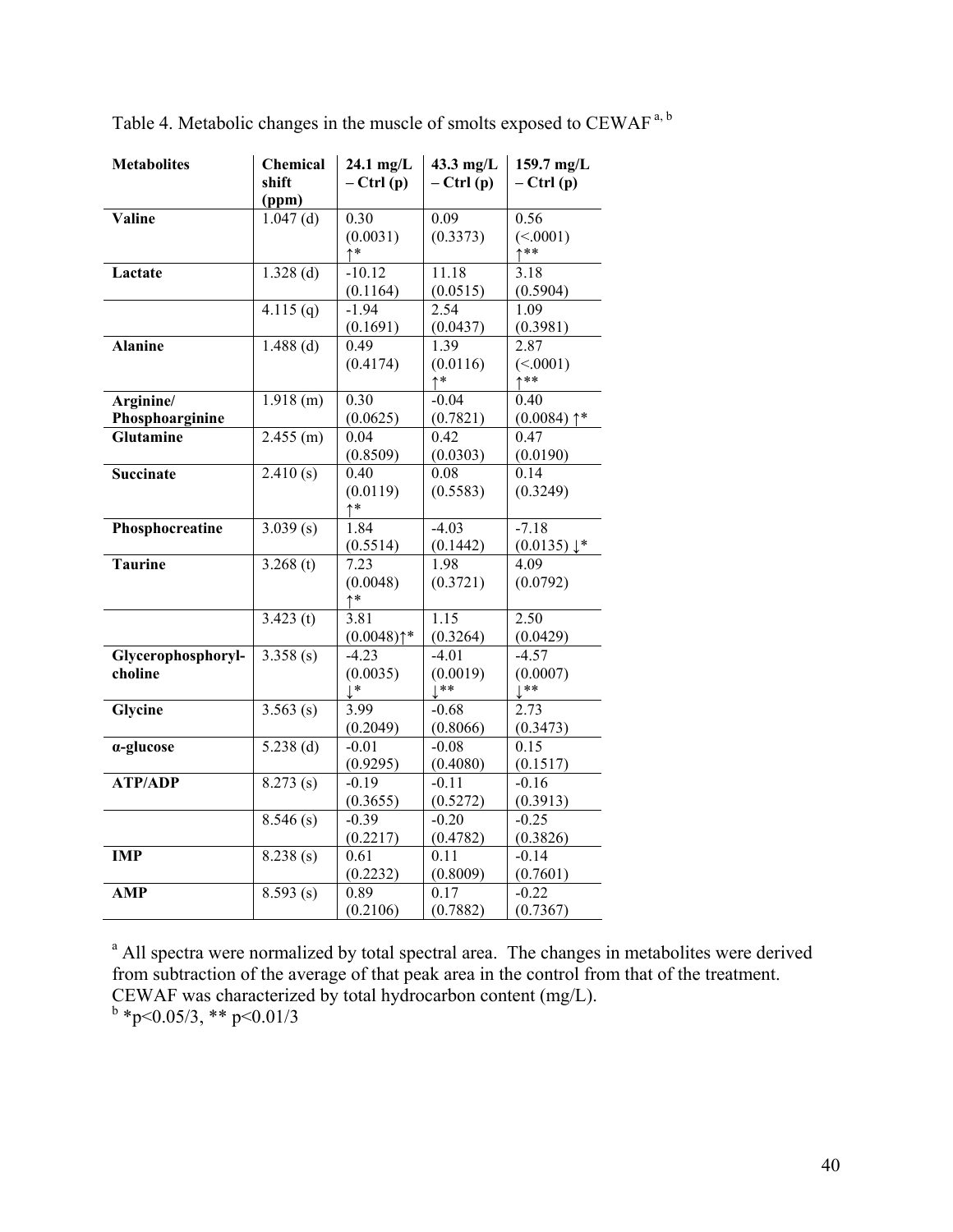| <b>Metabolites</b>            | chemical<br>shift<br>(ppm) | $3.5 \text{ mg/L}$<br>$-$ Ctrl $(p)$ | $7.1 \text{ mg/L}$<br>$-$ Ctrl $(p)$ | $7.3 \text{ mg/L}$<br>$-$ Ctrl $(p)$ | $8.7 \text{ mg/L}$<br>$-$ Ctrl $(p)$ |
|-------------------------------|----------------------------|--------------------------------------|--------------------------------------|--------------------------------------|--------------------------------------|
| Valine                        | 0.995                      | $-0.11$<br>(0.4630)                  | $-0.12$<br>(0.3586)                  | 0.54<br>(0.0002)<br>↑**              | 1.61<br>(<0.0001)<br>↑**             |
|                               | 1.047                      | $-0.08$<br>(0.5492)                  | $-0.10$<br>(0.4116)                  | 0.42<br>(0.0008)                     | 1.38<br>(<0.0001)                    |
| Lactate                       | 1.328                      | $-7.22$                              | $-5.27$                              | ↑**<br>$-4.32$                       | ↑**<br>$-1.24$                       |
|                               | 4.115                      | $(0.0051)$ $\downarrow$ *<br>$-0.57$ | (0.0171)<br>$-0.42$                  | (0.0562)<br>$-0.28$                  | (0.7359)<br>$-0.17$                  |
| <b>Alanine</b>                | 1.488                      | (0.0217)<br>$-10.44$                 | (0.0523)<br>$-1.80$                  | (0.2037)<br>$-2.40$                  | (0.6386)<br>$-7.49$                  |
| Arginine/<br>Phosphoarginine  | 1.918                      | (0.0254)<br>$-0.11$<br>(0.6059)      | (0.6543)<br>$-0.21$<br>(0.3356)      | (0.5574)<br>0.39<br>(0.0836)         | (0.2666)<br>0.21<br>(0.4411)         |
| Glutamine                     | 2.138                      | 0.41<br>(0.3102)                     | 0.01<br>(0.9714)                     | 0.03<br>(0.9254)                     | 0.41<br>(0.4006)                     |
| Glutamate                     | 2.355                      | 0.76<br>(0.3774)                     | 0.73<br>(0.3306)                     | 1.37<br>(0.0763)                     | 2.05<br>(0.1061)                     |
| Phosphocreatine               | 3.039                      | $-3.26$<br>(0.1039)                  | $-4.15$<br>(0.0196)                  | $-4.50$<br>(0.0132)                  | $-1.87$<br>(0.5210)                  |
|                               | 3.934                      | $-1.77$<br>(0.1002)                  | $-2.17$<br>(0.0225)                  | $-2.56$<br>(0.0089)<br>$\ast$        | $-1.26$<br>(0.4194)                  |
| Hypotaurine                   | 2.658                      | $-0.18$<br>(0.7434)                  | 0.02<br>(0.9653)                     | 0.88<br>(0.1163)                     | 1.74<br>(0.0316)                     |
| <b>Aspartate</b>              | 2.817                      | 0.26<br>(0.4709)                     | 0.40<br>(0.2100)                     | 0.93<br>(0.0055)<br>↑*               | 0.41<br>(0.4392)                     |
| Phosphocreatine               | 3.039                      | $-3.26$<br>(0.1039)                  | $-4.15$<br>(0.0196)                  | $-4.50$<br>(0.0132)                  | $-1.87$<br>(0.5210)                  |
|                               | 3.934                      | $-1.77$<br>(0.1002)                  | $-2.17$<br>(0.0225)                  | $-2.56$<br>(0.0089)<br>  ∗           | $-1.26$<br>(0.4194)                  |
| <b>Taurine</b>                | 3.268                      | $-7.95$<br>(0.0289)                  | $-4.65$<br>(0.1405)                  | $-4.61$<br>(0.1514)                  | $-5.18$<br>(0.3240)                  |
|                               | 3.423                      | $-8.93$<br>0.0358                    | $-5.44$<br>(0.1409)                  | $-4.45$<br>(0.2357)                  | $-5.27$<br>(0.3913)                  |
| Glycerophosphoryl-<br>choline | 3.358                      | $-7.78$<br>(0.0163)                  | $-8.19$<br>(0.0043)<br>$\ast$        | $-8.78$<br>(0.0027)<br>$\ast$        | $-7.17$<br>(0.1255)                  |
| Glycine                       | 3.563                      | $-3.98$<br>(0.0493)                  | $-2.22$<br>(0.2073)                  | 1.46<br>(0.4115)                     | 2.84<br>(0.3333)                     |
| $\beta$ -glucose              | 4.650                      | $-1.74$<br>(0.0539)                  | $-1.79$<br>(0.0249)                  | $-1.75$<br>(0.0303)                  | $-1.40$<br>(0.2859)                  |
| a-glucose                     | 5.238                      | $-0.23$<br>(0.1349)                  | $-0.18$<br>(0.1821)                  | $-0.29$<br>(0.0370)                  | $-0.27$<br>(0.2287)                  |
| <b>Unknown</b>                | 7.093(s)                   | 0.04<br>(0.4968)                     | 0.11<br>(0.0352)                     | 0.16<br>(0.0026)                     | 0.11<br>(0.1243)                     |

Table 5. Metabolic changes in the liver of smolts exposed to WAF a, b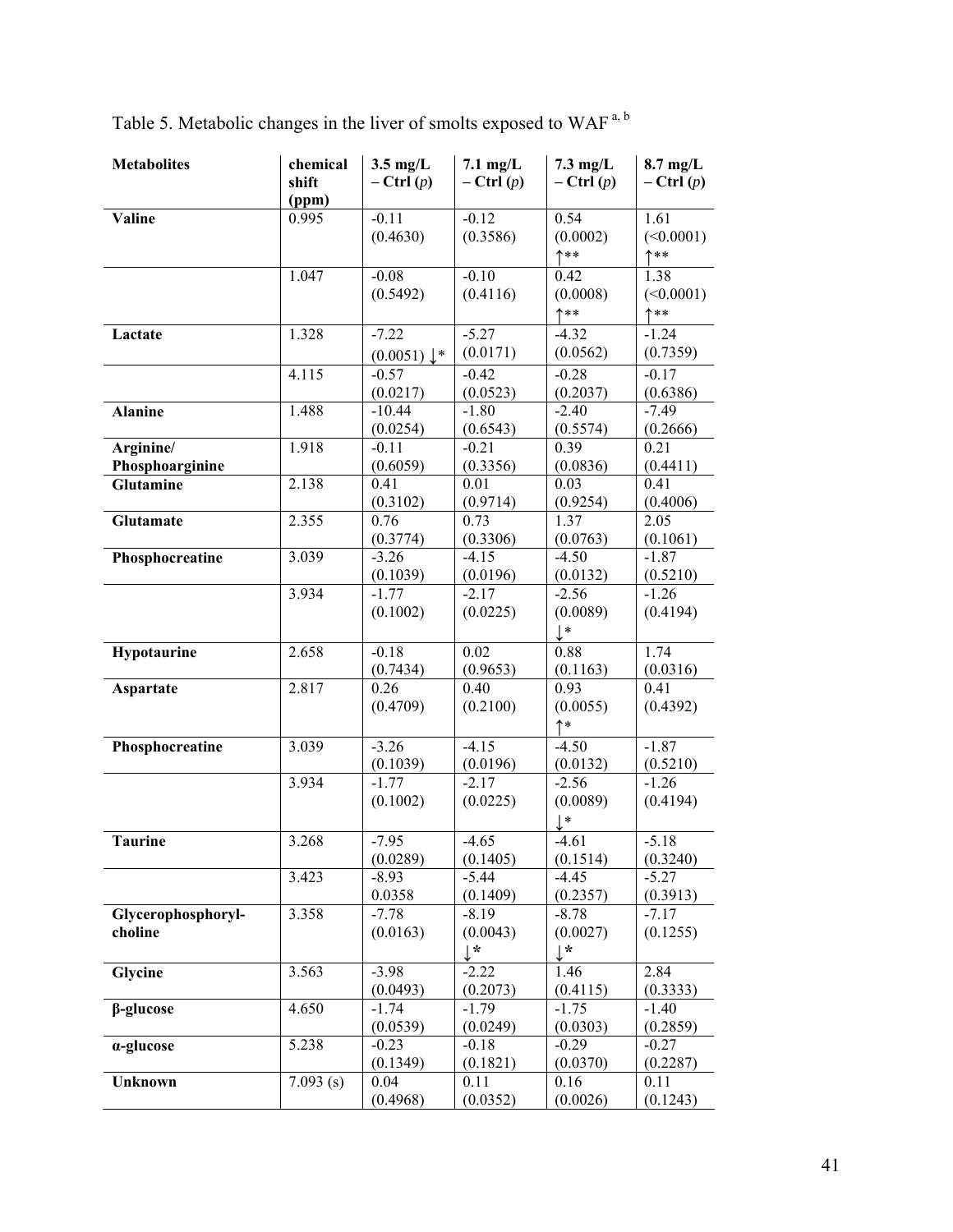|                      |             |                     |                          | ↑*                        |                          |
|----------------------|-------------|---------------------|--------------------------|---------------------------|--------------------------|
| Unknown              | $7.865$ (s) | 0.05<br>(0.3692)    | 0.09<br>(0.0692)         | 0.13<br>(0.0070)<br>↑*    | 0.09<br>(0.1597)         |
| <b>ATP/ADP</b>       | 8.273       | 0.04<br>(0.7551)    | 0.02<br>(0.8281)         | $-0.20$<br>(0.0924)       | $-0.35$<br>(0.0711)      |
| Formate <sup>c</sup> | 8.458(s)    | 0.01<br>(0.7852)    | 0.18<br>(<0.0001)<br>↑** | 0.25<br>(<0.0001)<br>↑**  | 0.27<br>(<0.0001)<br>↑** |
| AMP <sup>c</sup>     | 8.593(s)    | $-0.05$<br>(0.2601) | $-0.08$<br>(0.0279)      | $-0.13$<br>(0.0009)<br>** | $-0.07$<br>(0.2296)      |
| $NAD/NADP+c$         | 8.833(d)    | $-0.03$<br>(0.5086) | 0.04<br>(0.3118)         | 0.05<br>(0.1787)          | 0.10<br>(0.0512)         |
|                      | $9.147$ (d) | $-0.03$<br>(0.5926) | 0.04<br>(0.3068)         | 0.08<br>(0.0717)          | 0.09<br>(0.0970)         |
|                      | 9.342(s)    | $-0.01$<br>(0.7628) | 0.04<br>(0.2904)         | 0.09<br>(0.0261)          | 0.08<br>(0.1397)         |

<sup>a</sup> All spectra were normalized by total spectral area. The changes in metabolites were derived from subtraction of the average of that peak area in the control from that of the treatment. WAF was characterized by total hydrocarbon content (mg/L).<br><sup>b</sup> \* *p*<0.05/4, \*\* *p*<0.01/4 (based on 4 sets of p-JRES spectra), except <sup>c</sup> \* *p*<0.05/5, \*\* *p*<0.01/5

(based on 5 sets of 1H NMR spectra).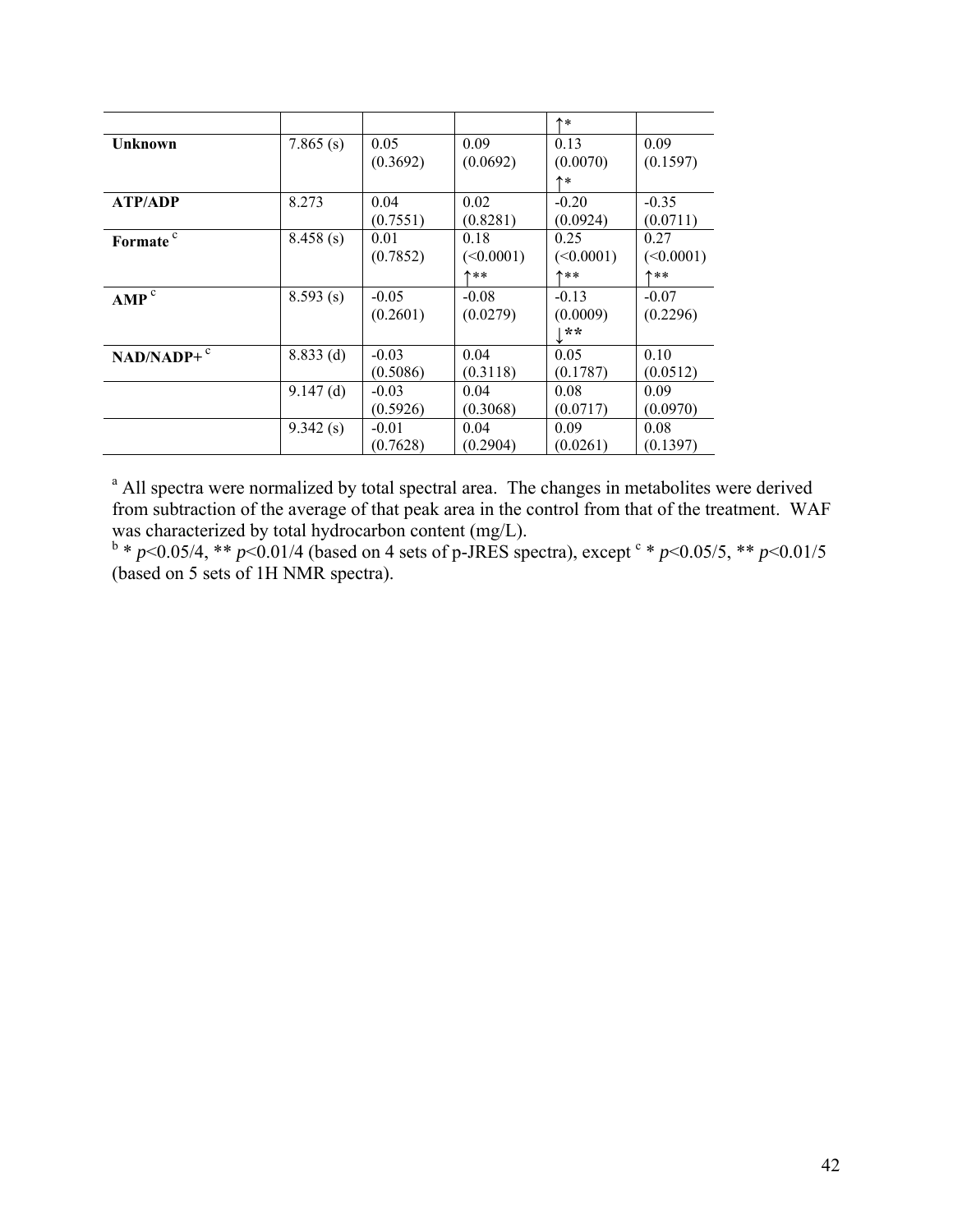| <b>Metabolites</b> | chemical<br>shift<br>(ppm) | 24.1 mg/L<br>$-$ Ctrl $(p)$ | 43.3 mg/L<br>$-$ Ctrl $(p)$ | 159.7 mg/L<br>$-$ Ctrl $(p)$ |
|--------------------|----------------------------|-----------------------------|-----------------------------|------------------------------|
| Valine             | 0.995                      | 0.14                        | 0.10                        | 0.43                         |
|                    |                            | (0.1938)                    | (0.3620)                    | $(0.0002)$ $\uparrow$ **     |
|                    | 1.047                      | 0.11                        | 0.11                        | 0.47                         |
|                    |                            | (0.3067)                    | (0.2980)                    | (<0.0001)                    |
|                    |                            |                             |                             | ↑**                          |
|                    |                            | 6.32                        | 1.19                        | 0.42                         |
| Lactate            | 1.328                      |                             |                             | (0.8865)                     |
|                    | 4.115                      | (0.0248)<br>0.71            | (0.6702)<br>0.11            | $-0.04$                      |
|                    |                            | (0.0340)                    | (0.7432)                    | (0.9169)                     |
| <b>Alanine</b>     | 1.488                      | 6.09                        | 5.75                        | 1.44                         |
|                    |                            | (0.1134)                    | (0.1347)                    | (0.7215)                     |
| Arginine/          | 1.918                      | 0.16                        | $-0.69$                     | N.A.                         |
| Phosphoarginine    |                            | (0.6581)                    | (0.1359)                    |                              |
| Glutamine          | 2.138                      | 0.12                        | 0.83                        | 0.32                         |
|                    |                            | (0.6357)                    | $(0.0013)$ $\uparrow$ **    | (0.2211)                     |
| <b>Glutamate</b>   | 2.355                      | $\overline{0.16}$           | 1.44                        | $\overline{1.00}$            |
|                    |                            | (0.7932)                    | (0.0196)                    | (0.1189)                     |
| Hypotaurine        | 2.658                      | $-1.29$                     | $-1.30$                     | $-0.01$                      |
|                    |                            | (0.2136)                    | (0.1756)                    | (0.9926)                     |
| <b>Aspartate</b>   | 2.817                      | $-0.00$                     | 0.02                        | 0.32                         |
|                    |                            | (0.9838)                    | (0.8884)                    | (0.0786)                     |
| Phosphocreatine    | 3.039                      | $-1.12$                     | $-2.83$                     | $-2.51$                      |
|                    |                            | (0.6466)                    | (0.2518)                    | (0.3341)                     |
|                    | 3.934                      | $-0.67$                     | $-1.62$                     | $-1.40$                      |
|                    |                            | (0.6100)                    | (0.2196)                    | (0.3120)                     |
| <b>Taurine</b>     | 3.268                      | 2.35                        | $-0.35$                     | 5.14                         |
|                    |                            | (0.4447)                    | (0.9091)                    | (0.1156)                     |
|                    | 3.423                      | 4.07                        | 1.23                        | 7.73                         |
|                    |                            | (0.2485)                    | (0.7271)                    | (0.0402)                     |
| Glycerophosphoryl- | 3.358                      | $-3.43$                     | 0.63                        | $-2.61$                      |
| choline            |                            | (0.2034)                    | (0.8154)                    | (0.3598)                     |
| Glycine            | 3.563                      | 2.94                        | 0.59                        | 5.32                         |
|                    |                            | (0.1099)                    | (0.7483)                    | $(0.0072)$ <sup>*</sup>      |
| β-glucose          | 4.650                      | 1.80                        | 2.49                        | $-2.29$                      |
|                    |                            | (0.0899)                    | (0.0206)                    | (0.0416)                     |
| a-glucose          | 5.238                      | 0.22                        | 0.36                        | $-0.45$                      |
|                    |                            | (0.2030)                    | (0.0408)                    | $(0.0158)$ $\downarrow$ *    |
| <b>Unknown</b>     | 7.093(s)                   | 0.04                        | $-0.00$                     | $-0.01$                      |
|                    |                            | (0.4465)                    | (0.9918)                    | (0.8143)                     |
| <b>Unknown</b>     | $7.865$ (s)                | 0.04                        | $-0.00$                     | $-0.02$                      |
|                    |                            | (0.4470)                    | (0.9975)                    | (0.7103)                     |
| <b>ATP/ADP</b>     | 8.273                      | $-0.00$                     | 0.23                        | 0.13                         |
|                    |                            | (0.9993)                    | $(0.0101)$ <sup>*</sup>     | (0.1461)                     |
| Formate            | 8.458(s)                   | $-0.33$                     | $-0.04$                     | $-0.06$                      |
|                    |                            | (0.6579)                    | (0.9537)                    | (0.9360)                     |
| <b>AMP</b>         | 8.593(s)                   | 0.04                        | $-0.05$                     | $-0.12$                      |
|                    |                            | (0.4038)                    | (0.2650)                    | $(0.0071) \downarrow$ *      |
| NAD/NADP+          | 8.833(d)                   | 0.07                        | 0.01                        | 0.04                         |

Table 6. Metabolic changes in the liver of smolts exposed to CEWAF a, b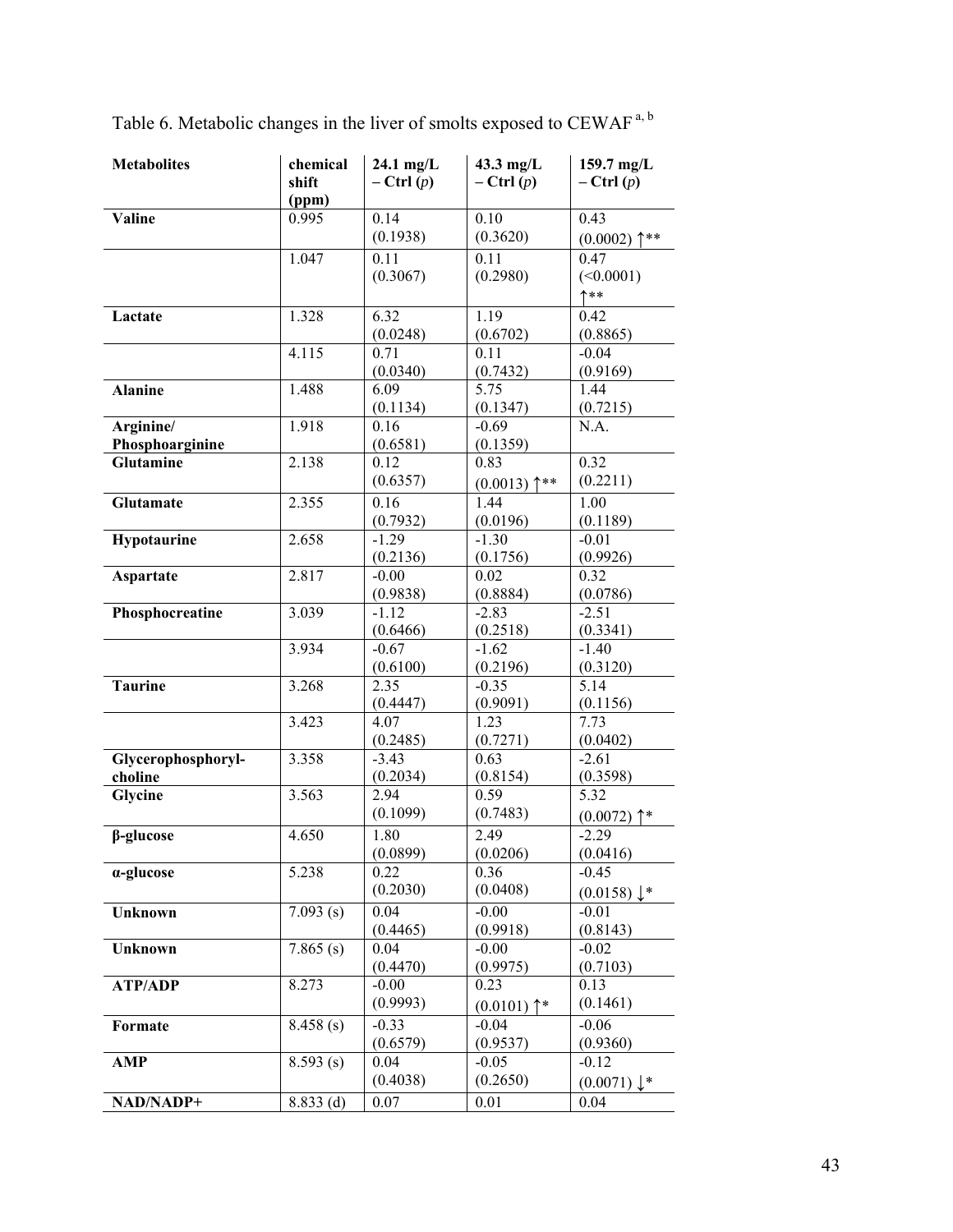|             | (0.1068) | (0.7489) | (0.3467) |
|-------------|----------|----------|----------|
| $9.147$ (d) | 0.06     | 0.01     | 0.03     |
|             | (0.1202) | (0.8845) | (0.5116) |
| 9.342(s)    | 0.04     | 0.01     | 0.01     |
|             | (0.3022) | (0.8236) | (0.7790) |

<sup>a</sup> All spectra were normalized by total spectral area. The changes in metabolites were derived from subtraction of the average of that peak area in the control from that of the treatment. CEWAF was characterized by total hydrocarbon content (mg/L).<br><sup>b</sup> \*p<0.05/3, \*\* p<0.01/3